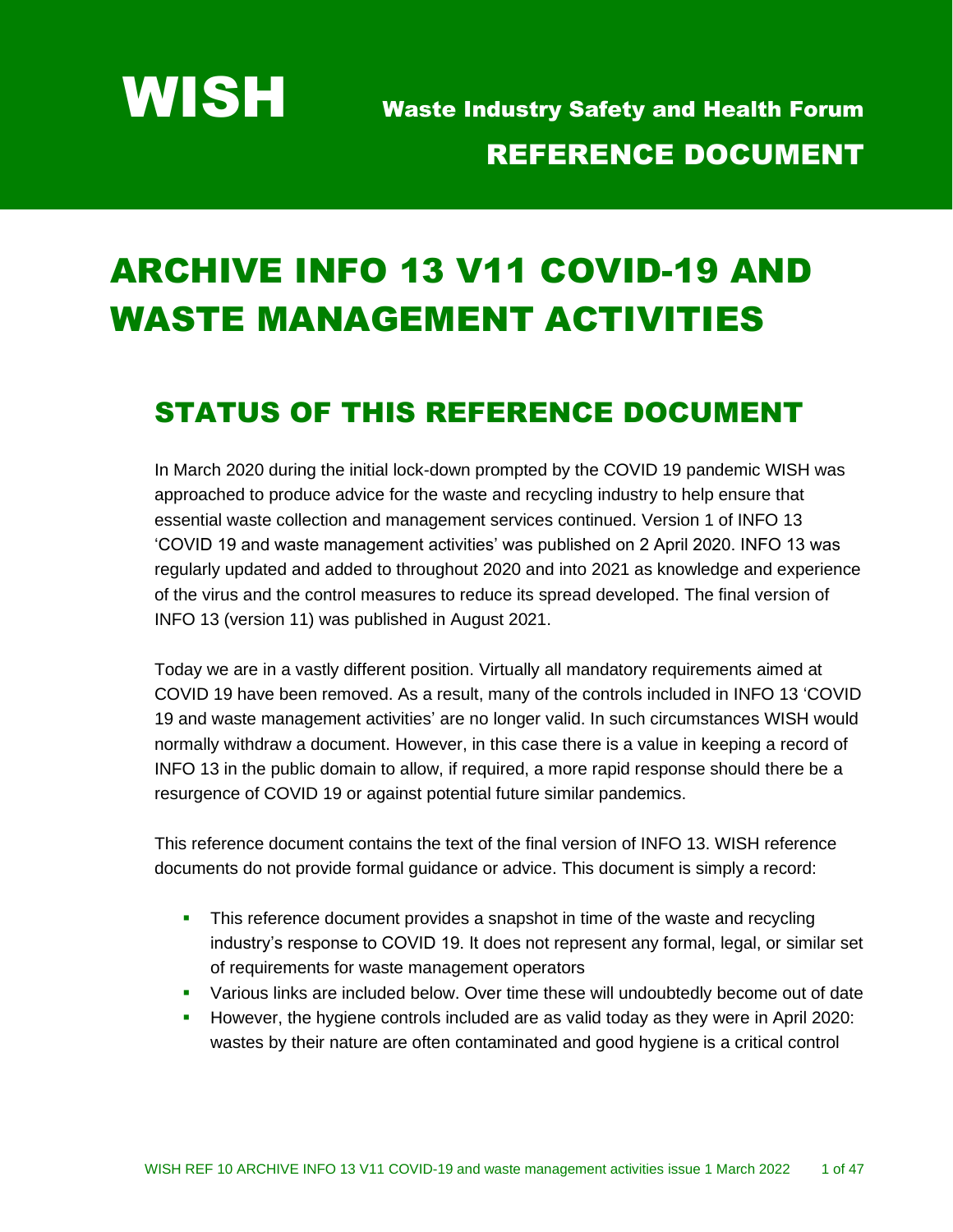## **TEXT FROM FRONT PAGE OF INFO 13 V11**

Below is the original text from the front page of INFO 13 V11. This text has been unformatted to prevent this reference document being confused with a current WISH information document. The remaining text in this document is as originally presented in INFO 13 V11.

*This is version 11 of WISH's COVID-19 information document released on 6 August 2021. At the time of its writing many restrictions relating to COVID-19 were being revised, relaxed, or withdrawn, in particular relating to public health. For workplace health and safety, the onus has shifted from legally-required 'rules' to a more guidance-based approach with a greater emphasis on employer responsibility and assessment. As a result the nature of this information document has also changed. To assist readers with these changes, a new forward has been added. PLEASE READ THIS FORWARD BEFORE YOU READ THE REST OF THE DOCUMENT.*

*As with previous versions, this document is based on government advice, industry experience and current knowledge, all of which is subject to change. You should first*  follow the latest government advice. Note, section 4 of this document gives general *precautions and section 6 specific issues – readers should study both sections.*

*It is NOT the intent of this information sheet to provide a general and comprehensive 'one-stop-shop' for advice on COVID-19. The emphasis is on waste management workplace specific issues. You should also read and understand available government and other advice. The links in this document are without prejudice - their inclusion does not imply WISH's approval. Please also note that links may be superseded – check the information is the most recent. This is a 'live' document and may be further updated. If you have any comments, please send them to [info@wishforum.org.uk](mailto:info@wishforum.org.uk).*

**Note** – COVID-19 crosses-over public health and workplace health and safety issues. Public health is devolved in Scotland and Wales. Workplace health and safety is not a devolved matter. The government guidance noted in this document should be considered alongside local public health requirements and legislation and guidance in Scotland and Wales. In particular, the current lessening of public health restrictions may differ in detail and timescale between England and the devolved nations of Scotland and Wales – make sure you know which rules apply to your sites if you have operations in Wales and/or Scotland.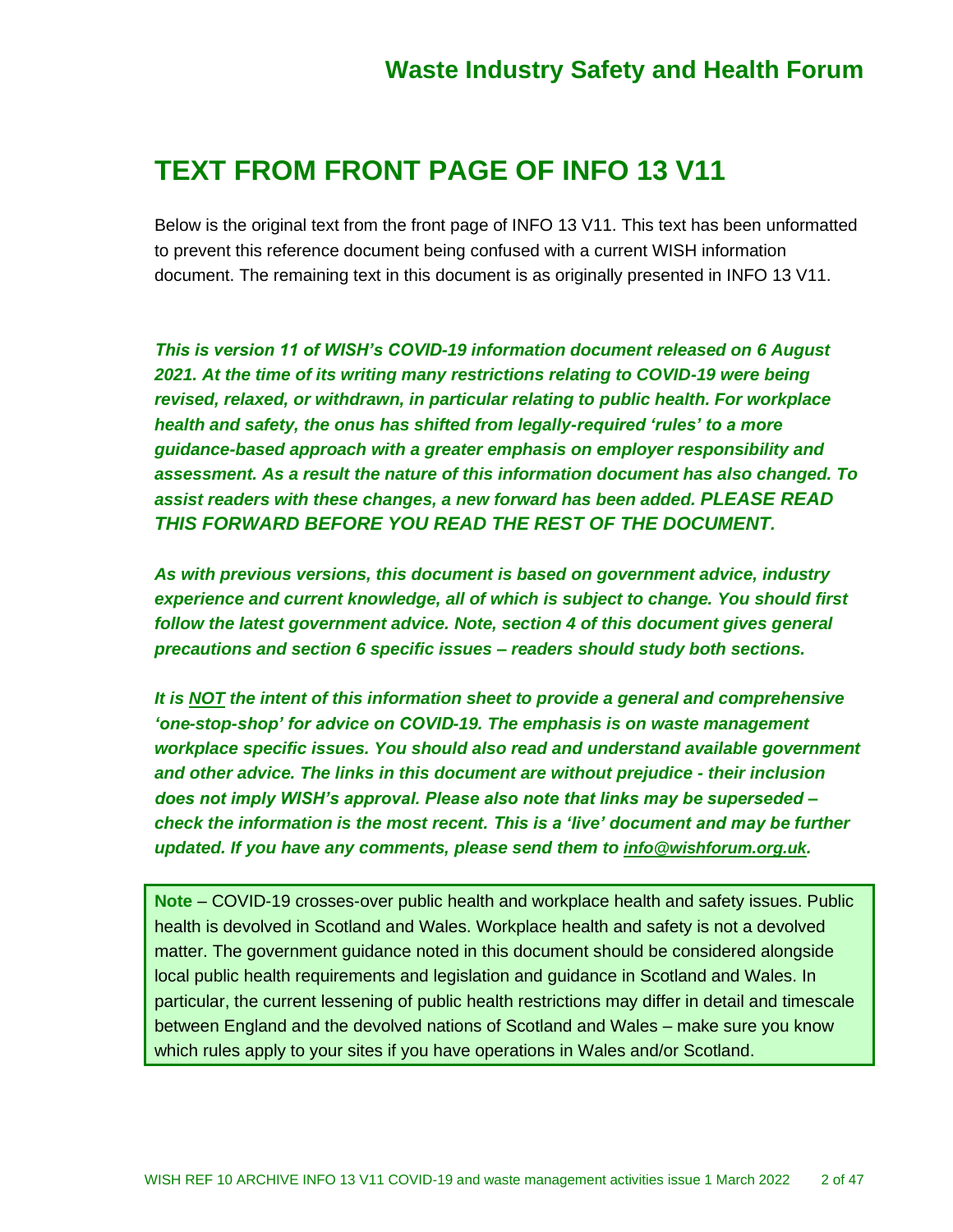## **CONTENTS**

- 1. Forward to version 11 **(please read first)**
- 2. COVID-19, why it can be a problem for waste management and RIDDOR
- 3. Symptoms and what to do if an employee shows the symptoms
- 4. General precautions
	- Controlling the spread of COVID-19 and workplace advice
	- Risk assessment
	- Good hygiene
	- Social Distancing/reducing social contact
	- **•** Fresh air/ventilation
	- Cleaning procedures
	- $\blacksquare$  Handling wastes can I catch it this way?
	- **PPE** (personal protective equipment)
	- Vulnerable and extremely vulnerable persons
	- **EXECT:** Testing for workers and NHS 'test and trace' scheme
	- Vaccinations against COVID-19
	- First aid provision
- 5. Changes made in response to COVID-19
	- Maintaining critical competencies and standards
	- Change management
	- **EXEDENT** Inspections, testing, maintenance, and repair
	- Returning to 'business as usual'
- 6. Specific advice
	- Routine inspections and monitoring
	- Street cleansing, public waste bins and fly tipped wastes
	- Vehicles and collections operations
	- Bulky waste collections
	- Mobile plant
	- **EXECUTE:** Landfills, MBT and transfer stations
	- MRFs and recycling plants
	- CA/HWRC sites
	- Welfare facilities
	- Weighbridges
	- Maintenance, repair, workshops and similar
- 7. Other information and links
	- Disclaimer and WISH

Appendix 1. Discussion and pros-and-cons of masks and face-coverings

*For ease of accessing updates a brief summary of significant changes since the last version of this document is provided in green italic text at the start of each section.*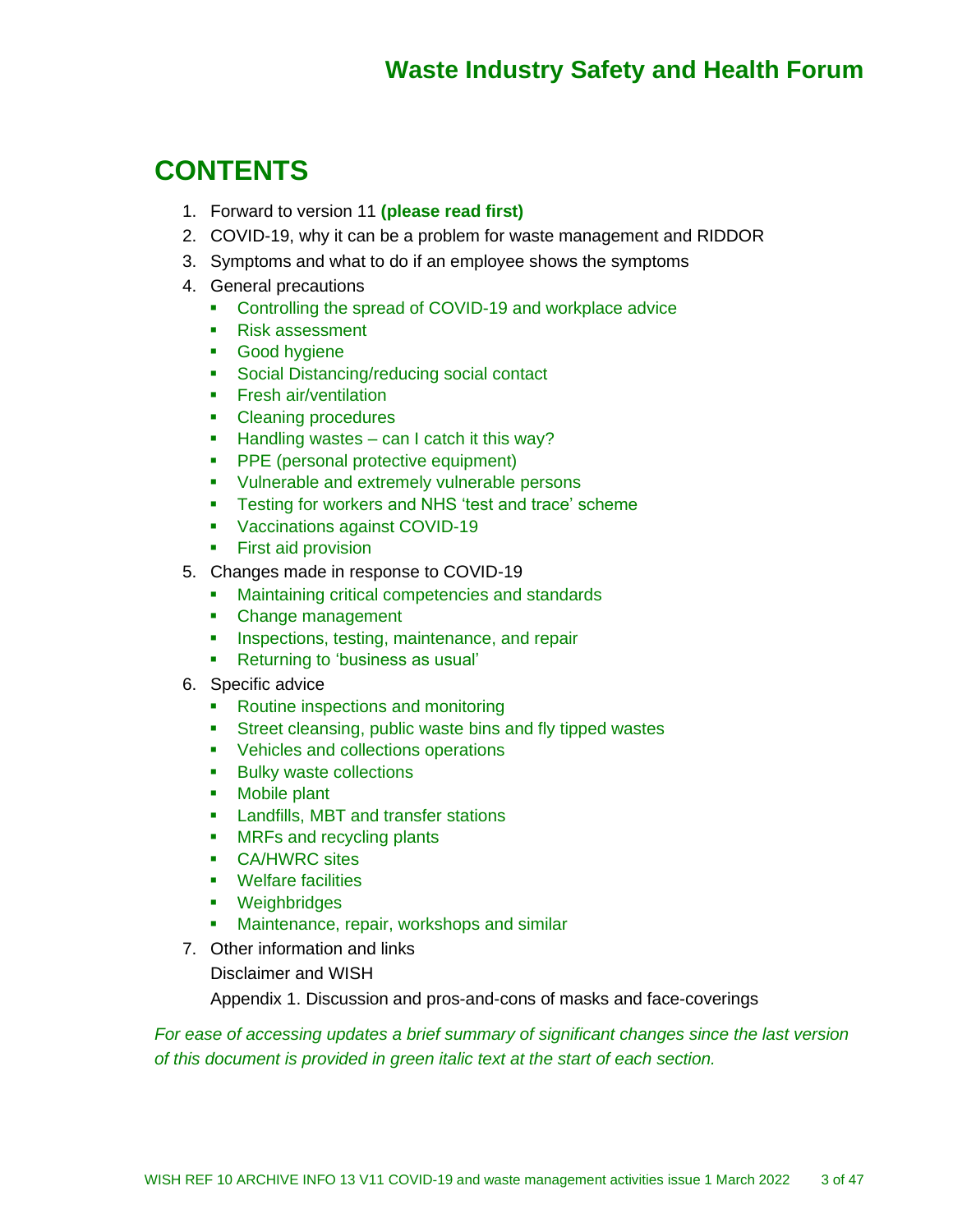## **1. Forward to version 11**

*Changes from previous version: This forward is entirely new.*

#### **Introduction**

Version 1 of this WISH information document on COVID-19 was released on 2 April 2020. Version 10 was released on 28 April 2021. Throughout this period mandatory public health COVID-19 requirements were in force across GB, from full lockdowns and tier systems through various other legally enforceable restrictions. This is now changing with the emphasis moving from mandatory 'must-do' requirements to guidance and advice (subject to devolved nation differences – see note below). This change is, partially, reflected in workplace health and safety advice. For example, the move in England from 'Social Distancing' to 'reducing social contact' (see sections below). Accordingly, the emphasis of, and approach taken by, this version 11 of WISH's COVID-19 information document has also changed.

Previous versions of this WISH document included links to government, Health and Safety Executive (HSE) and other mandatory requirements. Some of these have been removed. Revisions have also been made to some of the mitigation measures included to align them with the above change in emphasis and, current, lower risk levels. However, what has **NOT** changed is that employers must assess the risks posed to their workforce and, while the risk may not be capable of elimination, put in place adequate controls to reduce these.

**Note** – variations in public health approach in the devolved nations of Scotland and Wales may result in some mandatory public restrictions remaining in place, or that the release and/or lessening of restrictions may occur to different timescales. You should be aware of these differences. You **MUST** first comply with relevant legal requirements.

### **Changing risk level**

The potential health effects (hazards) associated with COVID-19 have not changed – in some people severe respiratory distress potentially resulting in complications such as 'long COVID' and, ultimately, death. Although more is known in detail today than when version 1 of this document was released, the transmission routes associated with COVID-19 have not changed. Airborne/aerosol transmission, poor hygiene and contact with contaminated surfaces are still the most likely routes, although current knowledge is that airborne/aerosol is very likely the most significant route. As the transmission routes have not changed, the basic measures aimed at reducing the risk of transmission have likewise not changed.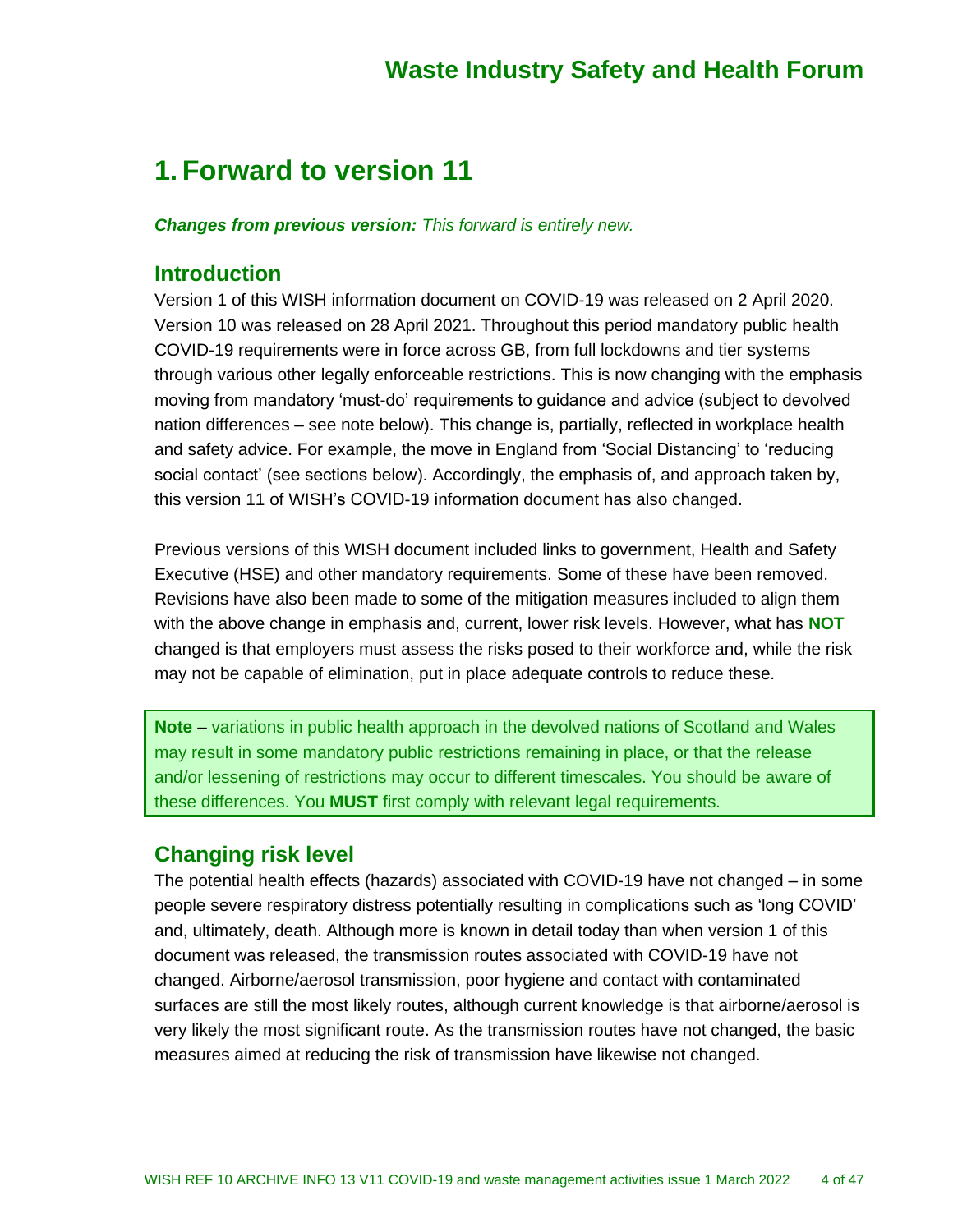What has changed, largely as the result of a successful vaccination programme, and while people will still contract COVID-19, is the likelihood and severity of these health outcomes being experienced. Some people will still contract COVID-19 but, because of the vaccination programme, the likelihood of a severe outcome is lower in the majority of people.

All employers should already have a COVID-19 risk assessment/s in place. These now need to be reviewed to take account of the change in likelihood and likely severity of outcome, and consequential shift in emphasis in government approach from mandatory to advisory. The principles of risk assessment remain the same (see section 4 of this document under risk assessment), but your ratings of risk and control measures applied for COVID-19 may require revision. The aim being for your risk assessment to remain suitable and sufficient and to ensure that the controls you are applying are proportionate to the COVID-19 risk posed.

**Note** – you should keep your risk assessment under review. New variants of COVID-19 may result in vaccination being less effective and in the future government may reapply mandatory controls if risk levels rise again. You should keep informed about developments and review your assessment accordingly. You should also keep informed about mandatory requirements which may remain in place, such as on self-isolation and what to do if an employee informs you that they have contracted COVID-19.

Please note that the lessening of public health restrictions and the move towards more employer responsibility for their own risk assessments does not mean an employer's statutory duties to ensure the health and safety of their employees have reduced or that you can simply drop all COVID-19 precautions. The statement below is from the HSE's website:

*"From Monday 19th July, England moved into Step 4 of the Government's roadmap which means social distancing rules no longer apply. There are different approaches and timescales for easing of restrictions (and how that is affected by variants) in Scotland and Wales*

*"For businesses, this means you must still control the risks and review and update your risk assessment. Adequate ventilation, regular cleaning and frequent handwashing remain key control measures in reducing the potential spread of the virus. You must continue to consult your workforce on health and safety matters, talking to workers and their representatives helps to reduce risk. HSE published updated guidance on 19th July to reflect changes as a result of the lifting of coronavirus restrictions at [https://www.hse.gov.uk/coronavirus/roadmap](https://www.hse.gov.uk/coronavirus/roadmap-further-guidance.htm)[further-guidance.htm.](https://www.hse.gov.uk/coronavirus/roadmap-further-guidance.htm)*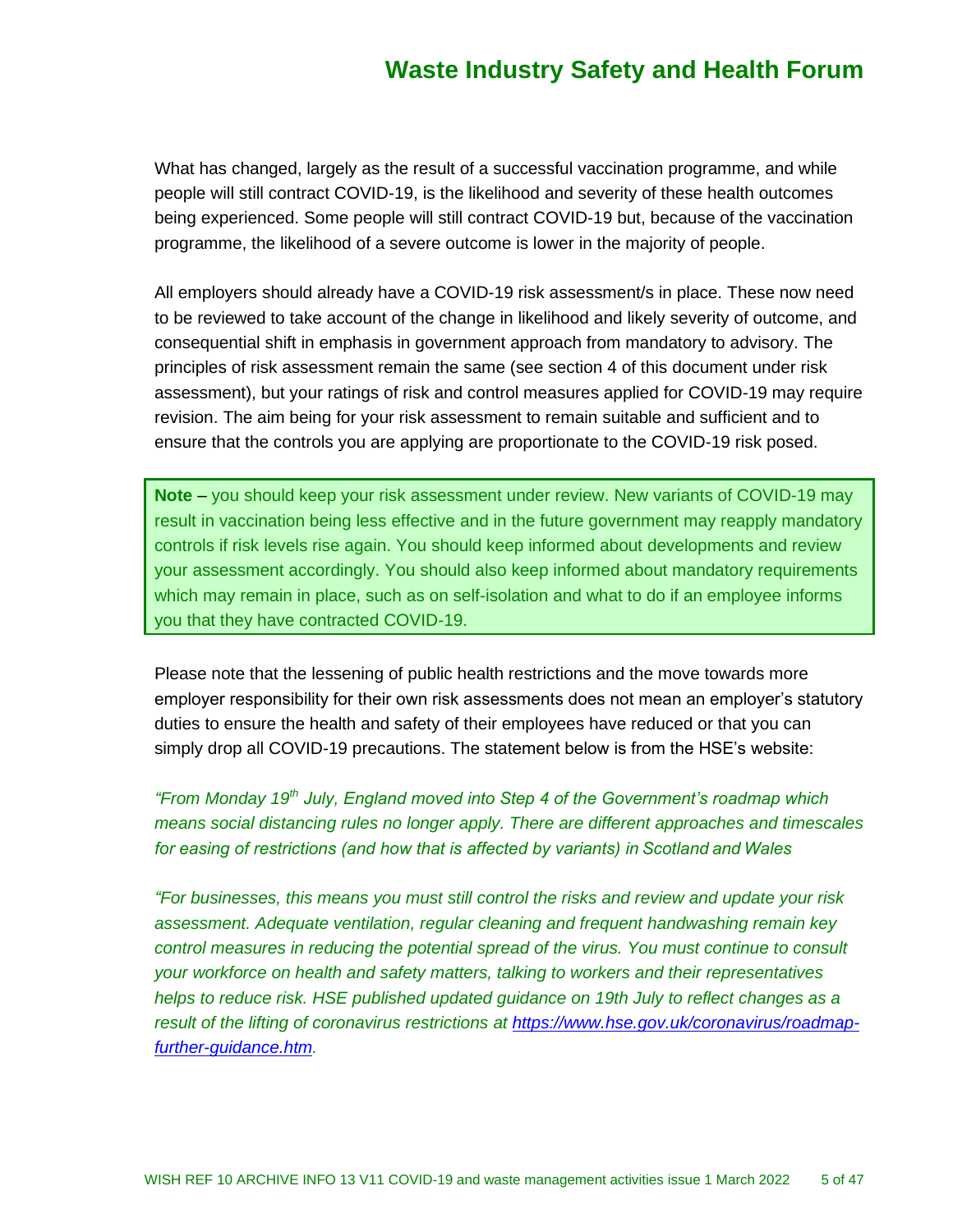*"You can continue to reduce the risk of transmission during the pandemic by taking measures*  to limit the number of people your workers are in contact with, for example staggering the *times people come into work or go home. UK government guidance at <https://www.gov.uk/guidance/working-safely-during-covid-19> provides further information and advice on these measures covering a range of different types of work."*

### **Application of this information document**

This document contains information on COVID-19, such as in sections 2 and 3, and lists of potential measures, such as in sections 4 and 6. The general information provided remains valid, including on risk assessment. The lists of measures also remain valid. However, the selection of measures and the application and degree of application of these are now a matter for your risk assessment rather than being 'should-do' requirements. However, please note that legal requirements on ventilation, welfare and worker health remain.

At one extreme, an employer might decide, based on a review of their COVID-19 risk assessment, that they will remove all of the measures they previously had in place. Such a decision, while within the range of possible outcomes, is unlikely to be proportionate and would, therefore, likely be subject to challenge. At the other extreme an employer may take a risk-averse approach and maintain all of their COVID-19 controls. Judging where to sit between these extremes is a matter for risk assessment and is the responsibility of the employer. Many employers will probably take an approach during the review of their risk assessment which lies somewhere between these two polar opposites. Please note that the below are only examples – you need to do your own assessment and be certain that it is suitable and sufficient.

**Example 1.** If you operate HWRC sites you might decide, based on your risk assessment and in liaison with your clients, that you will remove restrictions on the number of vehicles on site (such as restrictions on number of car parking spaces) and allow members of the public to arrive on site unannounced rather than via a booking scheme. But you might also decide that you will retain a policy of not assisting members of the public with wastes to reduce social contact between your employees and the public. You might also decide to take a 'hybrid' approach with controls. For example, allowing members of the public to arrive unannounced during the week but keeping a booking system at the weekends when your sites are busier.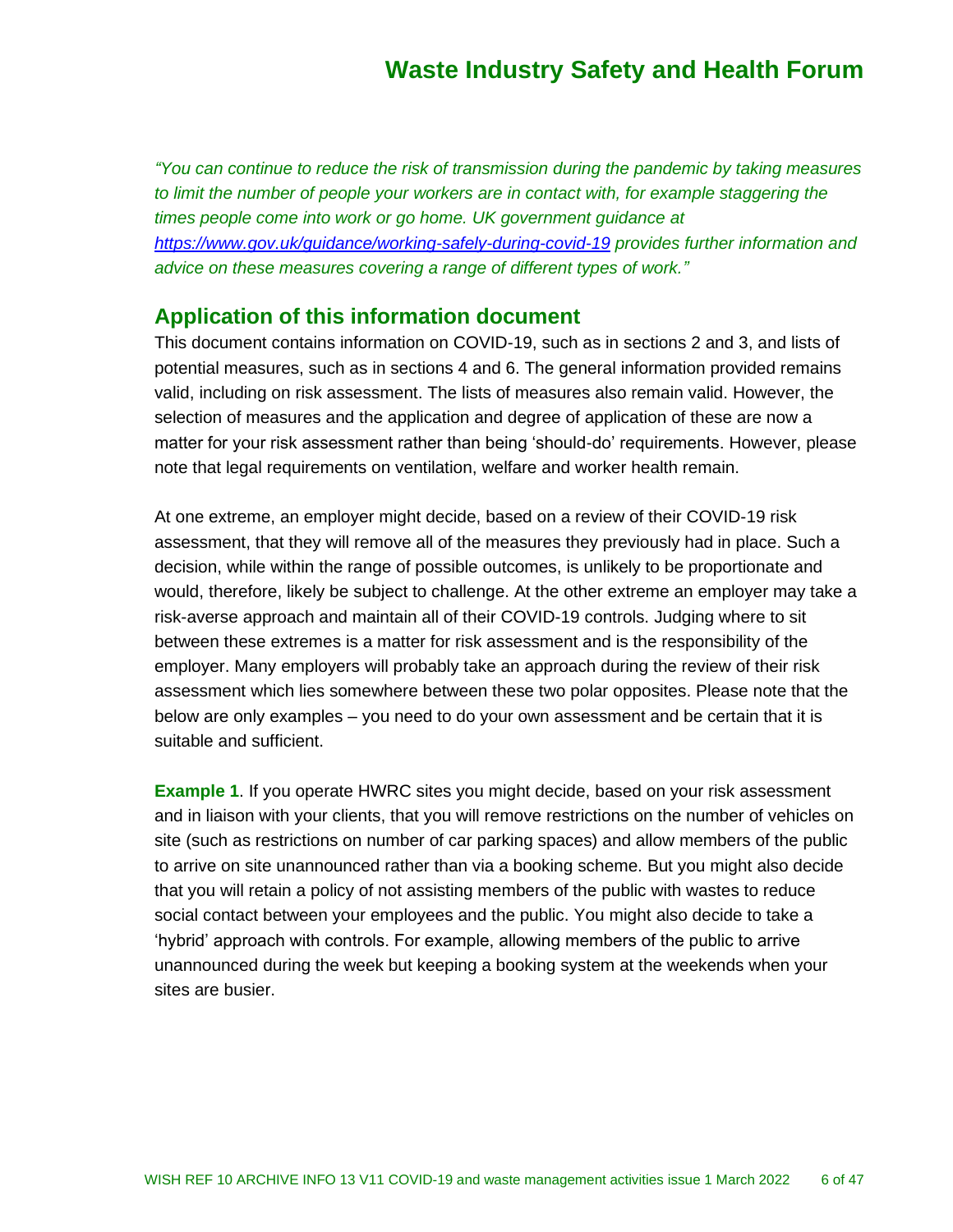**Example 2.** If you operate domestic waste collections, you might decide that you will remove restrictions on the number of operatives allowed in vehicle cabs at any one time. But you might also decide to continue to instruct your employees to keep collection vehicle cab windows open to promote ventilation and to still avoid contact with members of the public to reduce social contact. You might also take a hybrid approach. For example, loosening a requirement for crews to remain strictly in their own cohorts by allowing a measure of transfer between crews to cover illness and holidays while maintaining a general approach of reducing any mixing of crews (in effect reducing social contact).

**Note** – one control you should not seek to relax is adherence to good hygiene practice. COVID-19 is not the only biological risk faced in waste management – wastes are frequently contaminated. When reviewing your risk assessment keep the emphasis on good hygiene to avoid degrading any improvements made in this critical area. You should also monitor COVID-19 infections in your workforce and react as required in terms of controls applied and degree to which they are applied.

This information document should be considered a resource you can use to better ensure that your risk assessment remains valid, is proportionate to the risks faced, and is practical in its application. You do not need to use all of the measures listed, and you might decide the ones you do select as being relevant to your risk assessment can be applied to a varying degree. However, you do need to ensure that you are protecting your workforce adequately and that you do not simply revert to exactly what you were doing pre-COVID, and that you continue to comply with legal standards. The risk level posed by COVID-19 may have reduced currently but it has not disappeared and might rise again in the future. To one degree or another COVID-19 is likely to be with us for the foreseeable future.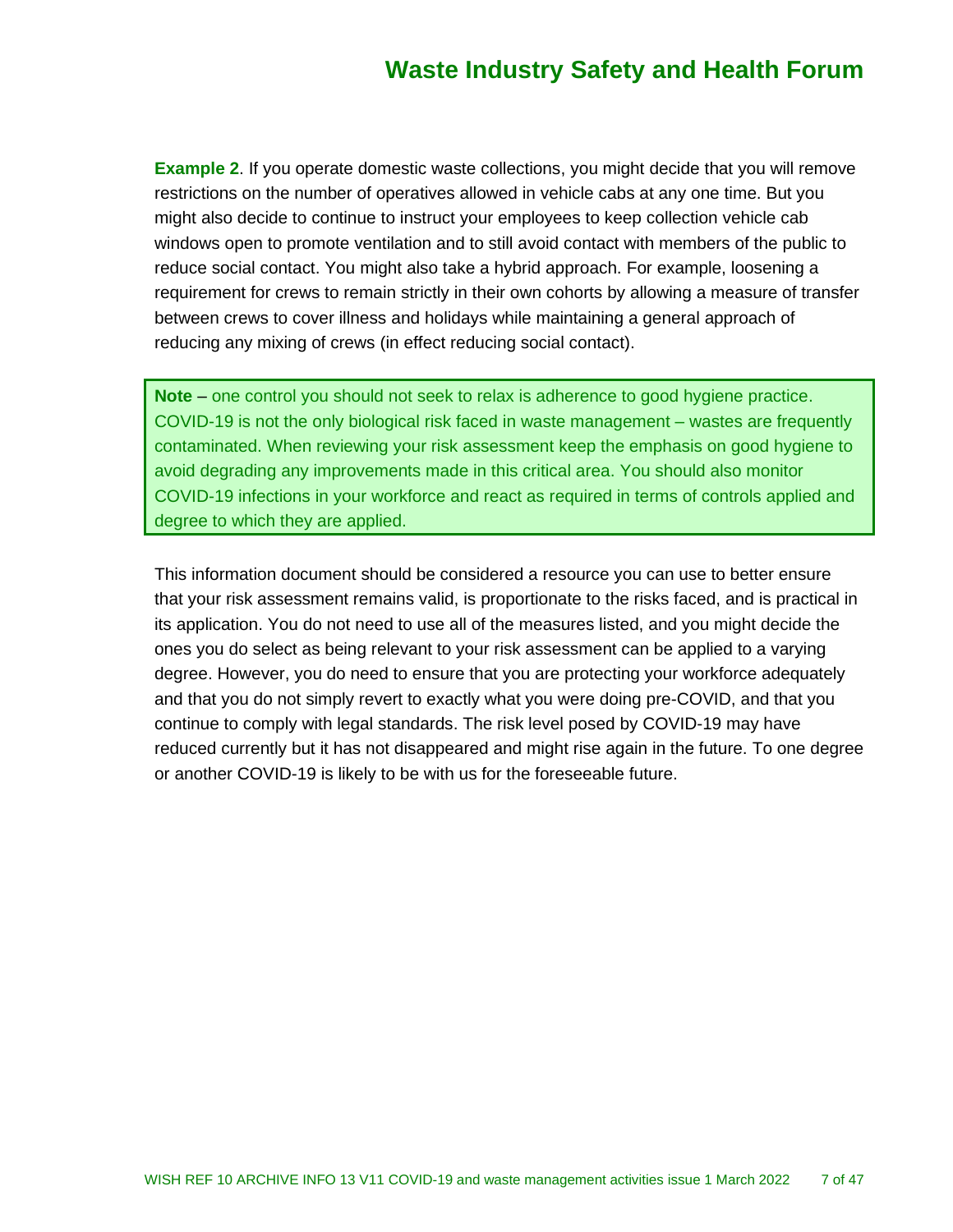## **2. COVID-19 and waste management**

*Changes from previous version: The only significant changes to this section are general updates and some additional mention of variants.*

Over the past 16 months the COVID-19 pandemic has represented an unprecedented situation. The information below is based on advice available at the time of preparation of this document and may be updated. Please check on the WISH website [\(https://wishforum.org.uk/\)](https://wishforum.org.uk/) to ensure you have the most recent version.

### **What is COVID-19?**

Coronaviruses are a family of viruses that can cause illness such as respiratory tract infections. The coronavirus known as SARS-CoV-2 is a strain first identified in 2019. The virus is problematic because of how easily it spreads, that the outcome in some people is more serious, with a higher mortality rate in some groups, than for most other viruses. Research shows that when uncontained one person, even if asymptomatic, may infect up to three others. Newer variants (see: [https://www.gov.uk/government/collections/new-sars-cov-](https://www.gov.uk/government/collections/new-sars-cov-2-variant)[2-variant\)](https://www.gov.uk/government/collections/new-sars-cov-2-variant) may be even more infectious, although the precautions taken will be the same.

### **Why can COVID-19 be a problem for the waste industry?**

Self-isolation, testing and vaccination are critical measures to reduce the spread and effect of the virus. Requirements to self-isolate, such as when instructed to do so via the NHS testand-trace system ('test-and-protect' in Scotland and 'test, trace and protect' in Wales), can result in significant absence from work. While indications are that absence in the waste management sector has been lower than may have been originally feared, clusters of absence, and instructions to isolate, can and have had significant local effects on the delivery of essential waste management services.

#### **COVID-19 and RIDDOR reporting**

The HSE (Health and Safety Executive) has released guidance on reporting of COVID-19 cases under RIDDOR (Reporting of Injuries, Diseases and Dangerous Occurrences Regulations). See: [https://www.hse.gov.uk/coronavirus/riddor/index.htm.](https://www.hse.gov.uk/coronavirus/riddor/index.htm) However, that a waste operative may potentially have contracted COVID-19 from a workmate, such as if they shared a vehicle cab during their work, would not on its own make this reportable as an exposure to a biological agent at work without further evidence of direct causation. Further information is available at the link above and in section 7 of this document. If in doubt, contact the HSE for advice.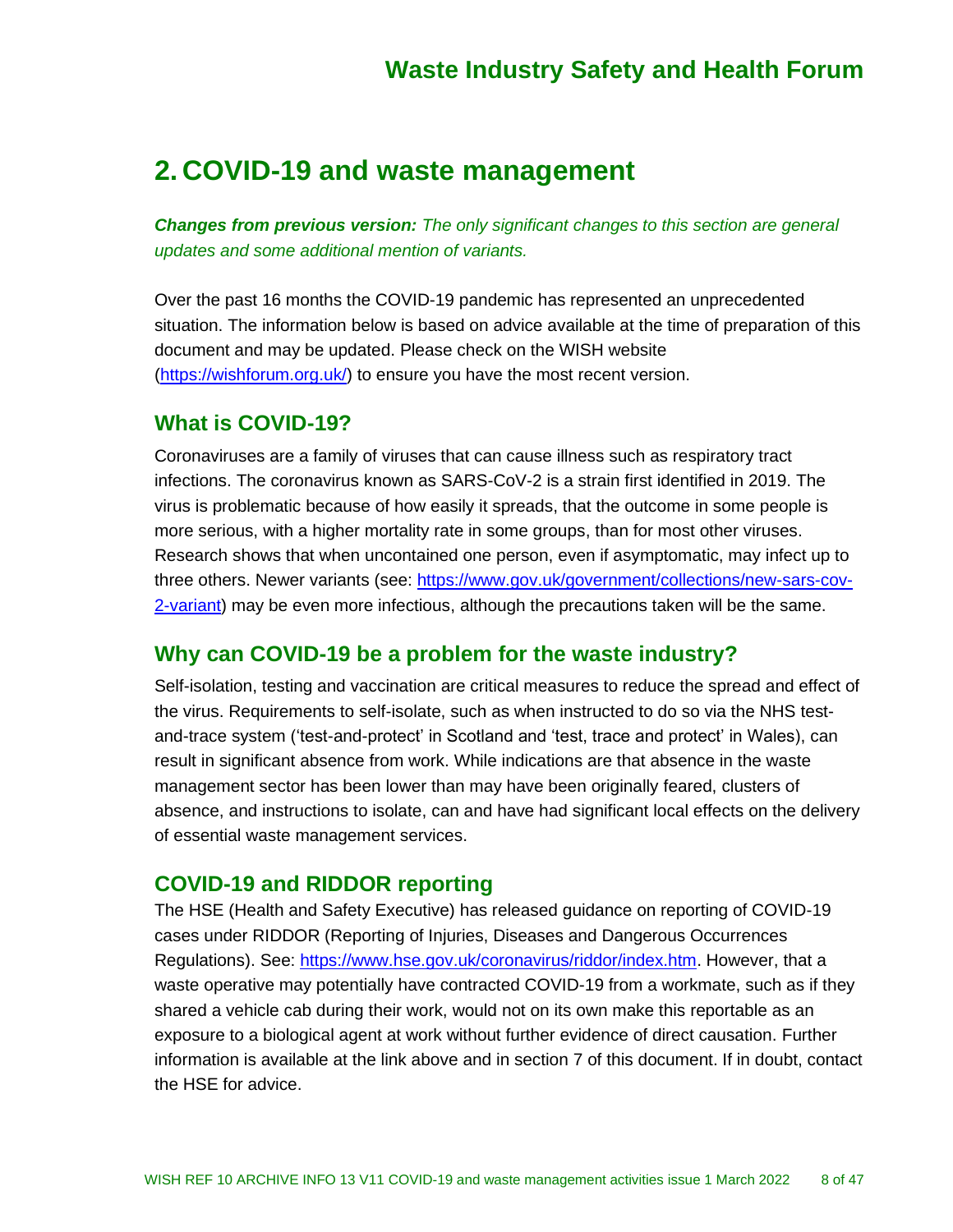## **3.Symptoms and what to do if an employee shows or reports the symptoms**

*Changes from previous version: Significant changes to this section are the removal of some links and detail pending potential changes in self-isolation rules.*

### **What are the symptoms?**

The primary symptoms are reported as being fever, dry cough and in some cases a loss of the senses of smell and/or taste (there are indications that some newer variants may have additional or different symptoms). For more detail see:

[https://www.nhs.uk/conditions/coronavirus-covid-19/symptoms-and-what-to-do/.](https://www.nhs.uk/conditions/coronavirus-covid-19/symptoms-and-what-to-do/)

### **What to do if an employee shows the symptoms of COVID-19**

Advice for those who believe they may have developed symptoms is available at: [https://www.gov.uk/government/publications/covid-19-stay-at-home-guidance,](https://www.gov.uk/government/publications/covid-19-stay-at-home-guidance) or [https://www.gov.scot/publications/coronavirus-covid-19-test-and-protect/pages/advice-for](https://www.gov.scot/publications/coronavirus-covid-19-test-and-protect/pages/advice-for-employers/)[employers/,](https://www.gov.scot/publications/coronavirus-covid-19-test-and-protect/pages/advice-for-employers/) or, [https://gov.wales/self-isolation-stay-home-guidance-households-possible](https://gov.wales/self-isolation-stay-home-guidance-households-possible-coronavirus)[coronavirus.](https://gov.wales/self-isolation-stay-home-guidance-households-possible-coronavirus)

If a person with no symptoms themselves has only been in indirect or potential contact with someone who has or is suspected of having COVID-19, there is no automatic reason for them to stop work and go home. Likewise, if one employee has been confirmed or is suspected of having COVID-19 there is in general no automatic need to send the whole of the rest of the workforce home, although close workplace contacts may in some situations need to self-isolate (see subsection below on testing and the NHS 'test and trace', called 'test-andprotect' in Scotland and 'test, trace and protect' in Wales, scheme, and its associated guidance). However, a thorough cleaning of the area they work in (office/cab/rest room etc) is strongly recommended (see links below under cleaning procedures for advice). Should an employee show the symptoms of COVID-19 while at work:

- **E** Instruct them to leave work immediately and follow government advice, including to apply for a COVID-19 test, even if they state they feel well enough to continue to work
- **.** Instruct them to stay at home to recover and follow government advice
- **.** Instruct them not to return to work until free of fever, feeling well enough **AND** they have complied with relevant government requirements on self-isolation
- **EXECT** Instruct them to contact their workplace should they subsequently be confirmed as having COVID-19 (provided they are well enough to make such contact)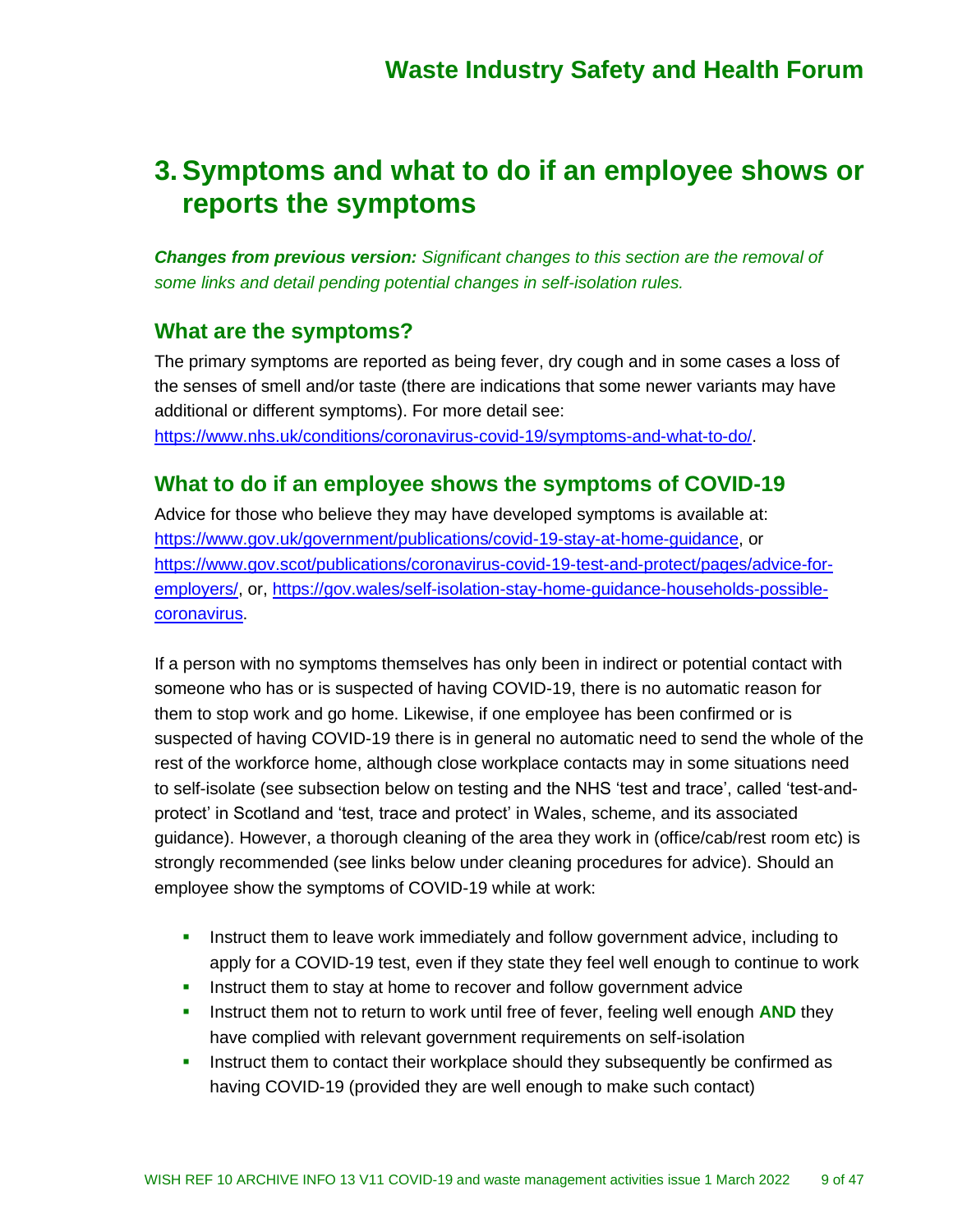- **.** Instruct them to contact their workplace after they have complied with relevant government guidance on self-isolation and if they are well enough to return
- **Clean their work area (office, vehicle cab and similar) thoroughly before allowing other** persons to access them (see links below under cleaning procedures for advice)

Should an employee develop symptoms while not at work, they should be instructed to notify their employer via telephone, e-mail, text or similar as soon as they believe they have the symptoms. They should be instructed **NOT** to come into work in person to inform their employer. The same basic process as above should then be followed.

Employees returning to work after a period of self-isolation, or having recovered from COVID-19, may face adverse reaction from their workmates for reasons such as a perceived continuing risk of infection. Whatever the basis for such reactions, employers should be aware of this risk and manage returns to work to avoid potential discrimination. For example, the reinforcement of anti-bullying policies and similar. Employees returning from furlough may also receive adverse reaction and resentment from those who have worked throughout the 'lockdown' periods and employers may need to consider this. This effect may be particularly significant if those who continued to work feel that those who have been on furlough have 'had an easy time of it'.

In addition, employers should consider, dependent on the length of absence, whether returning workers require reinforcement or repeat training and/or updating on any changes in work methods, processes and controls which may have been made during their absence.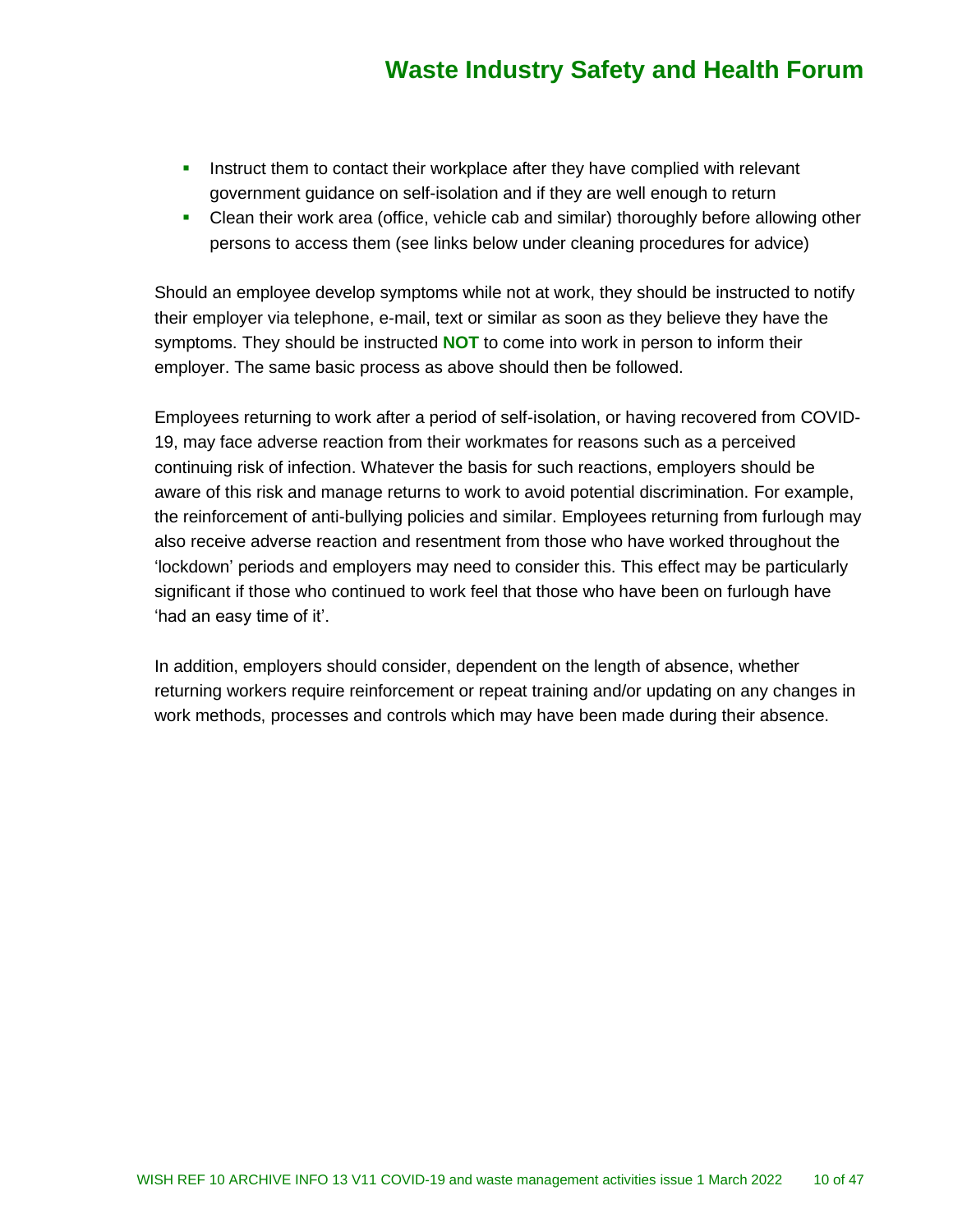## **4. Controlling the spread of COVID-19 – general precautions**

*Changes from previous version: Significant changes to this section include revisions to reflect the shift in onus from statutory requirements to guidance and various updates to reflect the current developments in risk and risk outcome levels.*

This section covers general precautions for consideration. Section 6 below includes specific considerations for different operational types and situations. Both sections need to be read.

### **Controlling the spread of COVID-19 and workplace advice**

Full details of how COVID-19 is transmitted are still, to a degree, uncertain. Despite the recent lowering of some public health requirements, the main methods to reduce transmission risk stay the same. In addition, the requirement to follow legally required health and safety standards remains, COVID-19 or no COVID-19.

**Note** – COVID-19 crosses-over between public health and workplace health and safety matters. The primary aim of this document is to provide workplace advice. Public health is a devolved matter, with separate organisations in England (Public Health England), Scotland (Health Protection Scotland) and Wales (Public Health Wales). Workplace health and safety is not a devolved matter, and for the majority of waste operations the Health and Safety Executive is the regulator. It is inevitable that some workplace guidance on COVID-19 also includes public health issues and public health advice can also include workplace matters. Operators need to ensure they are fulfilling both their workplace and public health responsibilities. Notwithstanding the above, the aim in all cases is to reduce to the reasonably practicable minimum the risks associated with COVID-19.

During the earlier stages of the pandemic government issued various workplace guidance documents which, largely, took a prescriptive approach. These guidance documents have now been revised to reflect the change in onus from legal requirements to employer responsibility and, in general, now provide considerations for input into employer risk assessments (some mandatory requirements remain). None is specific to waste management, but they may provide useful advice. For example, the guidance on construction may be relevant to HWRC/CA sites and landfills. See: [https://www.gov.uk/guidance/working](https://www.gov.uk/guidance/working-safely-during-covid-19)[safely-during-covid-19.](https://www.gov.uk/guidance/working-safely-during-covid-19)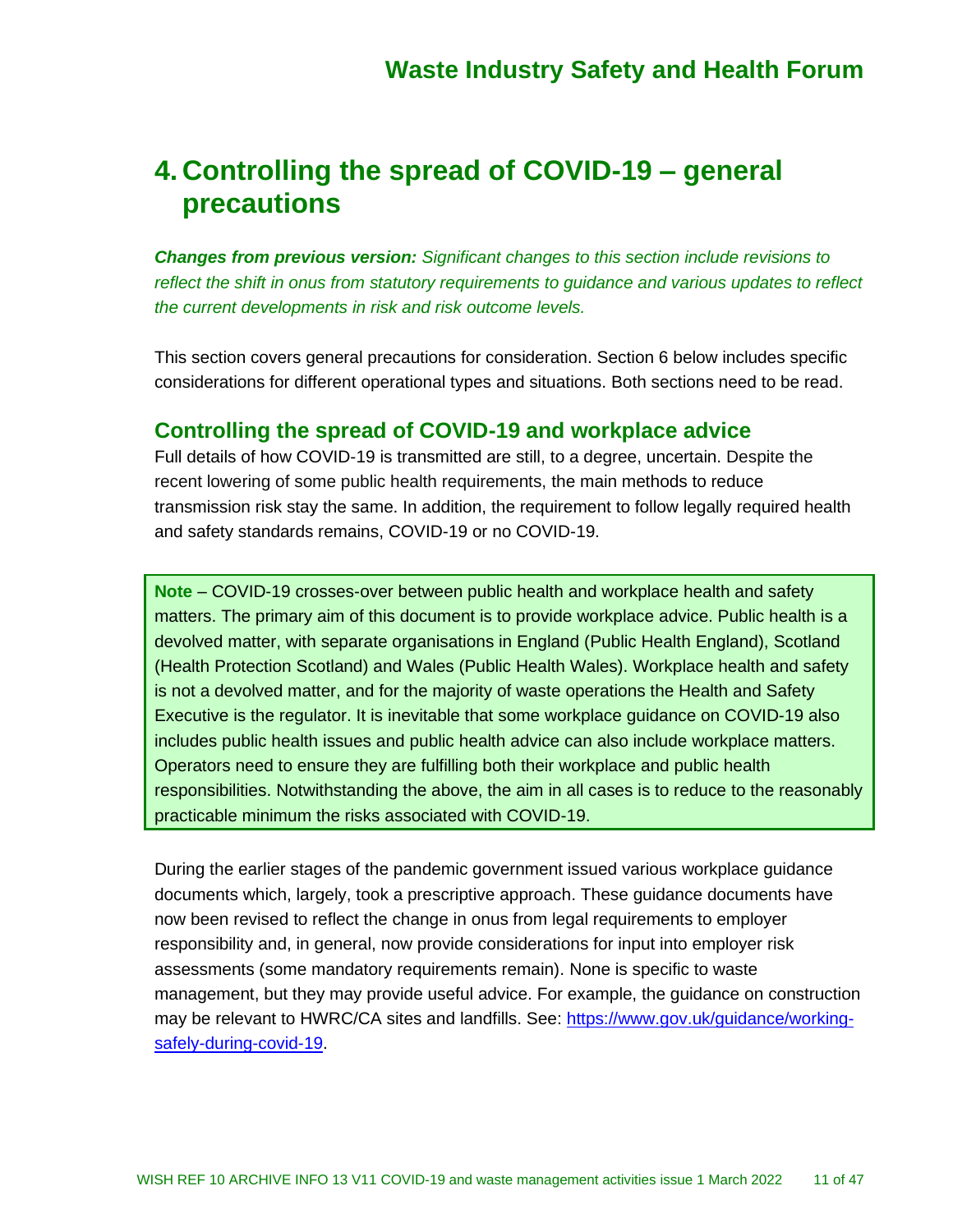**Note** – over the course of the pandemic hundreds of guidance documents have been produced by government, the devolved administrations, and other bodies (including this WISH information document). Revising all of these documents, or withdrawing them, will take effort and time. A significant number of the documents this information sheet previously provided links to are now noted with statements such as "this guidance has not yet been updated for step 4 of the roadmap" or similar or have clearly not been updated for a period of time (in some cases for more than a year). As a result, to avoid confusion, many of these links have been removed from this information document. Employers need to be wary of the status of older documents they may discover during internet and similar searches and are advised to check their status. Notwithstanding this, much good advice is still included in some older documents, and they may still be of use as inputs to your risk assessment.

The HSE's advice on COVID-19 and working safely has also been updated and is available at: [https://www.hse.gov.uk/coronavirus/working-safely/index.htm.](https://www.hse.gov.uk/coronavirus/working-safely/index.htm) Employers should read this advice. The HSE also operates a 'Contact HSE' service including COVID-19 at: [https://www.hse.gov.uk/contact/index.htm.](https://www.hse.gov.uk/contact/index.htm)

### **Risk assessment**

Employers must undertake and review their own COVID-19 assessment/s which take account of their specific situation and circumstances. It is not the intention of this document to dictate a format or content for assessments – this is a matter for individual employers. However, the suggestions and considerations given below may assist: These are suggestions and not intended as requirements.

As noted in the forward to this information document (see section 1), COVID-19 assessments now require review to ensure they are still suitable and sufficient and that the shift from legislative rules towards more employer responsibility is reflected (see the forward to this document in section 1 for more information).

Having a risk assessment in place does not, by itself, ensure that COVID-19 risk has been reduced so far as is reasonably practicable. Employers need to go beyond simply writing an assessment – the precautions arrived at must be in place, monitored to ensure compliance and updated as required to reflect new information and developments. See also updated HSE advice at: [https://www.hse.gov.uk/coronavirus/working-safely/risk-assessment.htm.](https://www.hse.gov.uk/coronavirus/working-safely/risk-assessment.htm) In addition, the information at: [https://www.hse.gov.uk/coronavirus/working-safely/talking-to](https://www.hse.gov.uk/coronavirus/working-safely/talking-to-your-workers/index.htm)[your-workers/index.htm](https://www.hse.gov.uk/coronavirus/working-safely/talking-to-your-workers/index.htm) and [https://www.hse.gov.uk/coronavirus/working-safely/protect](https://www.hse.gov.uk/coronavirus/working-safely/protect-people.htm)[people.htm.](https://www.hse.gov.uk/coronavirus/working-safely/protect-people.htm)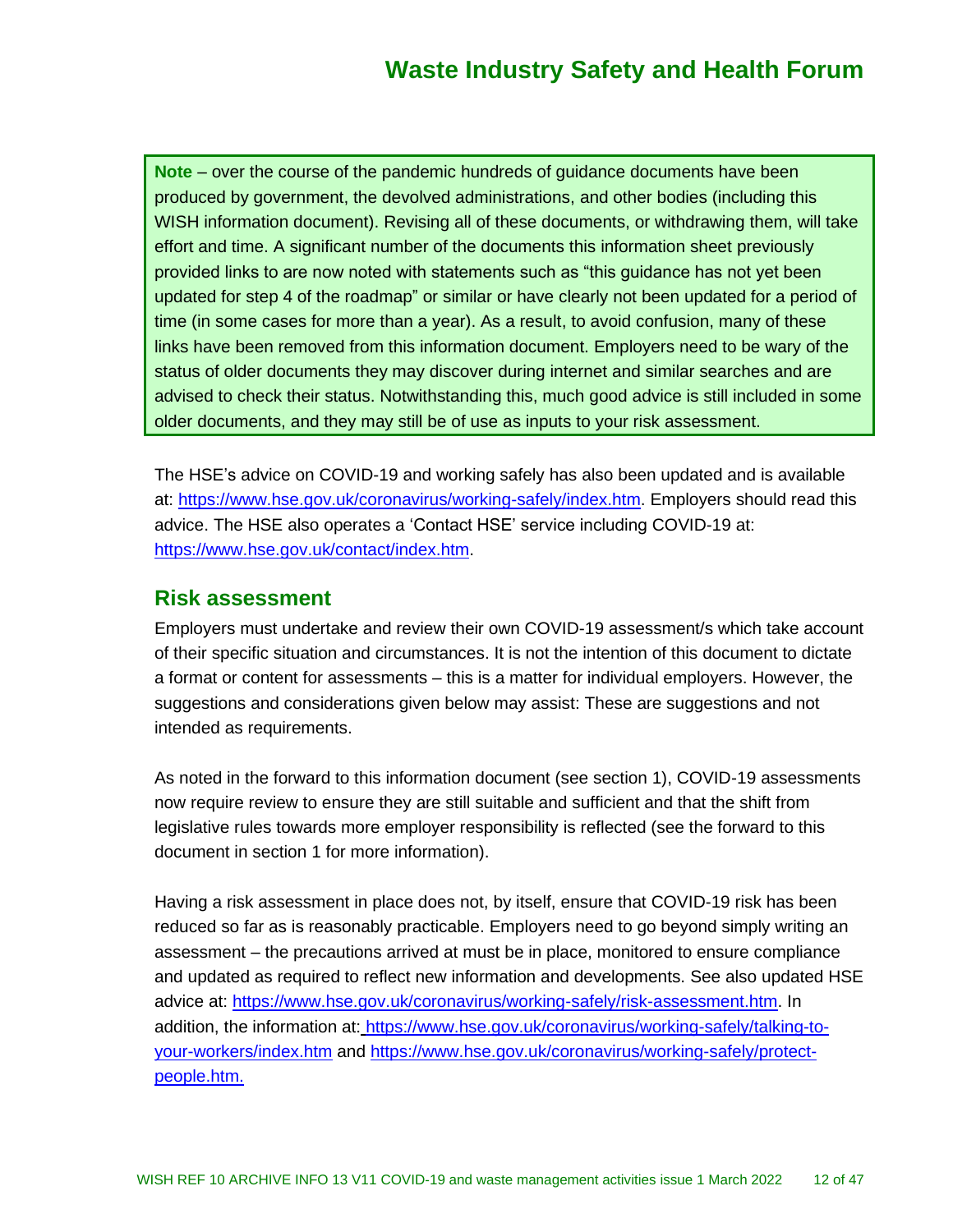**Note** – the assessment process should include a meaningful 'interrogation' of work practices and controls to ensure they are adequate. COVID-19 has introduced an additional factor and your interrogation of controls and practices needs to take this into account. Starting with what your pre-COVID work practices and controls were and 'reverse-engineering' a risk assessment to justify returning to these with no change may not represent the lowest reasonably practicable risk situation and might not be deemed an acceptable practice.

**Tip** – WISH has produced a reference document (WISH REF 07 example COVID-19 checklists – available on the WISH web site). While the checklists provided in this reference document are only starting point examples and need customising and adding to take account of an employer's specific circumstances, they may be useful in checking that your risk assessment covers the general areas it needs to. See:<https://wishforum.org.uk/> under resources and reference documents (this document is currently under review).

**Tip** – the TUC (Trades Union Congress) has established a database of publicly available example COVID-19 risk assessments, available at: [https://covidsecurecheck.uk/risk](https://covidsecurecheck.uk/risk-assessments/)[assessments/.](https://covidsecurecheck.uk/risk-assessments/) This database currently includes more than 300 publicly available examples of COVID-19 risk assessments. While WISH makes no comment on, or gives any approval to, the quality of any risk assessment on this database, and responsibility for an assessment being suitable and sufficient rests firmly with the employer, seeing examples of what other organisations are doing may be of use to employers when compiling their own COVID-19 risk assessment/s. However, please note that many of these were produced in the earlier stages of the pandemic and you may need to take this into account.

Risk assessment is one of the fundamental underpinnings of health and safety management. Assessments may be workplace, task specific or aimed at particular risks. For example, an asbestos risk assessment aimed at the specific risk of exposure to asbestos. A COVID-19 risk assessment may be best (at a business level at least) considered in this latter category. In this case, the specific risk is the spread of COVID-19. The hazards are situations, activities, tasks, work areas and similar where transmission may occur. It may also be useful to consider the pathways through which a hazard may result in the risk occurring, such as spread via shared touchpoints, physical contact, and airborne transmission.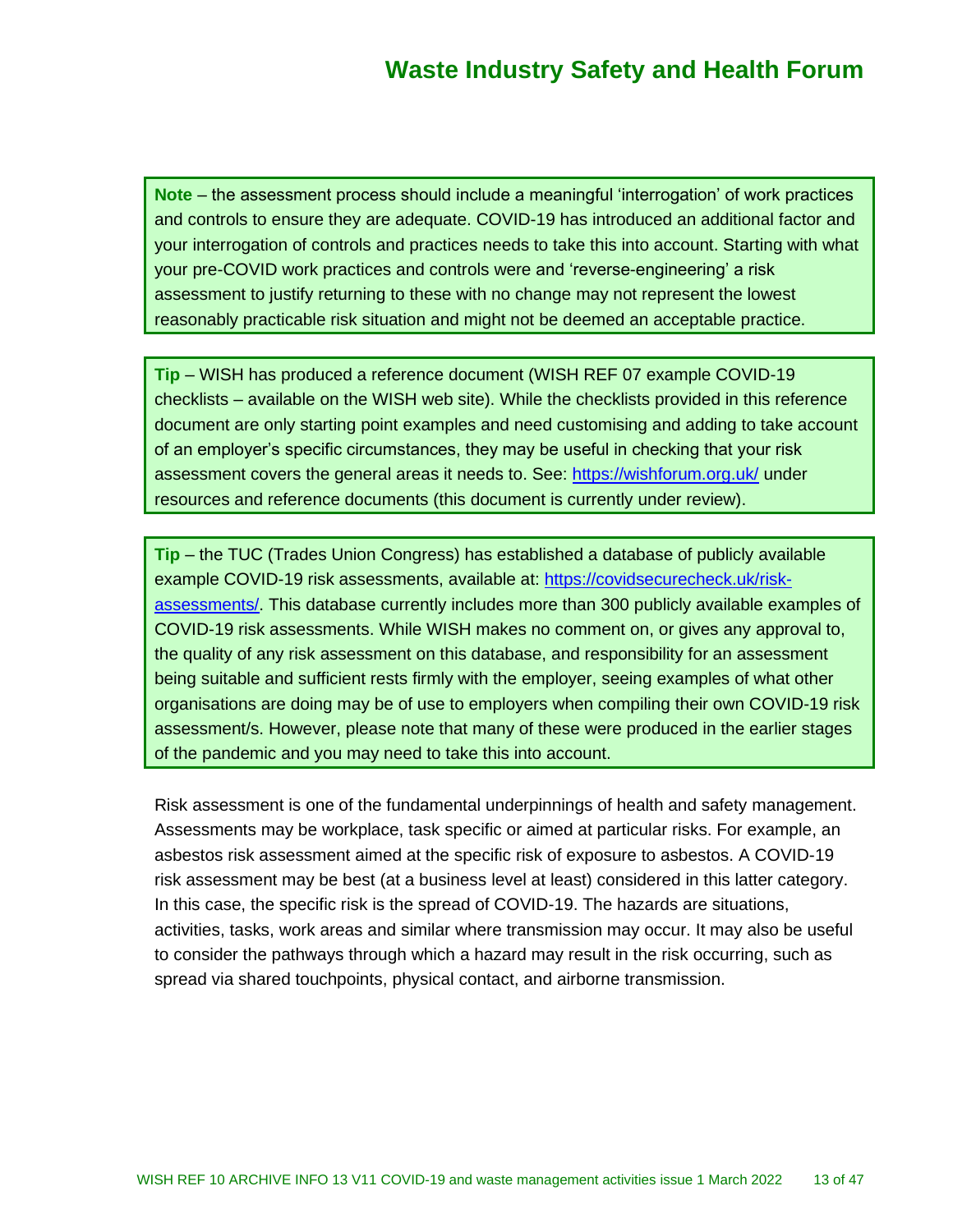Many employers have taken overarching precautions to reduce the risk of the spread of COVID-19. For example, more homeworking with fewer people in offices for fewer days, providing information to employees such as on what to do if they start showing the symptoms, staggering work hours etc. This type of overarching precaution may best be considered in a 'general work hazards' or 'business-level' assessment with the aim of assessing if the overall precautions being taken at a business level are adequate. This approach may avoid significant repetition within specific task and similar assessments.

**Note** – for information on homeworking see: [https://www.hse.gov.uk/msd/dse/home](https://www.hse.gov.uk/msd/dse/home-working.htm?utm_source=govdelivery&utm_medium=email&utm_campaign=coronavirus&utm_term=headline-dse&utm_content=digest-19-aug-20)[working.htm?utm\\_source=govdelivery&utm\\_medium=email&utm\\_campaign=coronavirus&ut](https://www.hse.gov.uk/msd/dse/home-working.htm?utm_source=govdelivery&utm_medium=email&utm_campaign=coronavirus&utm_term=headline-dse&utm_content=digest-19-aug-20) m term=headline-dse&utm content=digest-19-aug-20.

Beyond these business-level precautions, specific controls may be required for specific activities, tasks, work areas etc. For example, in a recycling plant the 'task-hazard' of picking from a picking line may be identified as requiring specific controls. The transmission routes by which spread could occur can then be considered to arrive at measures, such as reducing the number of persons in a picking cabin at any one time by running two shifts instead of one, glove use (which should already be in place), frequent hand washing, using every other waste chute and staggered entry to picking-cabins to reduce social contact, regular cleaning of touchpoints such as conveyor controls etc. The specific advice in section 6 of this guidance may assist in identifying tasks, work areas etc and controls. Likewise, government workplace advice documents and the HSE advice noted above might also be useful.

Assessments should also consider who may be harmed. For task assessments this may be those involved in the task or in the work area, or it may be third parties such as members of the public. For business-level assessments this may, for example, include how any vulnerable or extremely vulnerable persons are being protected (see sub-section below). The vaccination status of your workforce may also, dependant on your specific circumstances, be a valid input (see sub-section below).

As for other assessments, involvement of the workforce and worker representatives can provide useful input. Such involvement may also assist in achieving workforce buy-in and help with compliance. See advice at: [https://www.hse.gov.uk/coronavirus/working](https://www.hse.gov.uk/coronavirus/working-safely/talking-to-your-workers/index.htm)[safely/talking-to-your-workers/index.htm.](https://www.hse.gov.uk/coronavirus/working-safely/talking-to-your-workers/index.htm)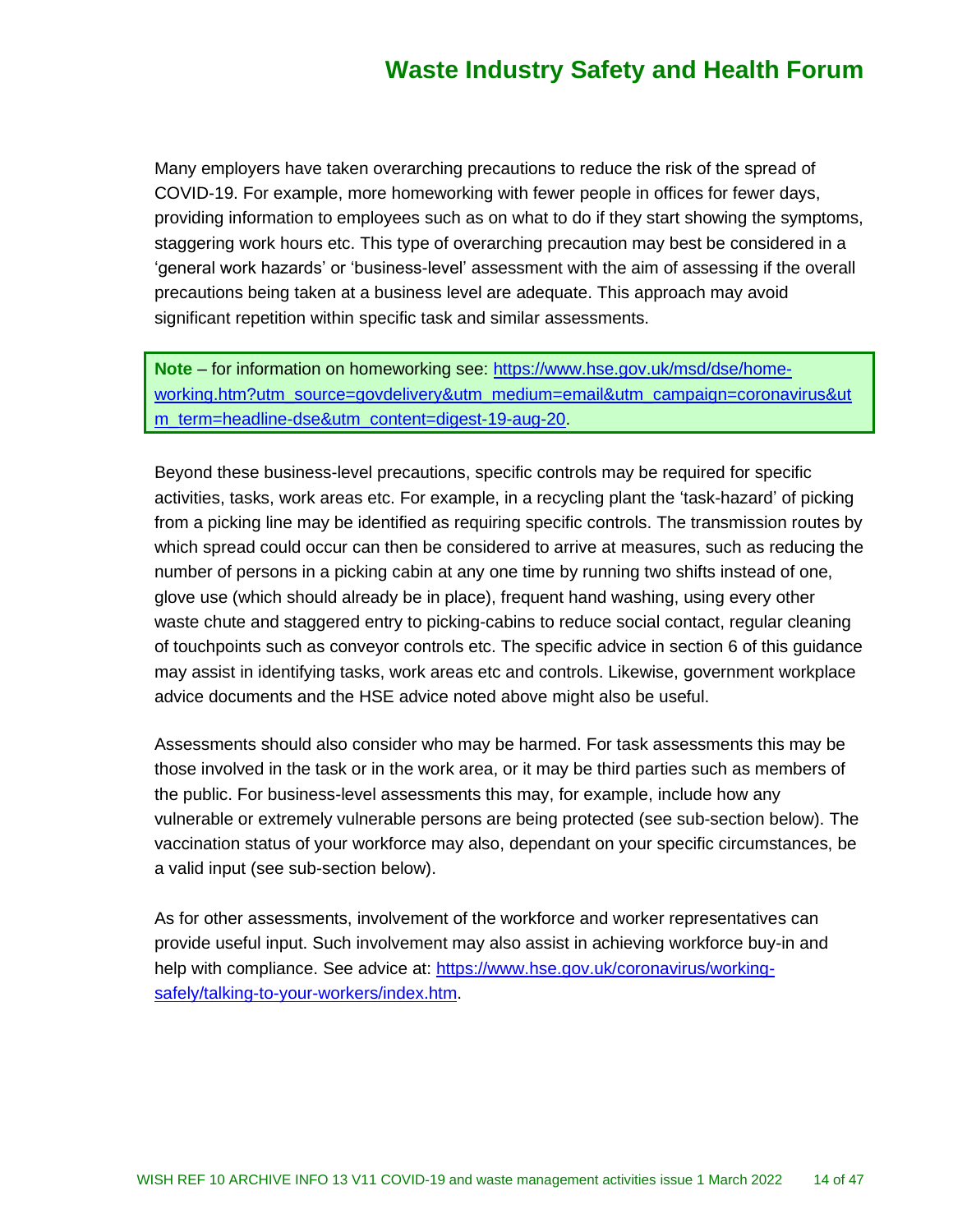Ultimately, the purpose of a risk assessment is to ensure that adequate controls are in place. In this case to reduce the risk of COVID-19 spread. These controls may be at a business level, or specific to a task, work area etc. In addition, and as for other risks assessments, being able to demonstrate a clear link from hazard, through potential transmission pathway to risk may provide the best approach to ensuring control adequacy.

**Tip** – employers, in consultation with employees, decide how they structure their risk assessments. COVID-19 issues and controls may be added to existing task or activity assessments. However, an overarching assessment of precautions taken at a business level may be required. This could be in the form of a statement of the approach the organisation has taken to dealing with COVID 19 issues. In addition, having a single assessment summary taken from task assessments, or statement, may be better when communicating with employees. This is a matter for employers to decide.

**Note** – it is a legal requirement for employers who employ more than five people to record the significant findings of their risk assessments. These findings would include outcomes, such as controls, but may also include the process by which controls were arrived at and the information, guidance and standards used as inputs to the assessment. This information document provides such input to assessments. If an employer believes any measures are not reasonably practicable for their situation, rather than a control not being relevant, they would be wise to include a justification of why not in their significant findings, or potentially face challenge, including legal and regulatory, as to the validity of their assessment.

### **Good hygiene**

One important control for preventing the spread of any infection is good hygiene (ventilation and other measures also have their role to play). Good hygiene practices should already be in place in waste management operations – these **MUST** be maintained (COVID-19 is not the only biological hazard in waste management). Employees should be instructed to:

- Use tissues to cover mouth and nose when they cough or sneeze (**CATCH IT**)
- Place used tissues in a bin (or bag) as soon as possible (**BIN IT**)
- Wash their hands regularly with soap and water (**KILL IT**)
- Clean surfaces and contact points regularly to get rid of germs (**KILL IT**)

For the above to be effective, employees need to have tissues available and, if employees are not site based, bags should also be available to dispose of used tissues. Employers should provide these.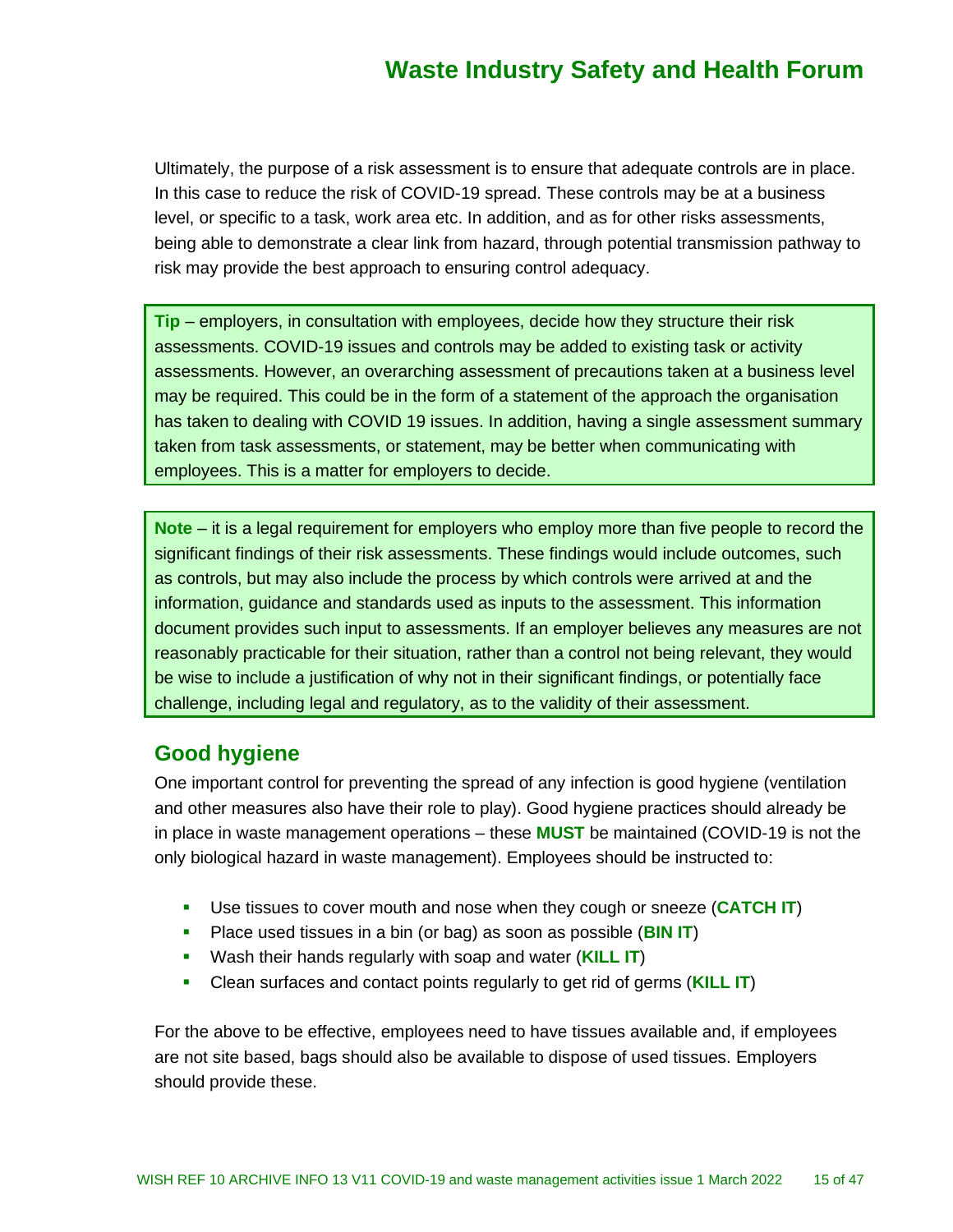As the pandemic has progressed over time there may have been a temptation to concentrate on other measures, such as screens and face-coverings. However, the first and one of the most important controls is good hygiene.

### **'Social Distancing'/reducing 'Social Contact'**

Until recently the use of 'Social Distancing' ('Physical Distancing' in Scotland) was included in government advice as a primary control to reduce the risk of transmission of COVID-19. In general, this meant, where reasonably practicable, keeping 2 metres (>6 feet) away from other people. This strict principle has now been removed, although a level of distancing may still have a role to play in your workplace. However, 'reducing social contact' is included in updated UK government guidance. For example, its workplace advice states:

*"From Step 4, social distancing guidance no longer applies and there are no limits on social contact between people from different households. COVID-19 can still be spread through social contact. You can mitigate this risk by reducing the number of people your workers come into contact with."*

**Note** – for employers with operations in Scotland and Wales please also take account of any detail and timescale variations relating to the above in the devolved nations. At the time of writing of this document Social/Physical Distancing was still included in some devolved nation workplace advice documents – make sure you know what rules apply to your sites.

Reducing social contact can pose issues for some waste management activities. However, in general, you may still want to consider precautions such as staggering shift changeovers, not requiring drivers to collect lorry keys in person, staggering use of welfare facilities, limiting the number of people allowed at any one time in offices, welfare facilities and other areas, instructing drivers/collections operatives and HWRC workers to avoid direct or close contact with the public and similar. While not aimed specifically at waste management, see also UK government workplace advice documents at [https://www.gov.uk/guidance/working-safely](https://www.gov.uk/guidance/working-safely-during-coronavirus-covid-19)[during-coronavirus-covid-19](https://www.gov.uk/guidance/working-safely-during-coronavirus-covid-19) for examples of workplace advice on reducing social contact. Please note, as stated above, that there may be detail and timescale differences in the devolved nations – check the advice relevant to the locations of your operations.

**Note** – searches on the internet may reveal older and superseded advice on distancing and definitions from other countries or guidance aimed at sectors other than waste management. Current UK/devolved government and waste industry applicable advice should be used.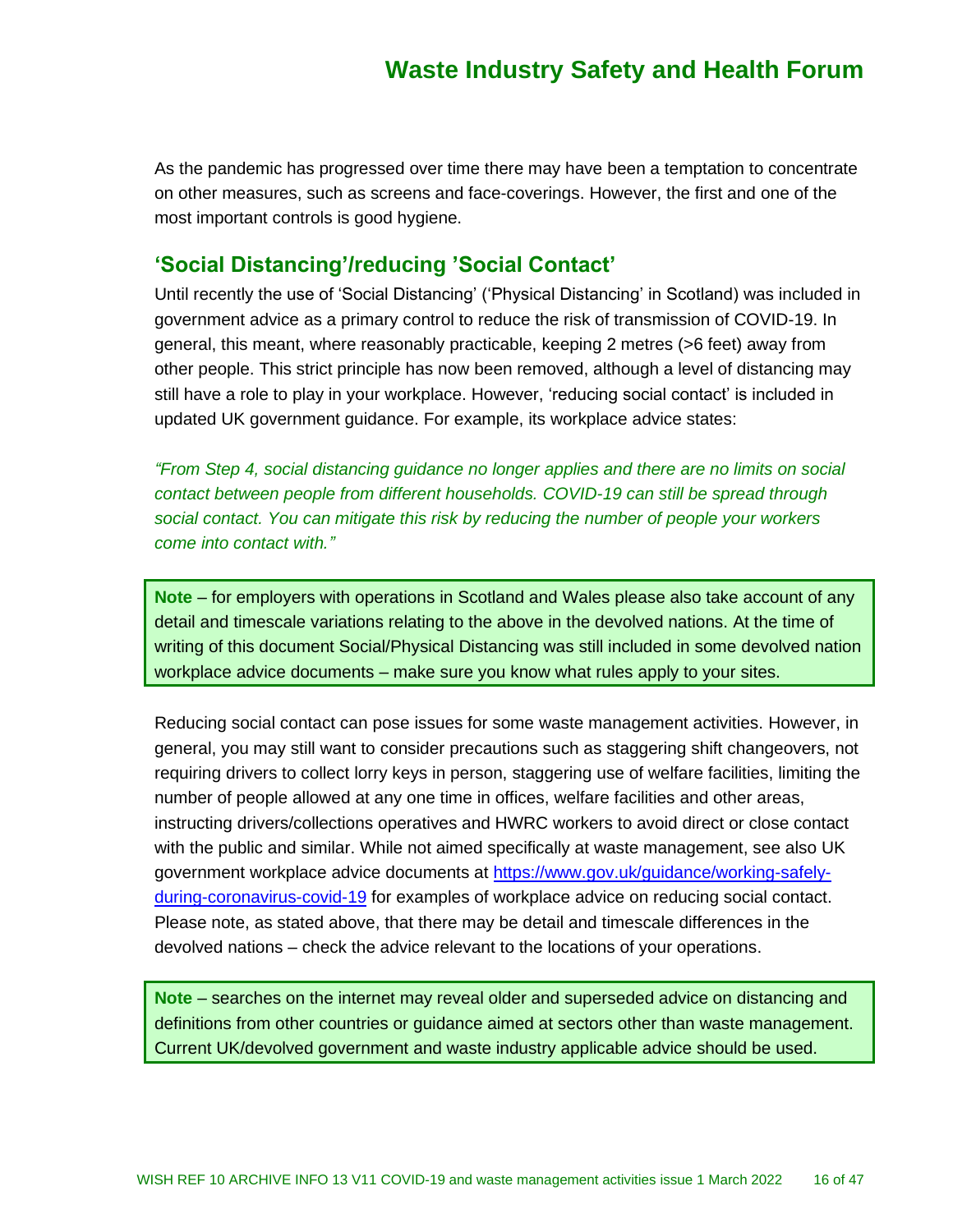### **Fresh air/ventilation**

Research and data collected since the start of the pandemic indicate that the risk of transmission is far lower outdoors than indoors, and that even indoors adequate ventilation is critical. Employers may wish to consider whether tasks which would normally be undertaken indoors can be safely done outdoors, and even where this is not practical or safe the role of good ventilation should be considered. For example, leaving roller and other doors open at workshops and offices, opening windows in offices, weighbridges, shared vehicle cabs and similar. For information on ventilation in the workplace see updated HSE advice at: [https://www.hse.gov.uk/coronavirus/equipment-and-machinery/air-conditioning-and](https://www.hse.gov.uk/coronavirus/equipment-and-machinery/air-conditioning-and-ventilation/index.htm)[ventilation/index.htm.](https://www.hse.gov.uk/coronavirus/equipment-and-machinery/air-conditioning-and-ventilation/index.htm)

### **Cleaning procedures etc**

Cleaning procedures should already be of a high order in any waste activity for basic hygiene reasons (COVID-19 is not the only biological hazard in waste management and maintaining any improvements in cleaning and hygiene resulting from the pandemic would be beneficial). Government advice specifically in relation to COVID-19 is available at:

[https://www.gov.uk/government/publications/covid-19-decontamination-in-non-healthcare](https://www.gov.uk/government/publications/covid-19-decontamination-in-non-healthcare-settings)[settings](https://www.gov.uk/government/publications/covid-19-decontamination-in-non-healthcare-settings) or [https://www.hps.scot.nhs.uk/web-resources-container/covid-19-guidance-for-non](https://www.hps.scot.nhs.uk/web-resources-container/covid-19-guidance-for-non-healthcare-settings/)[healthcare-settings/.](https://www.hps.scot.nhs.uk/web-resources-container/covid-19-guidance-for-non-healthcare-settings/) HSE advice is also available at:

[https://www.hse.gov.uk/coronavirus/cleaning/cleaning-workplace.htm.](https://www.hse.gov.uk/coronavirus/cleaning/cleaning-workplace.htm) You should reinforce cleaning arrangements and may wish to consider the below:

- **•** Ordinary cleaning, such as with soap and water, alcohol sprays, normal cleaning agents or disinfectant, will kill virtually all virus
- Damp dusting is better than dry dusting
- **•** Cleaning telephones and computer equipment with wipes or by other means
- Cleaning crockery and utensils using hot water and detergents
- Cleaning of shared facilities, such as toilets and showers frequently, including door handles, toilet flush handles/buttons and similar 'touch surfaces'
- Staggering access to shared facilities may also assist with reducing social contact. For example, staggering times when employees change out of/into workwear in locker rooms, the use of welfare facilities etc
- **■** Maintaining good hygiene for workwear and laundry services. Used workwear should be placed in bags and not left in a 'pile' on the floor. Laundry bags should themselves be laundered (to prevent secondary contamination) or disposable bags used. See also the cleaning guidance noted above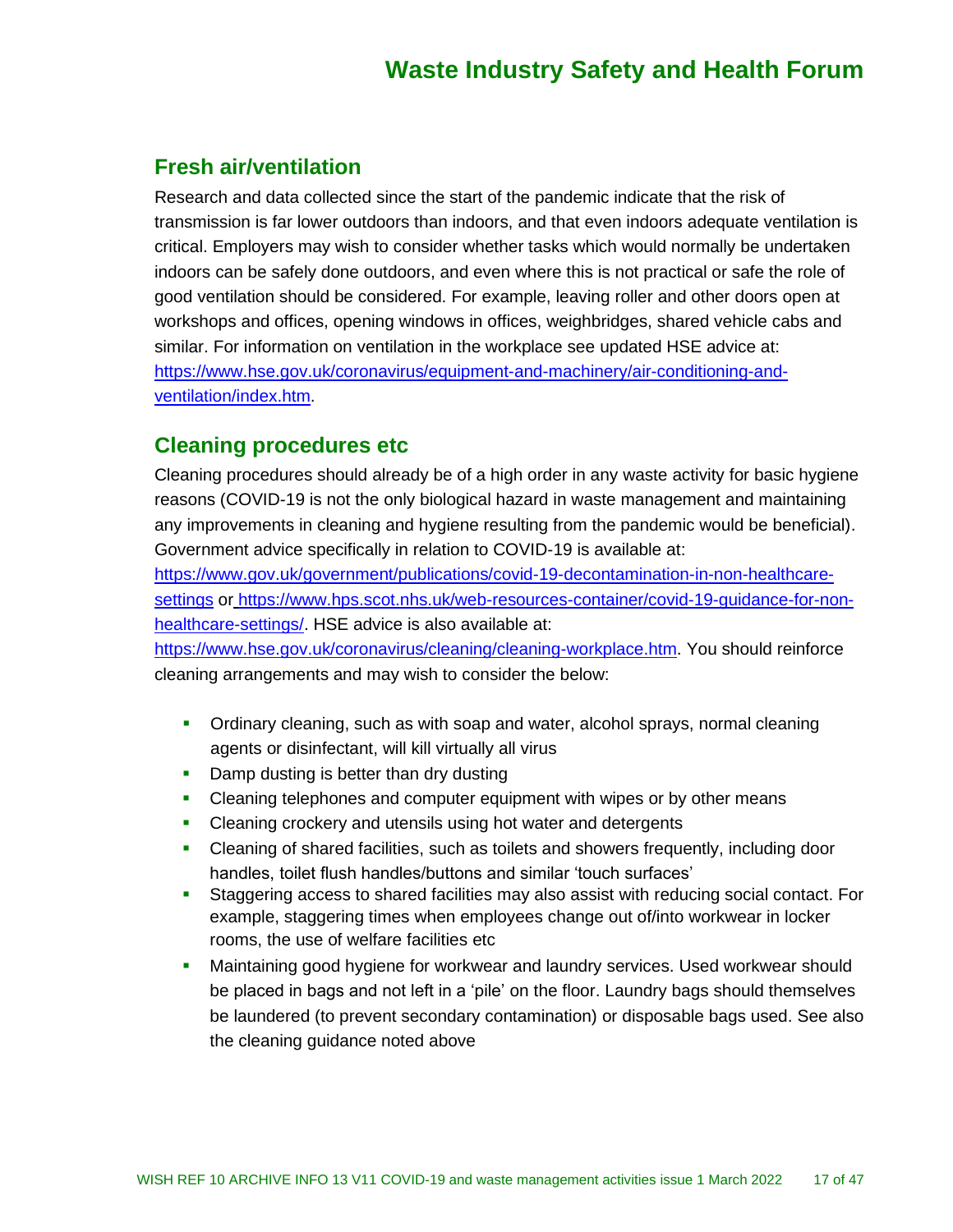**.** In some cases, employees take their workwear home to launder. In these situations, employees should change out of their workwear before going home. Workwear should be bagged, such as in a 'bin-bag', and the same precautions as above taken

#### **Handling wastes – can I catch it this way?**

Research indicates the virus can survive on surfaces, although unless at high concentrations/loadings the risk of transmission is likely to be low. It is good practice to ensure a high standard of hygiene when handling waste materials, as should always be the case in all waste management activities. The virus survives on the skin for more than enough time to allow hand to mouth/nose/eyes transmission.

As the result of expanded COVID-19 testing, used lateral flow test (LFD) kits are likely to appear in waste streams in large numbers over the medium to long term. These used LFD kits contain 2-4 drops of liquid, some of which is absorbed into the cartridge of the kit and the rest is retained in the tube of the kit. Users, such as members of the public and workplaces, are being advised to bag used kits before disposing of them. Most of these used LFD kits will come from people who test negative. However, even if the used kit comes from someone who tested positive there is little or no increase in risk. Wastes by their nature are often contaminated and already potentially contain a wide range of biological hazards, such as pathogens, fungi, bacteria etc. with or without used test kits being present. The normal precautions taken by waste management operators against such contamination will be as effective for COVID-19 hazards as they are for any pathogen or other biological hazard.

Waste management employees undertaking tasks which may bring them into contact with wastes should already be working under appropriate precautions, such as glove use. Outside of the issue of COVID-19, wastes by their nature may be contaminated, including biological contamination. These normal precautions should continue.

Where waste has already been designated as 'clinical waste', clinical waste procedures should already be in place. Those procedures can be followed as normal.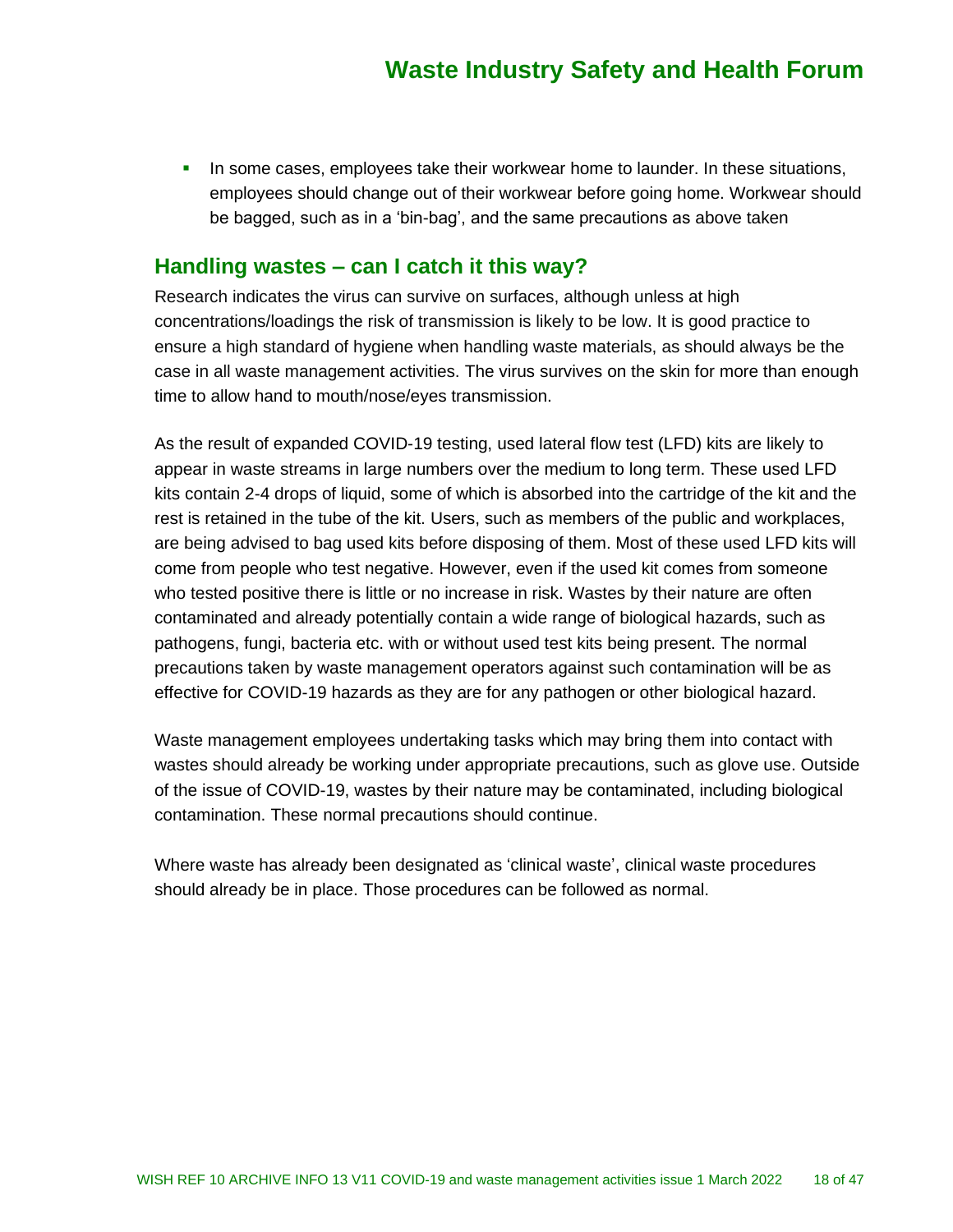### **PPE (personal protective equipment)**

Two types of 'PPE' are often quoted relating to COVID-19: gloves and masks/face-coverings.

#### **Gloves**

To be effective glove use needs to be in conjunction with good hygiene measures, and good 'glove discipline'. For example, if an employee stops work to eat/drink/smoke, the basic process is gloves off, wash hands thoroughly, eat/drink/smoke, wash hands again, put gloves back on. For more information see [https://www.hse.gov.uk/skin/employ/gloves.htm.](https://www.hse.gov.uk/skin/employ/gloves.htm) Employees should be made aware of the limitations of glove use, such as touching their faces while wearing gloves which may be contaminated, and that gloves are no substitute for good hygiene and hand washing. Gloves should already be in use for non-COVID-19 reasons in many waste management activities, and this should continue. In the case of reducing the risk of transmission, gloves should:

- Be impermeable/waterproof
- Or, supported by use of impermeable gloves used underneath 'standard' gloves

Employees must be provided with an adequate supply of gloves and instructed to change gloves at a frequency appropriate to the type of glove and its use, and that glove use does not mean that good hygiene and hand washing are not required. For further details on disposable glove selection and use see [https://www.hse.gov.uk/skin/employ/latex-gloves.htm.](https://www.hse.gov.uk/skin/employ/latex-gloves.htm)

#### **Masks/RPE (respiratory protective equipment) and face-coverings**

One item of PPE which has been the subject of much publicity is the use of face masks/RPE, and the use of the term 'face-coverings' has become common (see updated information at: <https://www.hse.gov.uk/coronavirus/ppe-face-masks/non-healthcare/index.htm> and [https://www.gov.uk/government/publications/face-coverings-when-to-wear-one-and-how-to](https://www.gov.uk/government/publications/face-coverings-when-to-wear-one-and-how-to-make-your-own/face-coverings-when-to-wear-one-and-how-to-make-your-own)[make-your-own/face-coverings-when-to-wear-one-and-how-to-make-your-own](https://www.gov.uk/government/publications/face-coverings-when-to-wear-one-and-how-to-make-your-own/face-coverings-when-to-wear-one-and-how-to-make-your-own) and the discussion in appendix 1 below).

In terms of public health, and while the general legal requirement to wear face-coverings in specific internal locations has lapsed in England (devolved nation requirements may differ), it seems likely that face-coverings will continue to be a feature of public life for some time. In addition, some employers, such as public transport companies, have decided to retain their mandatory use. Accordingly, the information given below in this document on face-coverings and masks has been retained as it still has validity.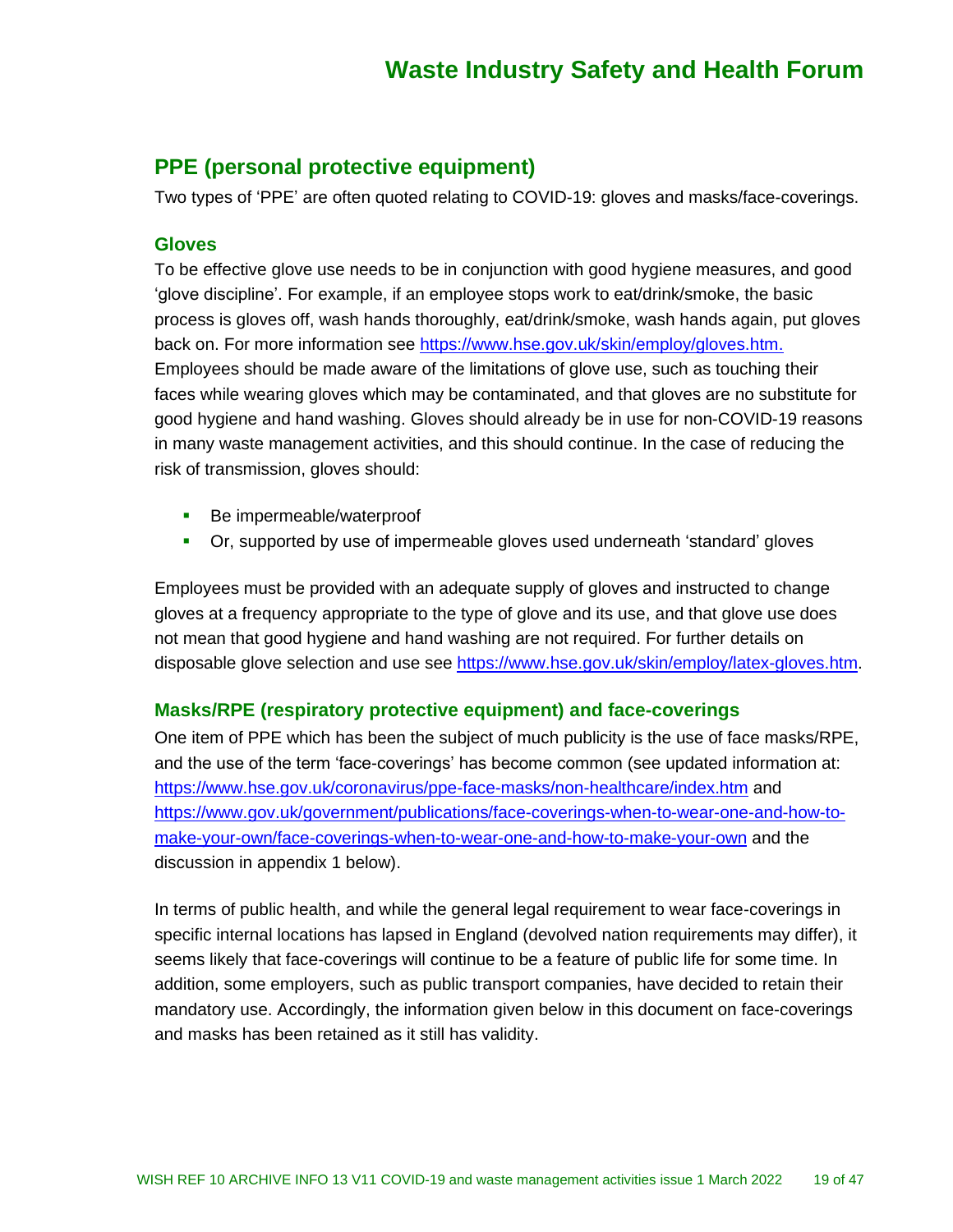**Definitions** – for the purposes of this document:

The term *face-covering* includes homemade coverings, snoods and scarves and various other similar items of face-covering available from on-line and other suppliers. Their common feature is that they are not manufactured to any formal standard, such as an EN standard, and do not have any formal protection rating applied to them, such as an FFP rating. There is no duty on employers to provide face coverings, although they may choose to do so.

*Face masks/RPE* are manufactured to formal standards, such as EN or equivalent standards, and often have a protection rating applied to them, such as FFP3. Masks/RPE range from surgical masks to air-fed hoods and orinasal masks. Where a risk assessment indicates there is the need for RPE employers are under a duty to provide it without charge.

**Note** – the use of a transparent plastic or similar face shield/visor has become popular for some people. The evidence is that such shields/visors provide little protection and should not be used on their own. See information at [https://www.gov.uk/government/publications/face](https://www.gov.uk/government/publications/face-coverings-when-to-wear-one-and-how-to-make-your-own/face-coverings-when-to-wear-one-and-how-to-make-your-own)[coverings-when-to-wear-one-and-how-to-make-your-own/face-coverings-when-to-wear-one](https://www.gov.uk/government/publications/face-coverings-when-to-wear-one-and-how-to-make-your-own/face-coverings-when-to-wear-one-and-how-to-make-your-own)[and-how-to-make-your-own,](https://www.gov.uk/government/publications/face-coverings-when-to-wear-one-and-how-to-make-your-own/face-coverings-when-to-wear-one-and-how-to-make-your-own) which includes the statement: "*A face visor or shield may be worn in addition to a face covering but not instead of one. This is because face visors or shields do not adequately cover the nose and mouth*".

Face masks/RPE are workplace items and come with employer duties, such as on provision, cleaning, replacement, fit-testing etc. Face-coverings are not and do not attract employer duties, although employers need to be aware of their use. Employers may also need to be careful as this is an area where public and workplace health issues may cross-over. Updated advice from the HSE on the topic of masks and face-coverings is available at: [https://www.hse.gov.uk/coronavirus/ppe-face-masks/face-coverings-and-face-masks.htm.](https://www.hse.gov.uk/coronavirus/ppe-face-masks/face-coverings-and-face-masks.htm)

Regarding *RPE/face masks*, the need for RPE (respiratory protection equipment) to protect from coronavirus must be based on risk assessment. For example, current guidance states that healthcare workers undertaking high risk aerosol generating procedures on COVID-19 patients are required to wear FFP3 respirators, whereas those simply looking after patients with COVID-19 wear fluid repellent surgical masks. Waste industry workers are unlikely to encounter the same level of risk. However, where a risk assessment has previously indicated that an employee would be expected to wear respiratory protection for non-COVID-19 reasons as part of their normal job, then they should continue to do so.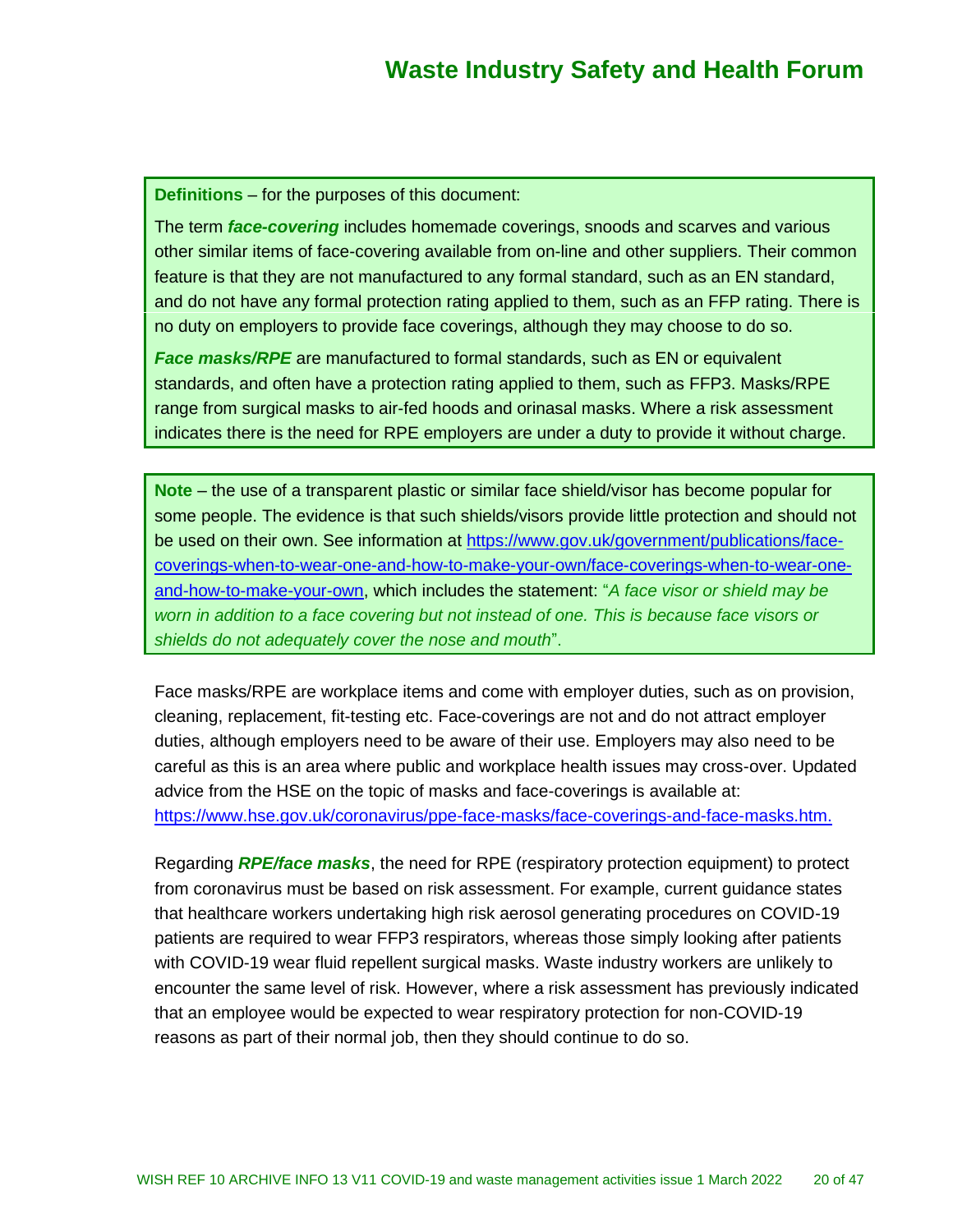Prolonged use of RPE/face masks may also have problems. For example, wearers may be tempted to adjust the fit frequently risking hand to face contact, masks may become moist so trapping contaminants, germs and similar, and prolonged use may result in dermatological and other conditions. Experience and research indicate that the prolonged use of RPE is unlikely to be effective as a control and may introduce additional risks.

In addition, the cleaning of hands and removal of gloves before putting-on and taking-off RPE/masks (and face-coverings) is essential to avoid the potential transfer of contamination from hand/glove to RPE/covering, where it can be inhaled. Likewise, if RPE/coverings are left on contaminated surfaces, stored in pockets, or similar there will be potentially increased risk of the RPE/face covering becoming contaminated and that contamination then coming into prolonged contact with the skin or being inhaled or ingested. Working in waste management is not the same as working in a retail outlet. RPE (and face-covering) use is likely to require more rigorous hygiene standards to be effective. These need to be enforced, and more frequent replacement and/or cleaning of RPE is likely to be necessary.

As a result of the requirements above and the difficulties there may be in meeting them in, for example, waste and recycling collection settings, there is a potentially higher risk of failure of the RPE/face covering to control a risk. In addition, transference of the virus by hand and/or contaminated surfaces may also be a risk, though it is now thought that inhalation of airborne droplets/small particles is the primary route. Accordingly, waste management employers need to take these issues into account and should be wary of transferring practice from other sectors which may not have such potentially high hygiene and contamination issues.

Notwithstanding the above, where an employer decides to issue RPE for whatever reason:

- **•** Their assessment should include the risk of employees placing overreliance on RPE to the detriment of other more effective controls such as ventilation and good hygiene
- **•** Their assessment should also include a clear description of the reasons, including employee reassurance, why RPE is to be used and its limits in use
- **EXECT** Limit use of RPE to short periods and only in specific situations where adequate ventilation may not be reasonably practicable (experience and research indicates that prolonged use of RPE is ineffective as a control)
- **EXECT** Instruction of employees in the use, storage, replacement, and disposal of RPE, the limitations of RPE as a precaution and the risks associated with overreliance on RPE to the detriment of other more effective precautions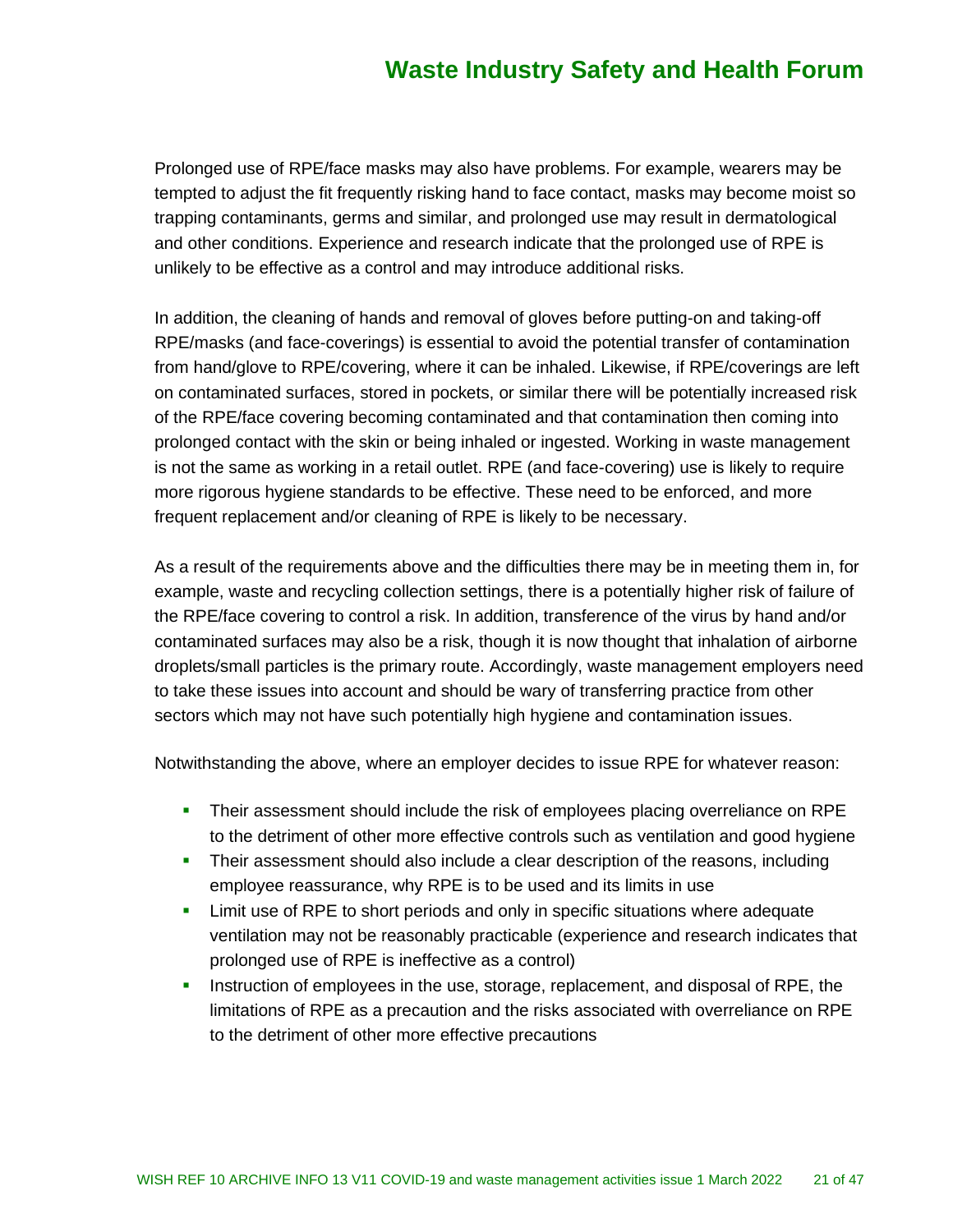**Note** – while the situation has improved since the early stages of the pandemic, some organisations are still reporting shortages of specific types of RPE, and shortages may occur again in the future. Where alternative types and standards of RPE are being considered to address shortages, employers should ensure the level of protection provided remains adequate. Employers should also be wary if offered alternatives and standards they are unfamiliar with. For example, the US 'N' standard for masks. Such alternatives may be acceptable, but if in doubt competent advice should be sought.

Regarding *face-coverings*, few can have failed to notice their continuing high use, even though the legal requirement to wear a face-covering in specific indoor spaces has been removed in England (rules may differ in the devolved nations). This may change over time, but currently employers can expect some of their employees to still wear face-coverings. Where this is the case, employers may wish to consider advising their employees to:

- **•** Wash their hands thoroughly with soap and water or use hand sanitiser before putting a face covering on, and after removing it
- **•** When wearing a face covering, to avoid touching their face or face covering, as this could contaminate the covering with germs from their hands
- Change their face covering if it becomes damp
- Change and wash their face covering daily
- If the material is washable, wash face-coverings in line with manufacturer's instructions. If not washable, to dispose of it after use

**Tip** – some employees might go beyond face-coverings and come to work wearing formal RPE they have purchased themselves. In these cases, employers may wish to communicate to them that such RPE should not be relied on for protection, neither for wearer nor their workmates, and that the normal employer duties for RPE do not apply. Consideration may also need to be given to interface issues, such as a face mask impairing vision for drivers who wear glasses.

**Comment** – regards the disposal of used PPE. For used PPE from the healthcare and similar sectors guidance is already in place. For used PPE from other sectors, including waste management, and from the public, PPE should be disposed of into residual waste streams. Most PPE is not recyclable and can reduce the quality of recycling waste streams. Further advice is available at:<https://www.gov.uk/guidance/coronavirus-covid-19-disposing-of-waste>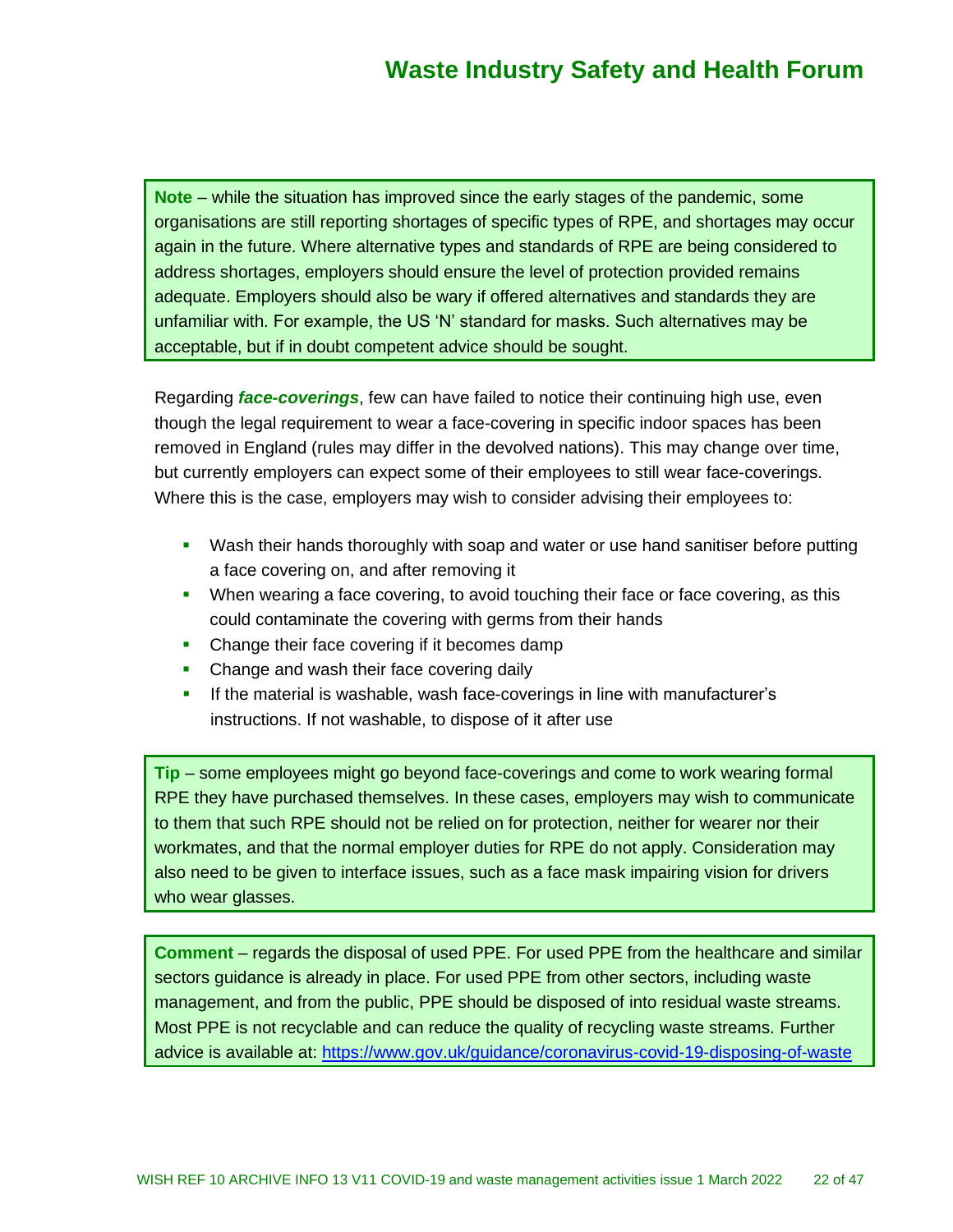**Note** – some waste management activities require employees to go onto third party sites, including going into buildings in some cases. These third parties may have imposed their own mask/face-covering rules. As with other customer site and similar rules, these should be obeyed by the waste management employee/s involved. Conversely, if a waste management employee on a third-party site feels that the COVID-19 controls in place are inadequate they should report this to their employer, and they should be supported by their employer if they decide not to do the job because of their concerns.

### **Vulnerable and clinically extremely vulnerable persons**

Persons with pre-existing conditions, or other individual factors, may be more prone to suffering more serious effects from COVID-19. Current guidance uses two categories - 'vulnerable' and 'clinically extremely vulnerable' persons. In outline, vulnerable persons may be more prone to the effects of COVID-19 because of factors such as their age, being overweight etc. Clinically extremely vulnerable persons include those with specific clinical conditions which may make the effects of COVID-19 extremely serious.

For updated advice see: Protect vulnerable workers - [Working safely during the coronavirus](https://www.hse.gov.uk/coronavirus/working-safely/protect-people.htm)  [\(COVID-19\) pandemic \(hse.gov.uk\).](https://www.hse.gov.uk/coronavirus/working-safely/protect-people.htm) However, and in general, employers should protect all employees, vulnerable or not, the precautions needed are typically the same, and adherence by employees to controls should be the same no matter their status.

In addition, for advice on clinically extremely vulnerable persons see: [https://www.gov.uk/government/publications/guidance-on-shielding-and-protecting-extremely](https://www.gov.uk/government/publications/guidance-on-shielding-and-protecting-extremely-vulnerable-persons-from-covid-19/guidance-on-shielding-and-protecting-extremely-vulnerable-persons-from-covid-19#work-and-employment-for-those-who-are-shielding)[vulnerable-persons-from-covid-19/guidance-on-shielding-and-protecting-extremely](https://www.gov.uk/government/publications/guidance-on-shielding-and-protecting-extremely-vulnerable-persons-from-covid-19/guidance-on-shielding-and-protecting-extremely-vulnerable-persons-from-covid-19#work-and-employment-for-those-who-are-shielding)[vulnerable-persons-from-covid-19#work-and-employment-for-those-who-are-shielding](https://www.gov.uk/government/publications/guidance-on-shielding-and-protecting-extremely-vulnerable-persons-from-covid-19/guidance-on-shielding-and-protecting-extremely-vulnerable-persons-from-covid-19#work-and-employment-for-those-who-are-shielding) and at [https://www.gov.uk/government/publications/guidance-on-shielding-and-protecting-extremely](https://www.gov.uk/government/publications/guidance-on-shielding-and-protecting-extremely-vulnerable-persons-from-covid-19/19-july-guidance-on-protecting-people-who-are-clinically-extremely-vulnerable-from-covid-19)[vulnerable-persons-from-covid-19/19-july-guidance-on-protecting-people-who-are-clinically](https://www.gov.uk/government/publications/guidance-on-shielding-and-protecting-extremely-vulnerable-persons-from-covid-19/19-july-guidance-on-protecting-people-who-are-clinically-extremely-vulnerable-from-covid-19)[extremely-vulnerable-from-covid-19.](https://www.gov.uk/government/publications/guidance-on-shielding-and-protecting-extremely-vulnerable-persons-from-covid-19/19-july-guidance-on-protecting-people-who-are-clinically-extremely-vulnerable-from-covid-19) Advice is also available from the HSE at [https://www.hse.gov.uk/coronavirus/working-safely/protect-people.htm.](https://www.hse.gov.uk/coronavirus/working-safely/protect-people.htm) Please note this HSE link also includes advice relating to pregnant workers.

As restrictions change, employers should consider carefully how, when and under what conditions they reintegrate clinically extremely vulnerable persons back into the workplace. If you employ any vulnerable and/or extremely vulnerable persons, this would be a valid input into your risk assessment.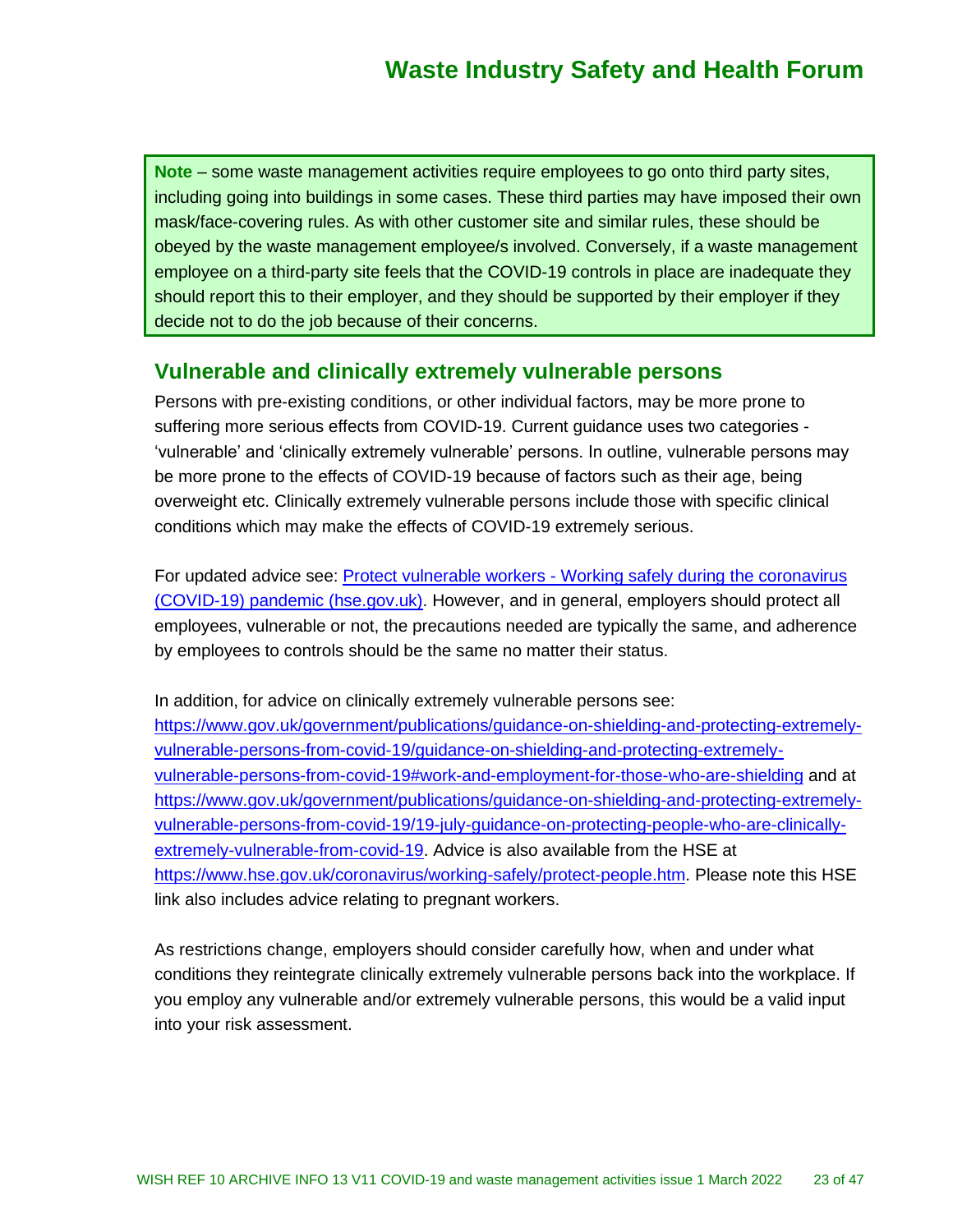### **Testing for COVID-19 and the NHS 'test and trace' scheme**

Some people with COVID-19 do not display symptoms, which means the virus can be spread without anyone realising. Rapid testing, such as lateral flow devices (LFD), can be used to detect the virus quickly. The idea behind rapid testing is that cases can be identified and isolated to break the chain of transmission. Rapid testing is not always reliable and is intended to be combined with, and is not a replacement for, other measures and should not replace good hygiene etc. However, it may help build confidence in the workplace that employees are being safeguarded and can help businesses operate with a degree of confidence, particularly where interaction with the public is concerned. Workplace testing requires planning and thought. See: [https://www.gov.uk/government/publications/coronavirus](https://www.gov.uk/government/publications/coronavirus-covid-19-testing-guidance-for-employers/coronavirus-covid-19-testing-guidance-for-employers-and-third-party-healthcare-providers)[covid-19-testing-guidance-for-employers/coronavirus-covid-19-testing-guidance-for](https://www.gov.uk/government/publications/coronavirus-covid-19-testing-guidance-for-employers/coronavirus-covid-19-testing-guidance-for-employers-and-third-party-healthcare-providers)[employers-and-third-party-healthcare-providers.](https://www.gov.uk/government/publications/coronavirus-covid-19-testing-guidance-for-employers/coronavirus-covid-19-testing-guidance-for-employers-and-third-party-healthcare-providers)

Outside of the workplace, testing is also available for those showing the symptoms of COVID-19, or if another member of their household is showing symptoms, and in some areas mass testing is available. See as appropriate: [https://www.gov.uk/guidance/coronavirus-covid-19](https://www.gov.uk/guidance/coronavirus-covid-19-getting-tested) [getting-tested](https://www.gov.uk/guidance/coronavirus-covid-19-getting-tested) or <https://gov.wales/coronavirus-covid-19-testing-process> or <https://www.gov.scot/publications/coronavirus-covid-19-getting-tested/> for information.

Whether testing occurs in the workplace or not, it should be noted that the outcomes of testing may not be straightforward. See: [https://www.nhs.uk/conditions/coronavirus-covid-](https://www.nhs.uk/conditions/coronavirus-covid-19/testing-for-coronavirus/what-your-coronavirus-test-result-means/)[19/testing-for-coronavirus/what-your-coronavirus-test-result-means/.](https://www.nhs.uk/conditions/coronavirus-covid-19/testing-for-coronavirus/what-your-coronavirus-test-result-means/)

The NHS in England has introduced a 'test and trace' scheme. Guidance for employers on the scheme is available at: [https://www.gov.uk/guidance/nhs-test-and-trace-workplace](https://www.gov.uk/guidance/nhs-test-and-trace-workplace-guidance)[guidance.](https://www.gov.uk/guidance/nhs-test-and-trace-workplace-guidance) Equivalent schemes are also in place for Scotland (see: [https://www.nhsinform.scot/campaigns/test-and-protect\)](https://www.nhsinform.scot/campaigns/test-and-protect) and Wales (see: [https://gov.wales/test-trace-protect-guidance-employers\)](https://gov.wales/test-trace-protect-guidance-employers). The aim of these schemes is to allow rapid communication with the 'contacts' of an infected person so that they can be instructed to self-isolate to reduce the risk of transmission of the disease.

If an employee is contacted and instructed to self-isolate, they must do so, and their employer should co-operate (see note below for current and potential future exemptions). However, just because an employee has tested positive for COVID-19 does not automatically mean that the whole of a workforce needs to cease work and self-isolate, although those who have been in close contact, such as sharing a vehicle cab, may need to do so. If in any doubt, employers should contact NHS test and trace (or the Scottish or Welsh equivalents) and seek advice.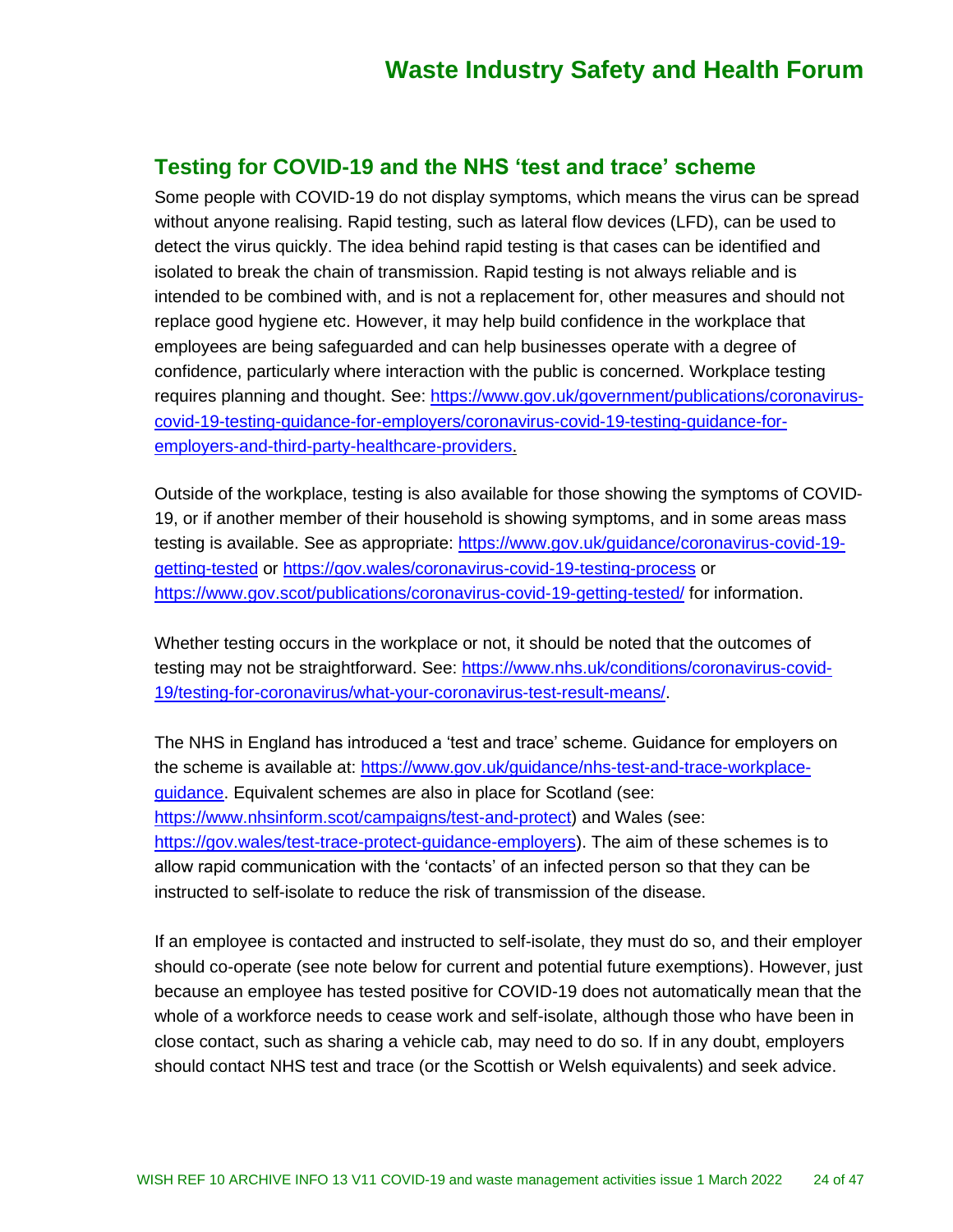**Note** – at the time of writing of this information document various 'exemption' schemes were being put in place in England (devolved nation approach may differ) for some types of key worker. In addition, it is forecast that from 16 August 2021 those who have been 'doublevaccinated' may not need to self-isolate. This is a rapidly changing area, and you should keep informed on any changes in requirements for self-isolation (as above, devolved nation requirements may differ to those in England – check if you have operations in Scotland and/or Wales) and ensure you remain compliant. You must remain compliant with mandatory rules on self-isolation even if this is inconvenient for your business.

### **Vaccination against COVID-19**

A national vaccination programme against COVID-19 is underway and a significant portion of the population has already been vaccinated. In addition, annual 'booster' and similar vaccination campaigns against variants of the virus may become routine. Vaccination has a key role to play in reducing the effects of COVID-19. However, no vaccination programme is 100% and on its own vaccination does not remove the need for other precautions. In addition, persons who have been vaccinated may tend to view other precautions such as reducing social contact as being less important. Employers need to be aware of this and reinforce the need for other precautions, and always follow government workplace advice.

You may wish to consider the vaccination status of your workforce as part of your revision of your COVID-19 risk assessment. Not all adults have been vaccinated as yet, in particular younger persons, and some people cannot be vaccinated for medical reasons. Vaccination on its own is no reason to remove your workplace controls.

### **First aid provision**

First aiders may, by the nature of what they do, may come into close contact with persons they are treating. Specific information is available at:

[https://www.gov.uk/government/publications/novel-coronavirus-2019-ncov-interim-guidance](https://www.gov.uk/government/publications/novel-coronavirus-2019-ncov-interim-guidance-for-first-responders/interim-guidance-for-first-responders-and-others-in-close-contact-with-symptomatic-people-with-potential-2019-ncov)[for-first-responders/interim-guidance-for-first-responders-and-others-in-close-contact-with](https://www.gov.uk/government/publications/novel-coronavirus-2019-ncov-interim-guidance-for-first-responders/interim-guidance-for-first-responders-and-others-in-close-contact-with-symptomatic-people-with-potential-2019-ncov)[symptomatic-people-with-potential-2019-ncov,](https://www.gov.uk/government/publications/novel-coronavirus-2019-ncov-interim-guidance-for-first-responders/interim-guidance-for-first-responders-and-others-in-close-contact-with-symptomatic-people-with-potential-2019-ncov) and from the St John's Ambulance web site at: [https://www.sja.org.uk/get-advice/first-aid-advice/covid-19-advice-for-first-aiders/.](https://www.sja.org.uk/get-advice/first-aid-advice/covid-19-advice-for-first-aiders/) Please also see updated HSE advice at: [https://www.hse.gov.uk/coronavirus/first-aid-and-medicals/first](https://www.hse.gov.uk/coronavirus/first-aid-and-medicals/first-aid-certificate-coronavirus.htm)[aid-certificate-coronavirus.htm.](https://www.hse.gov.uk/coronavirus/first-aid-and-medicals/first-aid-certificate-coronavirus.htm)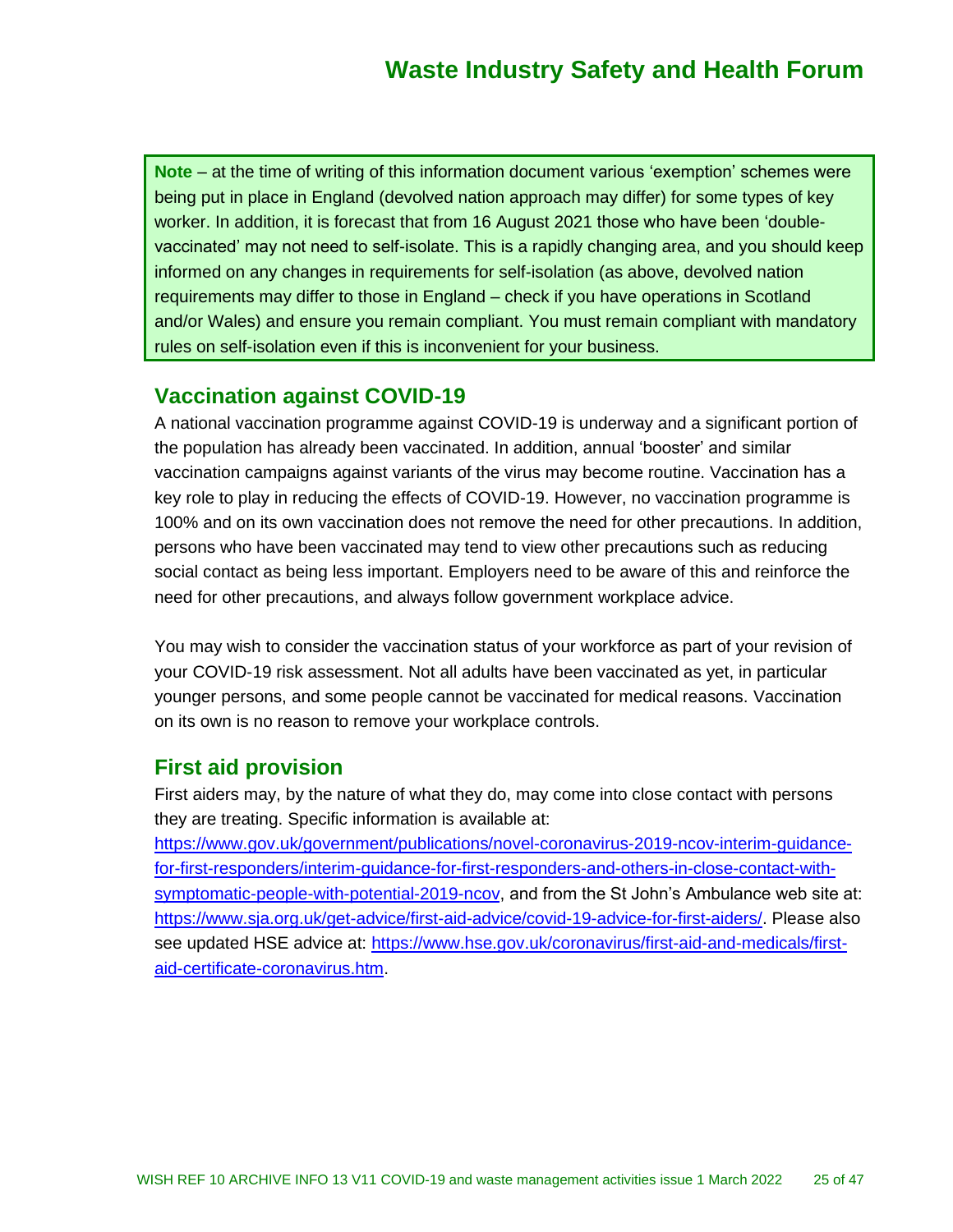## **5. Changes in response to COVID-19**

#### *Changes from previous version: There are no significant changes to this section.*

**Note** – this section was originally written in April 2020 during the initial phases of the pandemic. It was subsequently updated to give guidance on the resumption of services which had been suspended. Most services have now resumed, and most employers have achieved or are achieving their 'new normal'. As a result, this section may be considered redundant. However, it has been left in place to inform in the event of further future lockdowns (or similar restrictions) which may result in a need to suspend some services again. It should be considered a reference document only against any future restrictions and read with this 'historical' context in mind, including the links provided.

### **Maintaining critical competencies and standards**

Waste operations operate under strict standards of safety and competency. Any contingency and similar measures taken regarding COVID-19 must not compromise these.

Health and safety requirements, such as plant operator licences, permits to work, machinery lock off and isolation etc. **MUST NOT** be compromised: COVID-19 is not an excuse to reduce safety or training requirements. For example, reducing crew size in household collections to the point that safe reversing procedures cannot be followed.

Environmental permit/licence and other legal requirements must be maintained even during any widespread or local COVID-19 outbreak. If you plan to take any contingency or similar action, which may affect your permit/licence or have an environmental impact, you should contact your environmental regulator first, and you would be advised to keep up to date on any announcements, temporary regulatory position statements and similar from your regulator relating to COVID-19.

### **Change management**

In response to COVID-19 many organisations have made changes to the way they operate. Health and safety should be a core consideration when considering such changes to avoid unintended consequences. For example, temporarily closing CA/HWRC sites may remove the risk of transmission at such sites but may also result in an increased demand for bulky waste collections, which may be simply moving a problem from one place to another.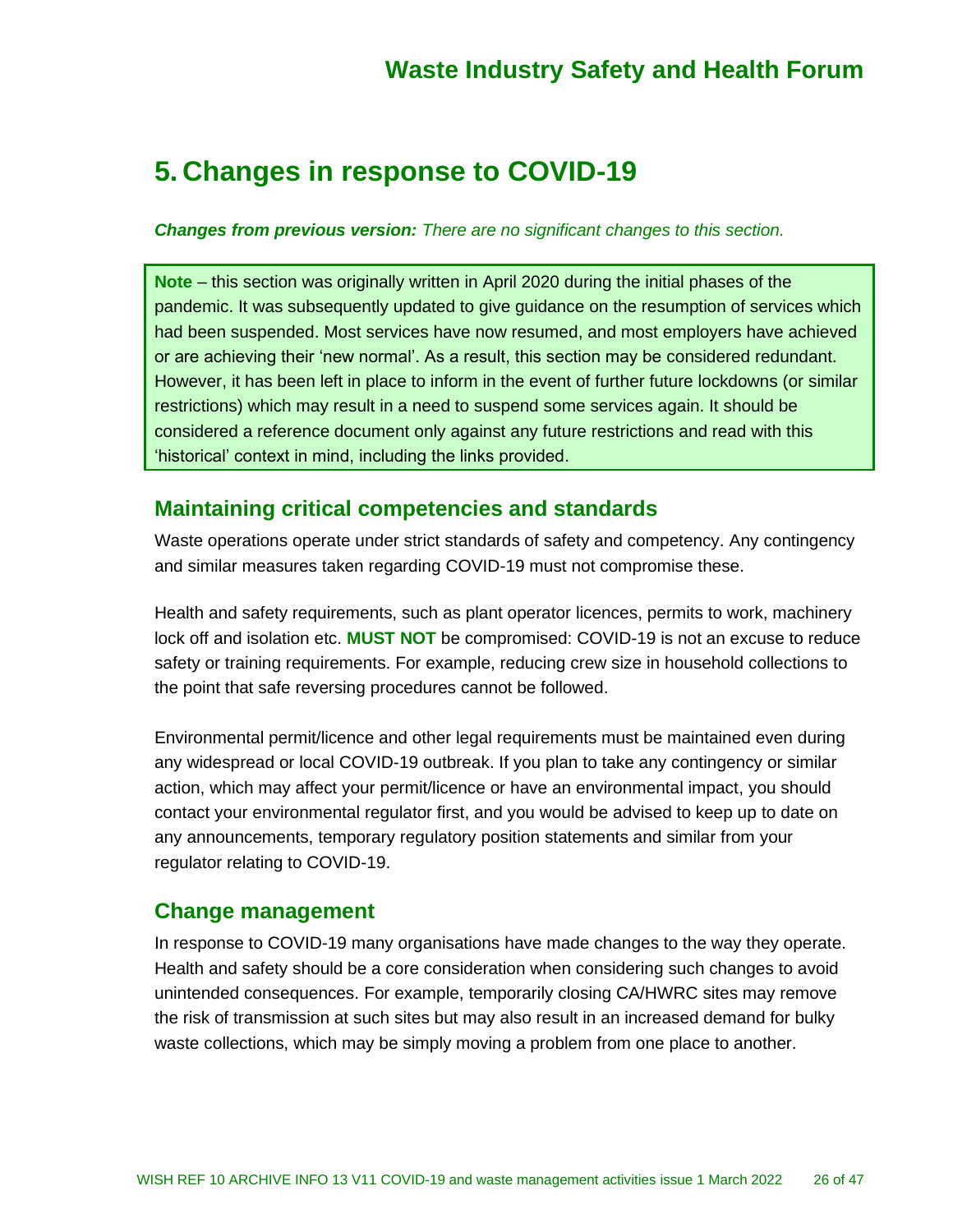Any modification to work equipment, including vehicles and machinery, in response to COVID-19 must be considered very carefully to avoid compromising other safety features, emergency escape and similar. Good change management is critical with any modification of work equipment.

Some employers have installed Perspex or similar 'screens' in workplaces and/or vehicle cabs, similar to those installed in some supermarkets at check-outs or those in place for security reasons in buses or other public transport vehicles.

Dependent on their design and placement, screens may reduce, to an extent, the risk from projected particles/airborne droplets, such as produced when someone coughs, but there is little evidence currently that they are effective in preventing the spread of viruses. Notwithstanding the above where an organisation does decide to install screens:

- **•** A design change risk assessment should be performed to ensure that safety arrangements and features, such as emergency escape, machinery safety provisions and fixed and other fire systems, are not adversely affected by the installation
- **•** The assessment to include the risk of employees placing overreliance on screens to the detriment of other more effective controls such as hygiene and Social Distancing, resulting in a higher risk of transmission, and what will be done to reduce this risk
- **•** The risk assessment should also include a clear description of the reasons why screens are to be installed and their limitations
- **•** Instruction should be given to employees on the limitations of screens and the risks associated with overreliance on screens to the detriment of more effective precautions
- **•** Screens should be subject to the same cleaning regimes as other equipment

Please also see specific mentions of screens below under the sections on vehicles and collections operations and MRFs and recycling plants.

While changes to ways of working as a result of COVID-19 often need to be put in place quickly, they still need to be considered carefully to ensure any health and safety consequences are assessed, including as appropriate whether they meet the test of being 'reasonably practicable' (see: [https://www.hse.gov.uk/risk/theory/alarpglance.htm\)](https://www.hse.gov.uk/risk/theory/alarpglance.htm). Likewise, relevant parties should still be involved when making decisions:

- Consult with employees on changes. They may have a different perspective and may also have knowledge and experience not held by management
- **.** If a change involves third parties, such as customers/clients, consult with them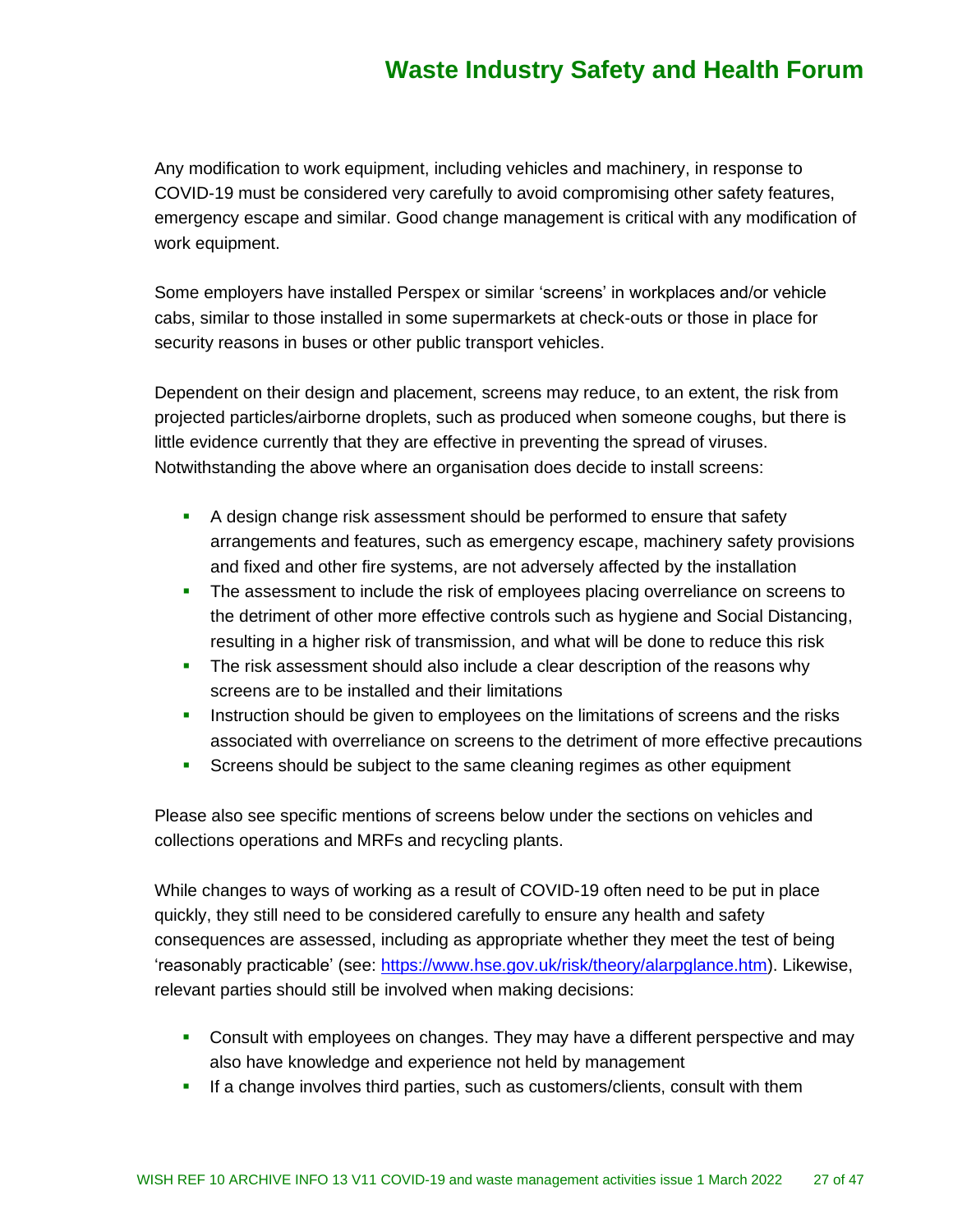**•** For some changes, the involvement of specialists or external competent persons may also be required or advised

**Tip** – decisions and changes made quickly may not be recorded with normal rigour. Organisations may be wise not to forget this aspect and ensure they record their decisionmaking process, risk assessments and similar which led to any change and the detail of the change, including the involvement of third parties, employee representatives and similar.

Staff shortages and changes to ways of working may result in longer working hours. Employees may also, understandably, have concerns about their work and COVID-19 risk (whether these concerns are well founded or not they may be very real to the employee). In addition, changes to services, such as HWRC/CA site operation and collections, may result in adverse responses from members of the public and others (at the time of writing of this information document indications are that incidents of violence and aggression towards HWRC operatives are increasing – employers need to be aware of this and always act should any incidents occur).

- **Employers should monitor working hours to ensure that safety standards are not** degraded, and be aware of the risks associated with fatigue (see: <https://www.hse.gov.uk/humanfactors/topics/fatigue.htm> and <https://www.hse.gov.uk/humanfactors/topics/specific2.pdf> for further advice)
- **Employers should consider the mental health and wellbeing of their workers. This may** not be directly work related, but employers may want to make information available such as at: [https://www.nhs.uk/oneyou/every-mind](https://www.nhs.uk/oneyou/every-mind-matters/?WT.tsrc=Search&WT.mc_id=Brand&gclid=EAIaIQobChMI6qHAmoz86AIVhOF3Ch1ENg7uEAAYASAAEgKNi_D_BwE)[matters/?WT.tsrc=Search&WT.mc\\_id=Brand&gclid=EAIaIQobChMI6qHAmoz86AIVh](https://www.nhs.uk/oneyou/every-mind-matters/?WT.tsrc=Search&WT.mc_id=Brand&gclid=EAIaIQobChMI6qHAmoz86AIVhOF3Ch1ENg7uEAAYASAAEgKNi_D_BwE) [OF3Ch1ENg7uEAAYASAAEgKNi\\_D\\_BwE.](https://www.nhs.uk/oneyou/every-mind-matters/?WT.tsrc=Search&WT.mc_id=Brand&gclid=EAIaIQobChMI6qHAmoz86AIVhOF3Ch1ENg7uEAAYASAAEgKNi_D_BwE) Resources are also available at: [https://campaignresources.phe.gov.uk/resources/campaigns/82-every-mind](https://campaignresources.phe.gov.uk/resources/campaigns/82-every-mind-matters/resources)[matters/resources](https://campaignresources.phe.gov.uk/resources/campaigns/82-every-mind-matters/resources)
- Changes to services may result in adverse reaction from the public, including aggressive and violent behaviour. Such changes may relate to restrictions on entry and use at HWRC and similar sites, changes in collection routes as the result of increases or changes in waste arisings, self-isolation and other issues. As relevant, workers should be informed that all such must be reported and that in serious cases the police should be called. As is the case for any assault on a worker consideration should be given their mental and physical wellbeing including referral to counselling or medical services as appropriate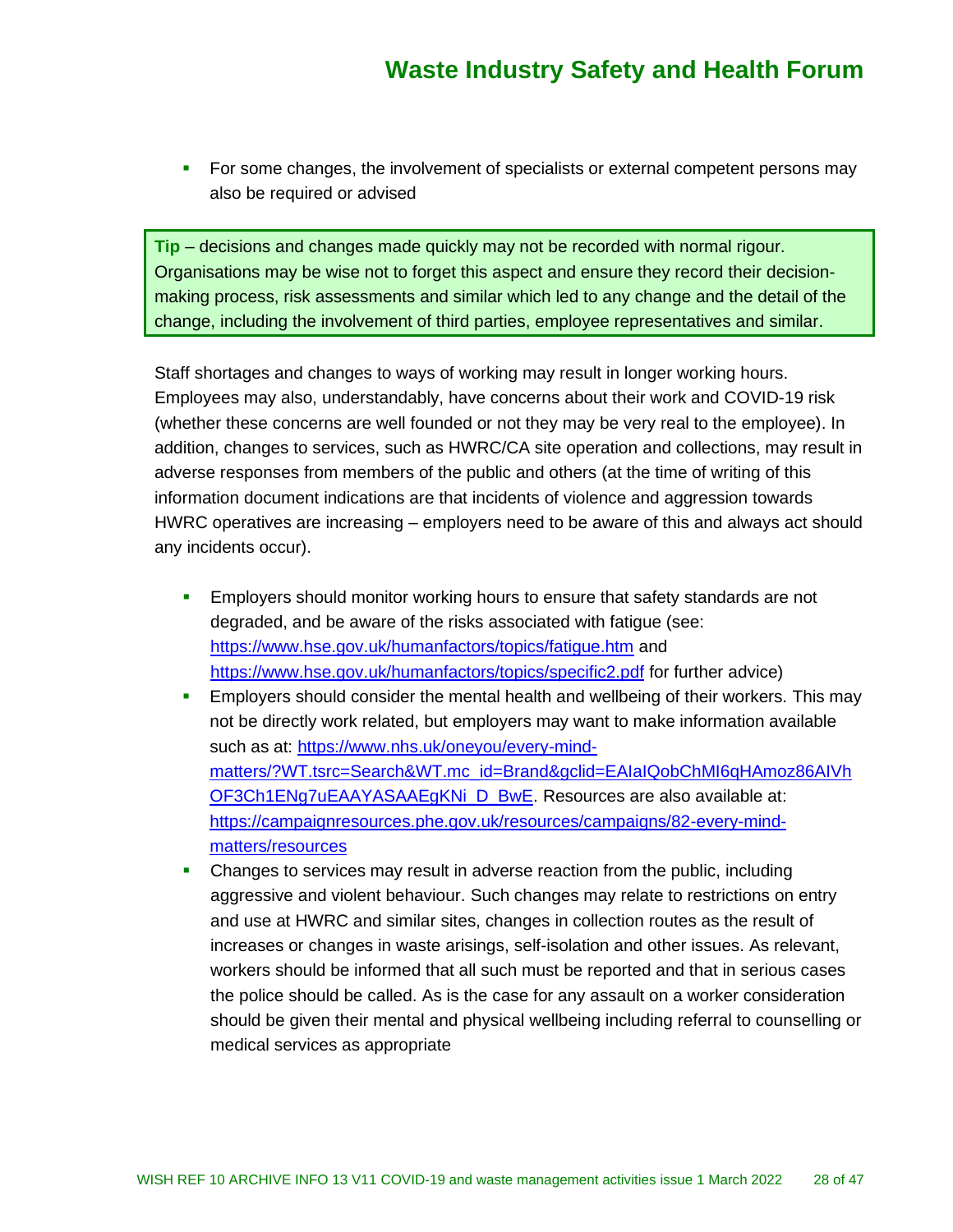#### **Inspections, testing, maintenance, and repairs**

Concerns relating to the examination of equipment, such as under the Lifting Operations and Lifting Equipment Regulations (LOLER) have been raised (see: [https://www.hse.gov.uk/coronavirus/equipment-and-machinery/work-equipment.htm\)](https://www.hse.gov.uk/coronavirus/equipment-and-machinery/work-equipment.htm). Inspections of equipment should continue to be done and can be done safely. Tests, inspections, daily/weekly and similar checks, critical maintenance and similar must be maintained, unless legal derogations are put in place dictating otherwise.

Engineers who are working on sites where there are restrictions arising from the risk of COVID-19 infection should comply with site rules and advice regarding good hygiene practices and separation distances. Consideration needs to be given to protecting engineers but also, where relevant, any vulnerable persons who may be affected by their work. Such measures should already be in place at waste management operations and include for example the cleaning-down of equipment, mobile plant and vehicles before any maintenance and repair, and the use of appropriate PPE during such activities.

#### **Returning to 'business as usual'**

COVID-19 responses can include various changes to waste management services, perhaps most commonly the suspension of green and bulky waste collections and the temporary closure of HWRC/CA sites. Whatever the changes made, resumption of services needs careful consideration and planning. Waste management operators, and their clients, should plan for the resumption of services and returning to 'business as usual', or at least more normal services. How and when services return to normal, or closer to normal, may in some circumstances depend on national policy. The detail of such policy may vary between England, Scotland, and Wales and by local authority. Operators should check that they are following the policy relevant to the location of their operations. For general guidance on returning to normal see: [https://www.hse.gov.uk/coronavirus/roadmap-further-guidance.htm.](https://www.hse.gov.uk/coronavirus/roadmap-further-guidance.htm)

Where businesses have been completely (not typical for waste management) or partially closed for a period of time, employers should consider at least the below as relevant:

- Reviewing their COVID-19 risk assessment and control measures
- Communicated with their employees
- **Considered any machinery, structural, buildings and similar issues which may be** associated with a period of inactivity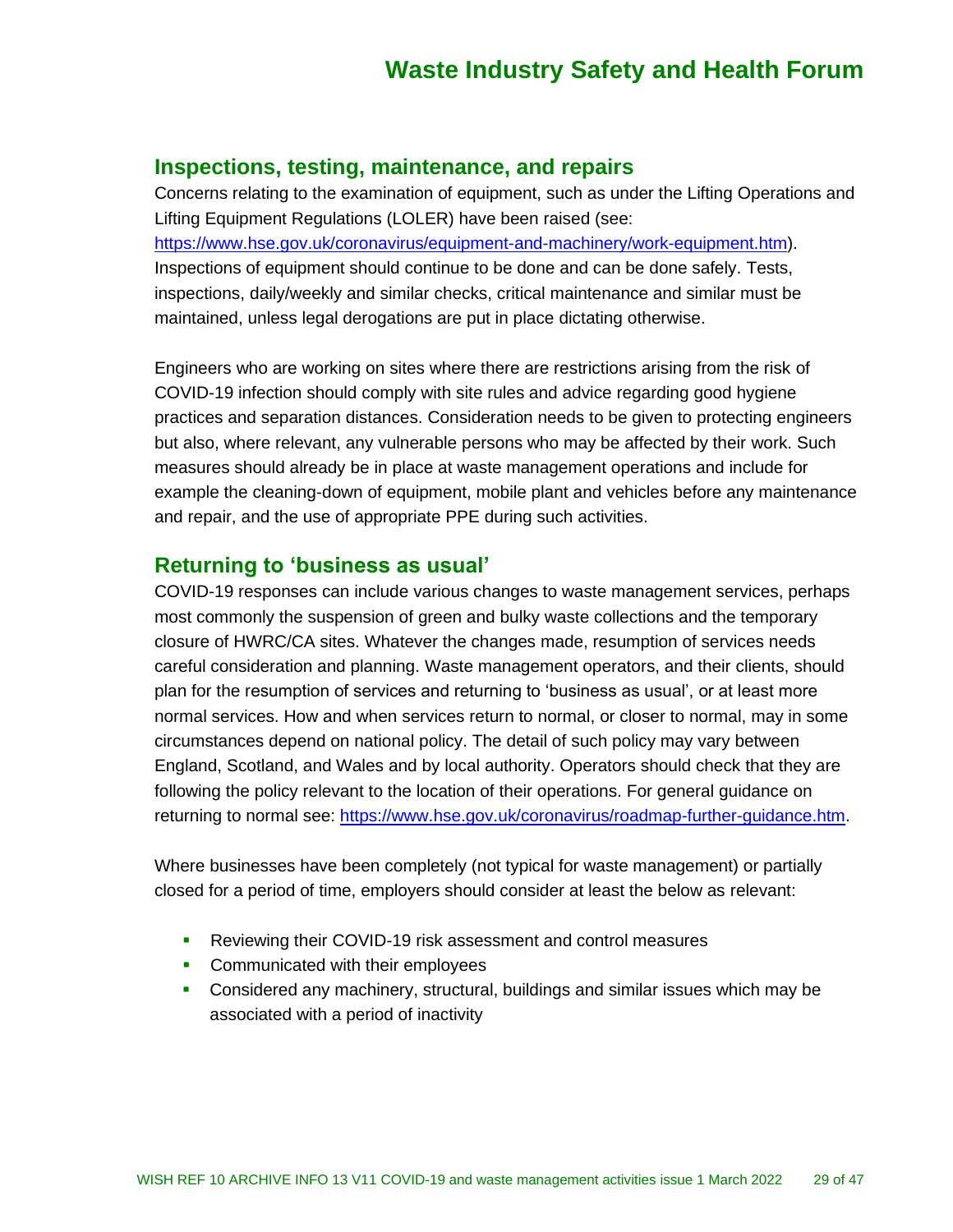- **•** Checked that any statutory inspections, such as for lifting equipment, local exhaust ventilation etc, are up to date and still valid (it may be wise to retest if the period of closure has been extensive even if they are still in date)
- **EXEDENT** Discussed any occupational health surveillance and similar issues with their occupation health provider
- **•** Providing refresher training and checking that time-limited qualifications, such as for mobile plant, are still in date
- **•** Providing their employees with additional and/or refresher information, instruction and training regards any changes and ongoing COVID-19 precautions

Where waste collection services, such as green and bulky waste collections, have been suspended, there may be a backlog of waste waiting for resumption of service. Waste management operators, and as applicable their clients, may want to consider:

- **Phased resumption, such as not resuming all services at the same time**
- **EXECT** Any additional resources required to tackle any backlog
- Communication with the public regarding the resumption of services, how this will be handled and any restrictions which will be in place
- For commercial waste collections, close communication with customers and clients to ensure that as they reopen services can be resumed in an orderly and safe manner

Where HWRC/CA sites have been temporarily closed their reopening needs to be planned carefully. In addition, during an ongoing pandemic where 'threat-levels' may rise and fall the general controls noted below may still be valid. Waste management operators, and their clients, may want to consider:

- **•** Phased opening rather than opening all sites at once or partial opening, such as only accepting specific types of waste in the short-term. For example, only accepting green and bulky wastes or supplementing reopening with enhanced green waste or bulky waste collection services for the first few weeks
- **•** Use of pre-booked time slots for members of the public rather than allowing everyone to simply turn-up at the HWRC/CA site
- **EXECT** Restricting access, such as by post code or 'odd/even' car registrations on different days to allow phasing of initial demand
- **EXECT** Restrictions on the number of cars allowed into a site at the same time, and using a 'one-in-one-out' approach when safe capacity is reached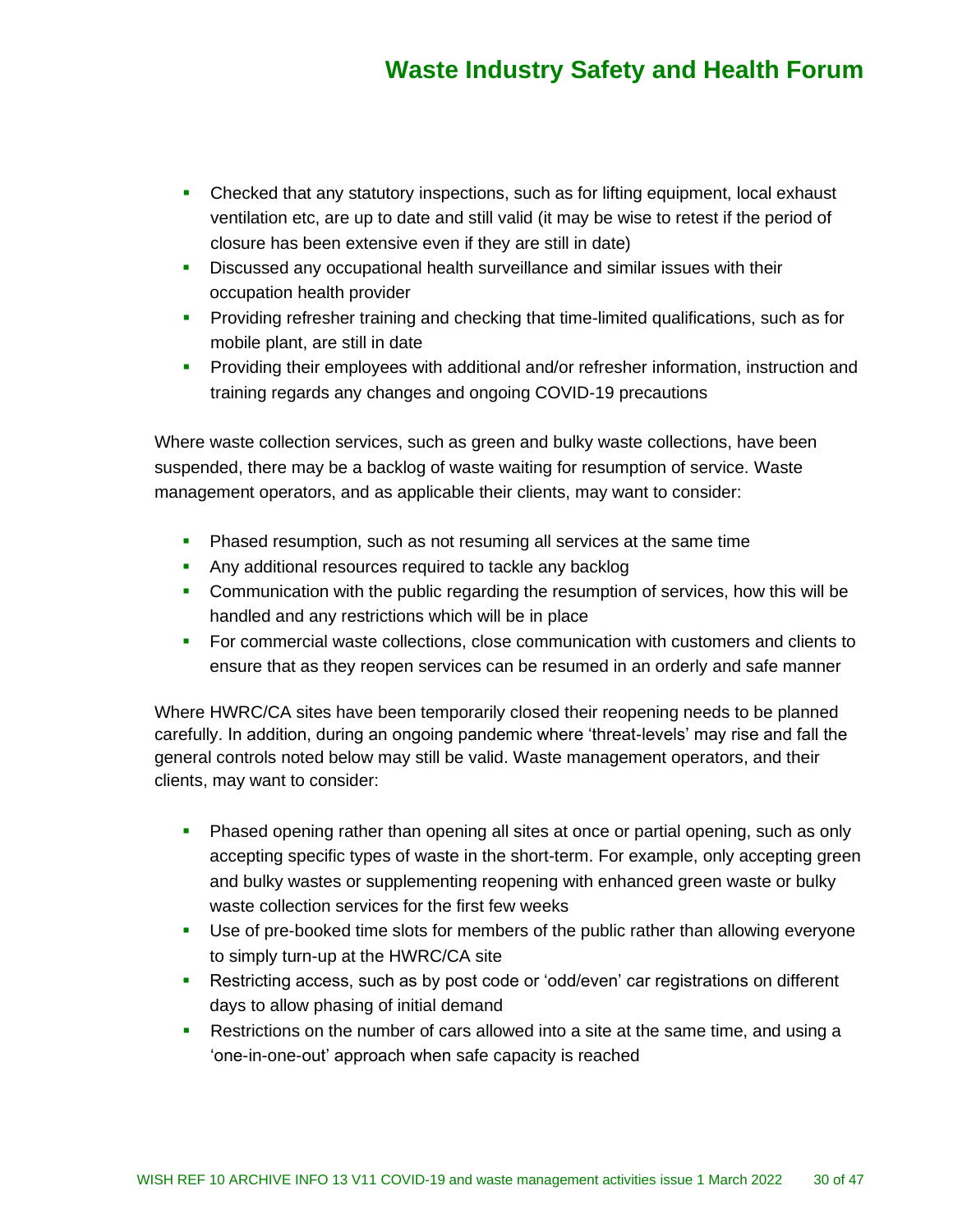- **•** Queuing capacity, both on and off site, and how this will be managed. And, for off-site queuing advance communication and discussion with the local police force, and consideration of any police resource requirements
- Closing-off alternate car parking spaces to aid Social Distancing
- Reduced or extended hours of opening dependent on specific situations
- Use of floor markings (tape or paint) to reinforce Social Distancing
- Additional resources which may be required to manage any backlog
- **Communication with the public regarding the resumption of services, how this will be** handled, any restrictions on services which will be in place and similar
- **External support which may be required, such as from the police, to manage the safe** and orderly reopening of HWRC/CA sites, and communication and planning with such external resources before sites are reopened

See also section 5 on HWRC/CA site operation. Further guidance is also available at: [https://www.gov.uk/government/publications/coronavirus-covid-19-advice-to-local-authorities](https://www.gov.uk/government/publications/coronavirus-covid-19-advice-to-local-authorities-on-prioritising-waste-collections/managing-household-waste-and-recycling-centres-hwrcs-in-england-during-the-coronavirus-covid-19-pandemic)[on-prioritising-waste-collections/managing-household-waste-and-recycling-centres-hwrcs-in](https://www.gov.uk/government/publications/coronavirus-covid-19-advice-to-local-authorities-on-prioritising-waste-collections/managing-household-waste-and-recycling-centres-hwrcs-in-england-during-the-coronavirus-covid-19-pandemic)[england-during-the-coronavirus-covid-19-pandemic,](https://www.gov.uk/government/publications/coronavirus-covid-19-advice-to-local-authorities-on-prioritising-waste-collections/managing-household-waste-and-recycling-centres-hwrcs-in-england-during-the-coronavirus-covid-19-pandemic) [https://1ur6751k3lsj3droh41tcsra](https://1ur6751k3lsj3droh41tcsra-wpengine.netdna-ssl.com/wp-content/uploads/2020/05/4-April-2020-NAWDO-HWRC-reopening-guidance-FINAL.pdf)[wpengine.netdna-ssl.com/wp-content/uploads/2020/05/4-April-2020-NAWDO-HWRC](https://1ur6751k3lsj3droh41tcsra-wpengine.netdna-ssl.com/wp-content/uploads/2020/05/4-April-2020-NAWDO-HWRC-reopening-guidance-FINAL.pdf)[reopening-guidance-FINAL.pdf](https://1ur6751k3lsj3droh41tcsra-wpengine.netdna-ssl.com/wp-content/uploads/2020/05/4-April-2020-NAWDO-HWRC-reopening-guidance-FINAL.pdf) and/or [https://www.gov.scot/publications/coronavirus-covid-](https://www.gov.scot/publications/coronavirus-covid-19-reopening-and-managing-household-waste-recycling-centres/)[19-reopening-and-managing-household-waste-recycling-centres/.](https://www.gov.scot/publications/coronavirus-covid-19-reopening-and-managing-household-waste-recycling-centres/)

Some waste management operations, such as commercial waste collections, involve employees going onto third party company sites, such as customer sites. These third parties may have introduced additional controls or made changes to their ways of working in response to COVID-19. Operators should check before recommencing service. As has always been the case there is a duty on employers to communicate and co-operate on health and safety matters, and this would include on changes made in response to COVID-19.

The suspension of various waste management services in response to COVID-19 is often quick and sudden. The safe resumption of services is often more complicated and time consuming and requires careful thought and planning.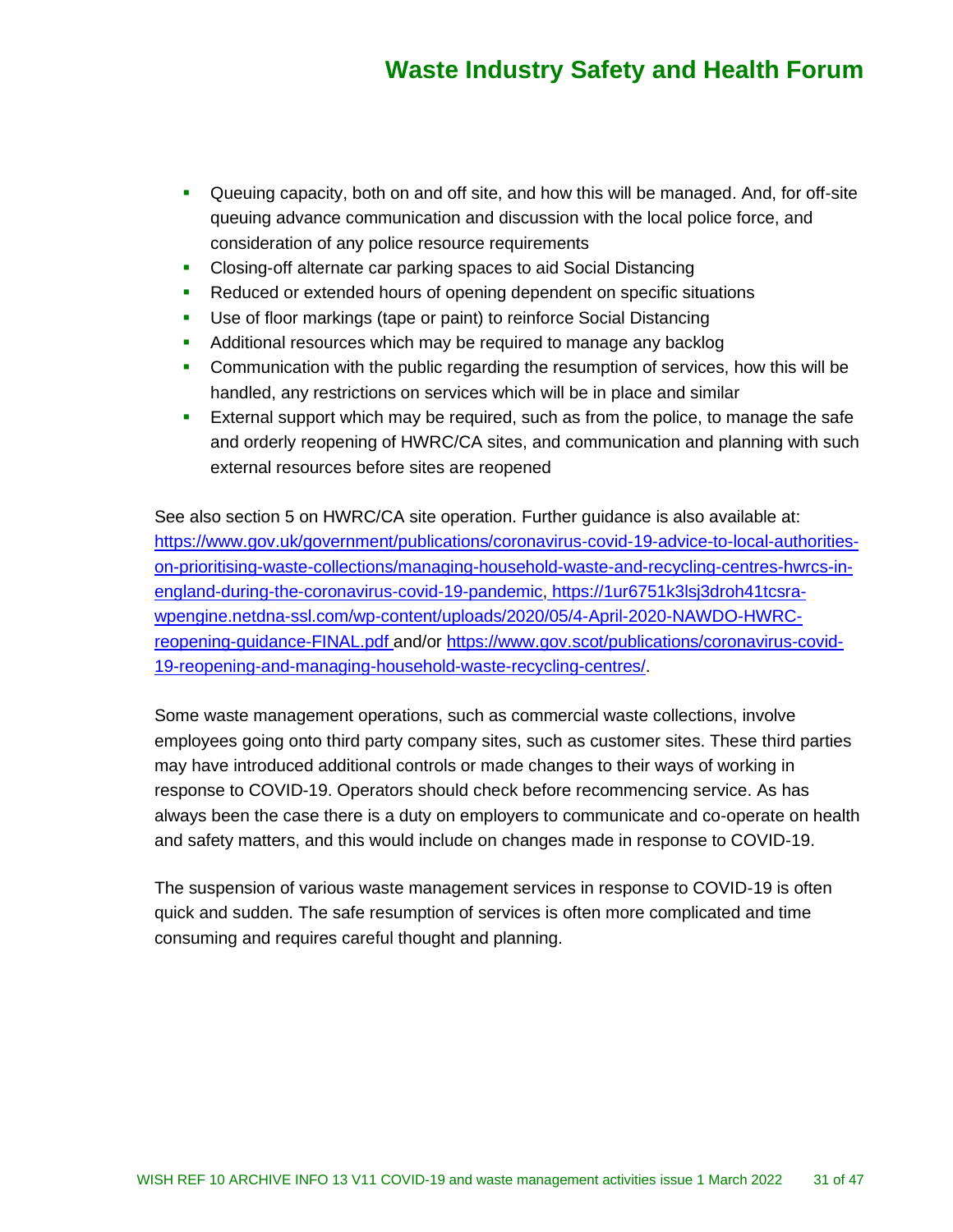## **6.Specific advice**

*Changes from previous version: Significant changes to this section include revisions to reflect the shift in onus from statutory requirements to guidance and various updates to reflect the current developments in risk and risk outcome levels.*

**Note** – much of the advice and information given below, and in sections 4 and 5 of this document, was written in April and May 2020 during the initial 'lockdown' in response to COVID-19. Many organisations have already returned to more normal business and service. In addition, the recent changes in approach taken by government to workplaces and COVID-19 mean that much of the below are now considerations rather than the 'rules'.

General advice on COVID-19 risk assessment is given in section 4 of this document. The controls listed below for specific operational types should be considered as potential input to COVID-19 assessments. However, as the result of recent changes in onus away from legally required workplace rules to more responsibility being placed on employers, which of the potential controls given below may be relevant to an employer and the degree to which they are applied is now a matter for risk assessment (see section 1 for more information).

Given below are considerations you may want to apply, based on your assessment, for specific operational types and functions. You should assess your own specific operations using the below, and reasonable practicability, as a starting point. You should also read section 4 of this information document on general considerations.

During the earlier stages of the pandemic government issued various workplace guidance documents which, largely, took a prescriptive approach. These guidance documents have now been revised to reflect the change in onus from legal requirements to employer responsibility and, in general, now provide considerations for input into employer risk assessments. None is specific to waste management, but they may provide useful advice. For example, the guidance on construction may be relevant to HWRC/CA sites and landfills. See: [https://www.gov.uk/guidance/working-safely-during-covid-19.](https://www.gov.uk/guidance/working-safely-during-covid-19)

The HSE's advice on COVID-19 and working safely has also been updated and is available at: [https://www.hse.gov.uk/coronavirus/working-safely/index.htm.](https://www.hse.gov.uk/coronavirus/working-safely/index.htm) Employers should read this advice. The HSE also operates a 'Contact HSE' service including COVID-19 at: [https://www.hse.gov.uk/contact/index.htm.](https://www.hse.gov.uk/contact/index.htm)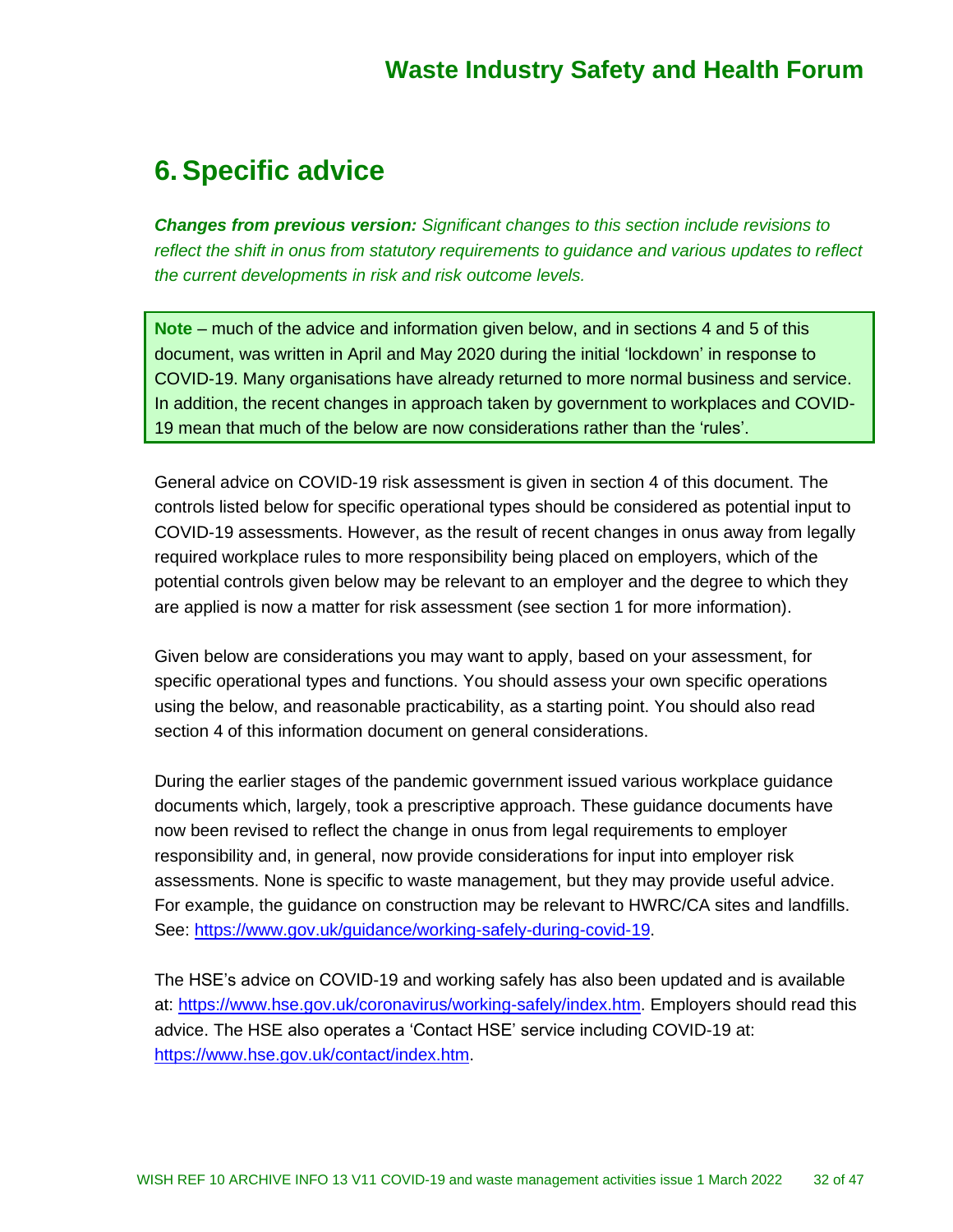### **Routine inspections and monitoring**

Employers carry-out routine 'safety inspections', and other monitoring to check that required standards are being met. This may be through regular workplace/site 'safety tours' or monitoring of standards during waste collections. Other monitoring may also include drugs and alcohol testing, occupational health surveillance and similar.

Where any changes have been made as a result of COVID-19, these should be incorporated into inspection and monitoring regimes. Putting in place an additional control aimed at COVID-19 is only part of the equation, checking to ensure controls occur is also required.

Monitoring precautions against COVID-19 is important. However, employers also need to ensure that monitoring for compliance with precautions aimed at other risks is also continued and not degraded. For example, employees being so concentrated on COVID-19 precautions that lapses in lock-off, work at height and other critical precautions occur.

**Tip** – WISH has produced a reference document (WISH REF 07 example COVID-19 checklists – available on the WISH web site). While the checklists provided in this reference document are only examples and need customising and adding to take account of an employer's specific circumstances, they may be useful to inform your monitoring. See: <https://wishforum.org.uk/> under resources and reference documents (this document is currently under review).

### **Street cleansing, public waste bins and fly-tipping**

Litter and the contents of litter bins can include drug paraphernalia and may have been frequented by rodents. Clearing fly-tipped wastes, or looking for enforcement evidence in such wastes, may result in potential exposure to a variety of hazards, dependent on the nature of the wastes fly-tipped. Precautions and procedures should already be in place to ensure that persons collecting/clearing/inspecting such materials are suitably protected from harmful substances, biological agents and similar.

Litter and the contents of litter bins, including gloves, masks etc discarded by the public, can be collected, and bagged using normal precautions and procedures. Fly-tipped wastes should be approached as before through assessment of the wastes before clearing or inspecting such wastes and implementing controls appropriate to the hazards posed. In both these cases, if adequate precautions are already being taken, additional controls should not be required related to COVID-19.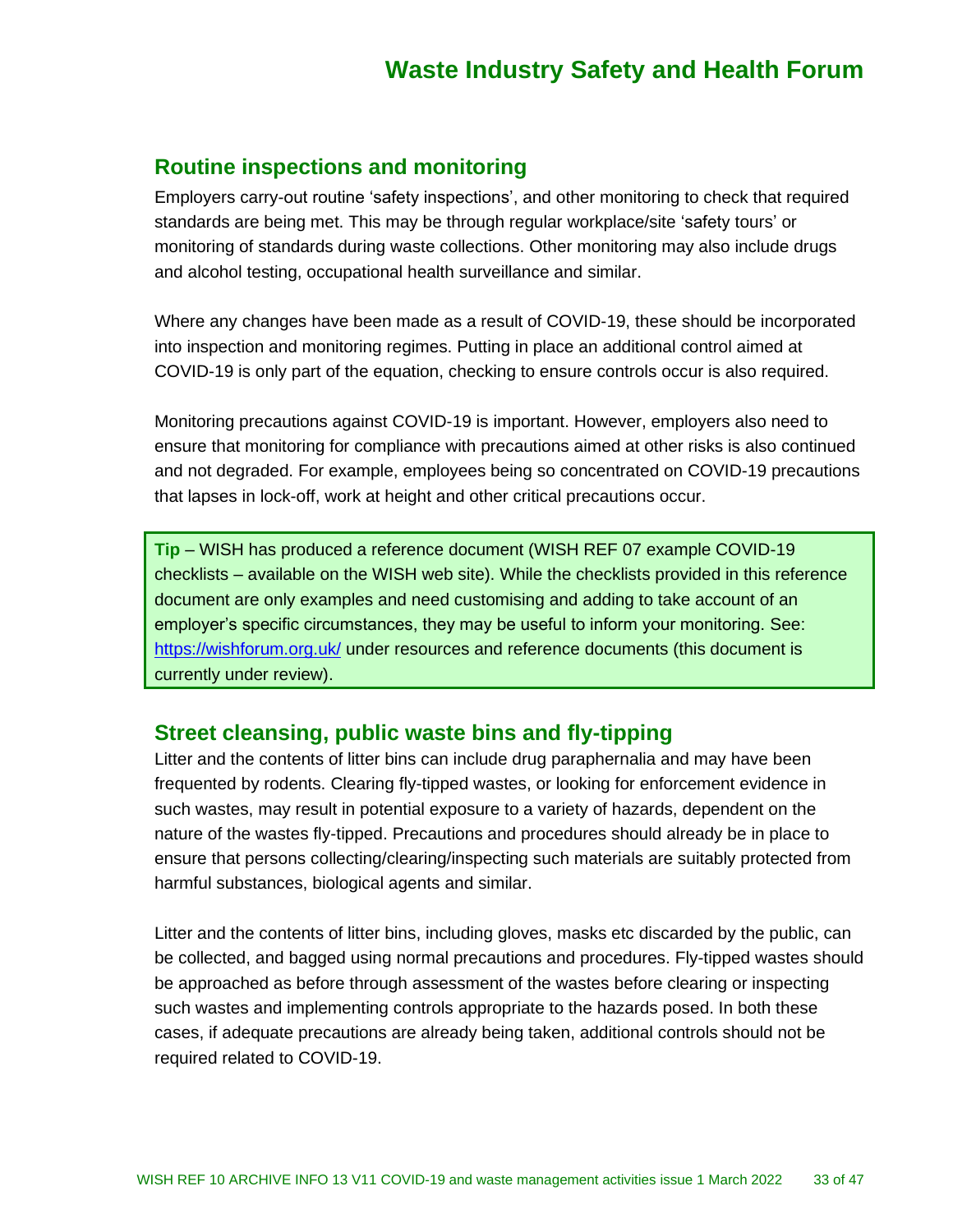#### **Vehicles and collections operations**

As noted in section 4 of this document, the requirement for Social Distancing has now been removed from UK government workplace guidance, and in some cases from public health advice (devolved nations may differ in detail and timescale). However, it has been replaced with the concept of 'reducing social contact' to lessen the risk of transmission. How and to what extent you react to this change is a matter for your risk assessment and will depend on your specific circumstances and nature of operation.

**Note** – the advice given below applies to both household/domestic and commercial/industrial waste collection services.

Based on your assessment, you may wish to consider:

- Providing alcohol or soap-based cleansing and/or wipes in cabs for use on surfaces periodically throughout the day and at the end of each shift. Cleaning is good practice in any case and should include attention to door handles, hand holds/rails, dashboards, steering wheels, hand-brake levers, gearbox and other controls and indicator stalks etc. Do not forget external touch-surfaces such as lifting equipment and compaction control panels, buttons, and levers
- Where fitted, 'pop-up' sinks on waste collection vehicles should be subject to the same rigorous cleaning regimes as for any other welfare facility. Where pop-up sinks are fitted, disposable paper towels or similar should be available to dry hands
- **•** Where a vehicle may have been used by someone displaying the symptoms of COVID-19, or a confirmed case, then the vehicle should cleaned thoroughly (consider the advice at [https://www.gov.uk/government/publications/covid-19-decontamination](https://www.gov.uk/government/publications/covid-19-decontamination-in-non-healthcare-settings/covid-19-decontamination-in-non-healthcare-settings)[in-non-healthcare-settings/covid-19-decontamination-in-non-healthcare-settings](https://www.gov.uk/government/publications/covid-19-decontamination-in-non-healthcare-settings/covid-19-decontamination-in-non-healthcare-settings) or [https://www.hps.scot.nhs.uk/web-resources-container/covid-19-guidance-for-non](https://www.hps.scot.nhs.uk/web-resources-container/covid-19-guidance-for-non-healthcare-settings/)[healthcare-settings/\)](https://www.hps.scot.nhs.uk/web-resources-container/covid-19-guidance-for-non-healthcare-settings/)
- Collection operations may result in contact with members of the public/customers. To reduce social contact you may wish to instruct employees not to interact directly and physically with the public/customers
- **•** There is some evidence that aggressive and potentially violent behaviour by the public may have increased over the pandemic. All such cases must be reported, and operatives informed to contact the police immediately if they are threatened. As is the case for any assault on a worker consideration should be given their mental and physical wellbeing including referral to counselling or medical services as appropriate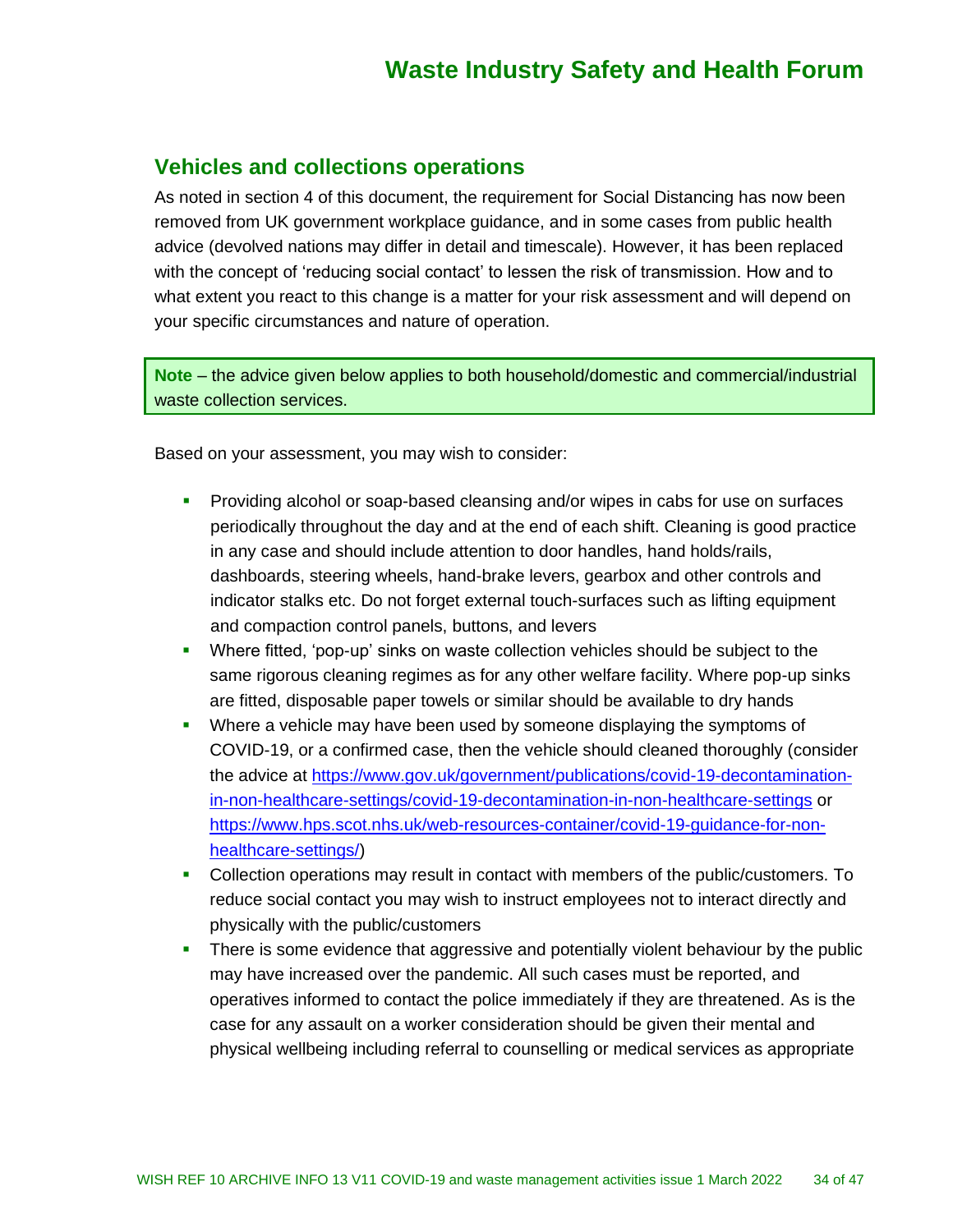- **•** Safety precautions which would normally be taken, such as the use of respiratory protection during the collection of waste which is particularly dusty must be maintained
- **•** Normal monitoring processes to check crews are following good standards of safety should be continued, including hygiene practices and glove-use
- **•** Normal precautions aimed at reducing the risk of 'sleepers in bins', and hazardous items in waste streams, such as gas cylinders, should be maintained

Despite the removal of Social Distancing from workplace guidance, to reduce social contact you may still wish, based on your assessment, to:

- Reduce the number of persons who share cab space. For example, in some areas it might be possible for crews to travel independently to an area and work as a group to fill RCVs that are sent with individual drivers, and which go off to tip sequentially as they are filled and return. It is recognised, however, that there will be cases where such alternative methodologies cannot reasonably practicably be used. Where this is the case the primary control method is to maintain high standards of hygiene
- **•** Minimise the time spent in shared cabs
- Where alternative methods either of transporting employees to collection points, or collection, is used suitable and sufficient measures should be in place to ensure that employees still have access to soap and water, alcohol-based sprays or wipes and other materials for them to be able to maintain a high standard of hygiene
- **•** Where minibuses and similar are used to ferry employees to collection areas they should be subject to the same cleaning processes as given above for lorry cabs (the same would apply to shared vans, cars etc used to ferry employees)
- **•** Where practical maintain consistent crew rosters (same crew in each team every day) and minimise close interactions between crews. It is recognised that absence, practicalities, crew competency requirements and other factors may limit the extent to which this is possible
- **.** If safe to do so, crews may be dropped-off outside waste management sites so that only the driver proceeds to tipping areas before picking the crew up on the way out
- Open cab windows to encourage airflow there is firm evidence to suggest that good ventilation is a critical control in situations such as shared cabs. Even in poor weather cab windows should be partially open sufficient to encourage good airflow (for an example of practice see: [https://www.letsrecycle.com/news/latest-news/cab](https://www.letsrecycle.com/news/latest-news/cab-ventilation-key-to-reducing-covid-transmission/)[ventilation-key-to-reducing-covid-transmission/\)](https://www.letsrecycle.com/news/latest-news/cab-ventilation-key-to-reducing-covid-transmission/)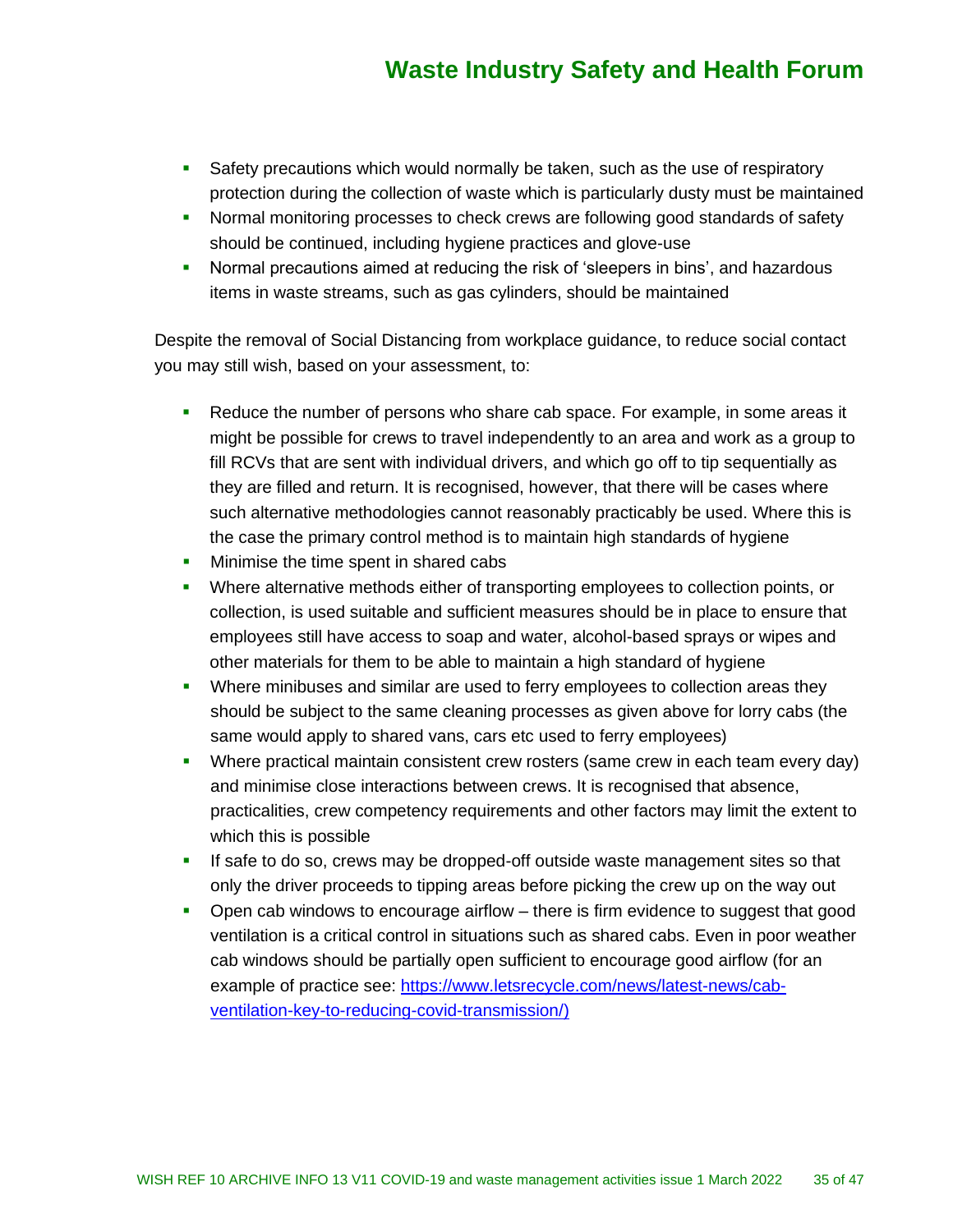**Note** – waste collections and locations vary widely. For example, the size of vehicle (and often therefore cab) used in a medieval town centre will likely be smaller than used in a suburban area. Likewise, the number of crew need to safely transport the waste to the vehicle may vary dependent on local circumstances and waste collection methodology. As a result, no fixed minimum or maximum number for cab occupancy can be given.

Where multiple-person crews are being used and lorry cabs are being shared, if a member of a crew develops the symptoms of COVID-19, or they contact their manager/supervisor to state that they have developed symptoms (in addition see section 4 above of the NHS 'test and trace' scheme):

- **.** The cab should be cleaned (see link above for considerations). If a crew member develops symptoms partway through the working day, this should be done immediately even if it means aborting the collections round
- **•** The crew member showing symptoms must be sent home immediately and instructed to follow government guidance
- **EXECT** All crew members **MUST** immediately wash their hands thoroughly
- **.** If at all reasonably practicable the remaining crew should not be allocated to a different crew, nor should a crew member from a different crew be allocated to fill the gap left by the person who has developed symptoms. The time period for this type of restriction, seven, 10 days or longer, will depend on the situation. The principles in the links given above in section 4 under test and trace may assist in informing employers regards an appropriate time period for restrictions
- **E** Reinforcement instruction on precautions such as maintaining good hygiene should be conducted for all crews

If the above hierarchy of considerations is followed, required measures taken, and good hygiene practices enforced, the residual risks to employees will be minimised and will be low.

Some organisations have fitted Perspex, or similar screens in vehicle cabs (see section above under change management). Specific to cabs (and other vehicles such as crew minibuses), and in addition to the general design risk assessment requirements noted in the section above on change management, the following should also be considered:

- **•** The material used should be appropriate to reduce risks such as the screen shattering in the event of a road traffic collision producing shards which may cause injury
- **•** The blocking of or impeded access to safety critical controls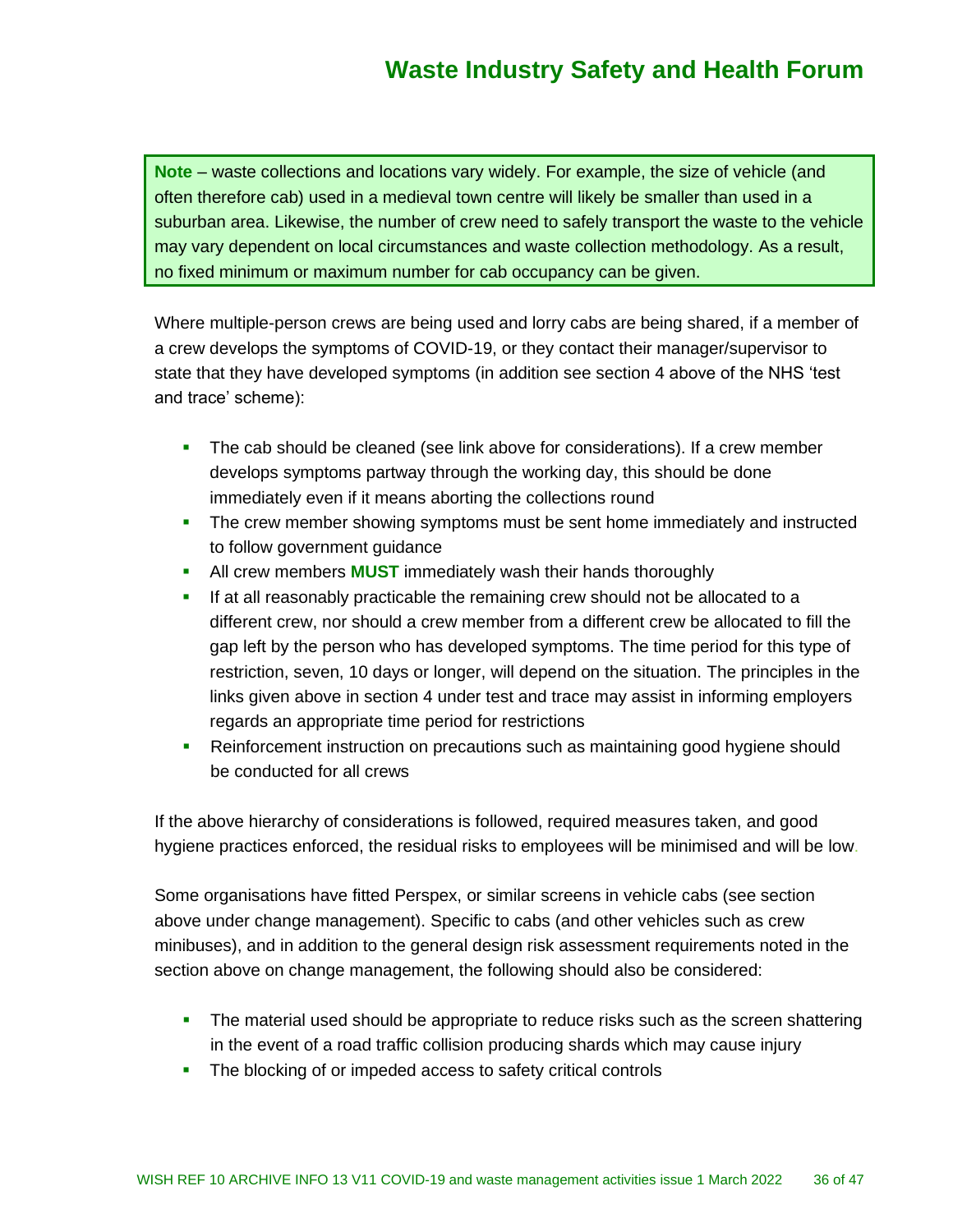- **EXECT:** Distortion of driver vision resulting from an installed screen
- **EXECT** Screens should be subject to the same cleaning regime as the rest of the cab
- **Emergency escape from the cab**
- Advice should be sought from the vehicle manufacturer/supplier or a suitably qualified and experienced vehicle engineer to ensure critical safety aspects are not compromised

**Discussion** – WISH receives information from various private and public sources. While these do not cover 100% of the industry, such information does provide a good 'snap-shot' and likely represent as good a view of the industry as any. To date, while individual cases and some likely non-work-related outbreaks at waste sites, have been recorded, WISH is only aware of a few work-related outbreaks of COVID-19 across the entire industry during the pandemic so far. This is including in waste collections involving shared cabs. This is not to say that the risk does not exist, and operators need to consider controls such as hygiene and ventilation, such as always keeping windows open in shared cabs.

### **Bulky waste collections**

Concerns have been raised about the risks associated with the collection of soft furnishings, mattresses, and similar items as part of bulky waste collections.

Such items have the potential to be contaminated with a wide range of insects, parasites, and potentially harmful organisms many of which survive longer in the environment than coronaviruses. Existing risk assessments for the collection and handling of such items should have considered this potential and identified controls. This might include wearing gloves and other protective equipment. Plus, instructions that where such bulky waste items are dusty or shedding large numbers of fibres precautions should be taken which might include the damping of the waste with water or a disinfectant and/or the wearing of suitable RPE (respiratory protection).

### **Mobile plant**

Based on your assessment, you may wish to consider:

**E** Having alcohol- or soap-based cleansing spray and/or wipes available in cabs for periodic cleaning of surfaces throughout the day and especially at the end of each shift. Door handles, hand holds/rails, dashboards, steering wheels, controls etc should be paid particular attention to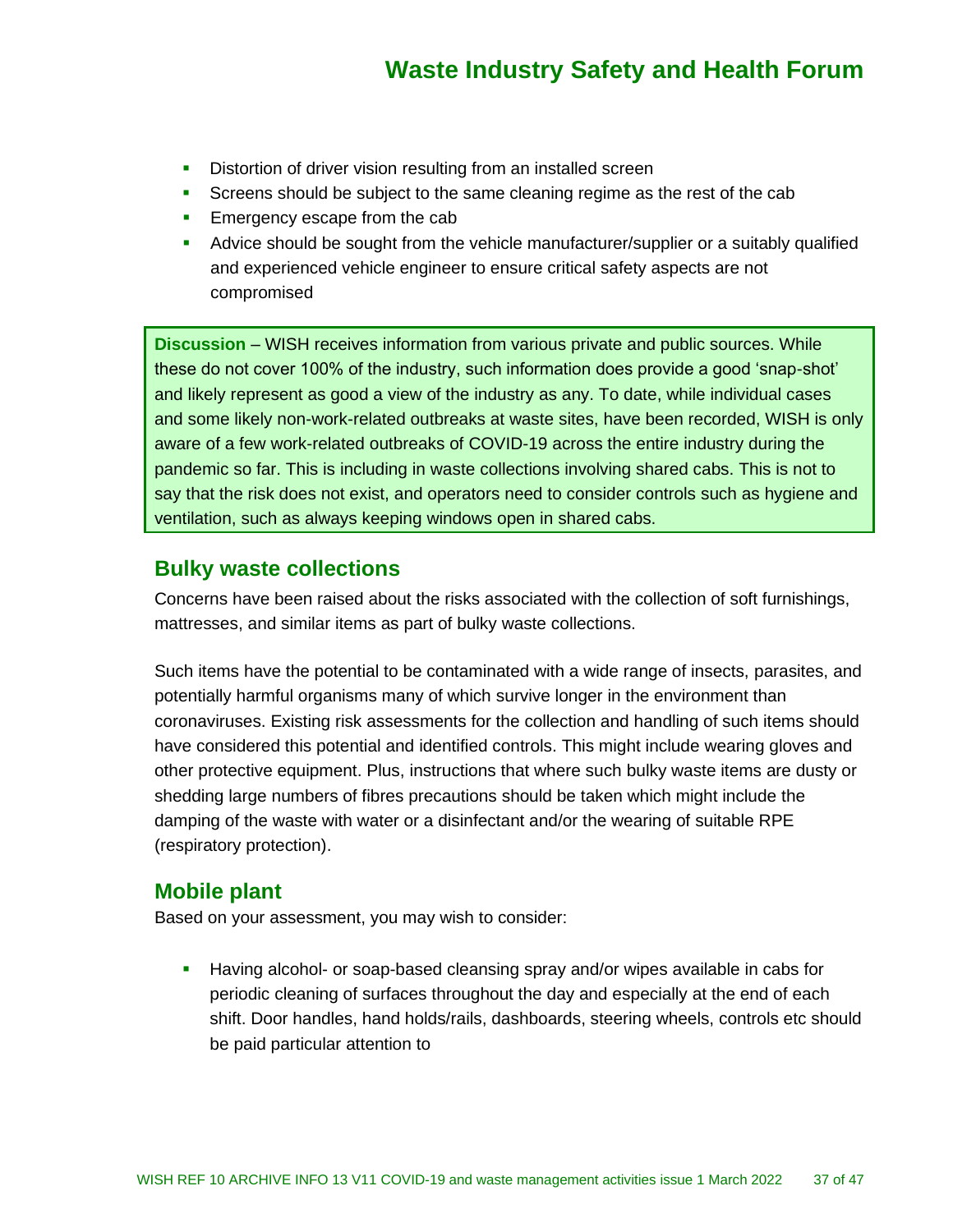- Where an item of plant may have been used by someone displaying the symptoms of COVID-19, or a confirmed case, then the plant should either be decontaminated thoroughly (see advice as above) or if this is not reasonably practicable parked up for a minimum of 72 hours
- **•** Considering, if reasonably practicable, dedicating plant operators to one item of plant, or limiting the number of operators using an individual item of mobile plant

**Comment** – there have been news stories regarding alcohol-based hand sanitiser catching fire in hot weather. The National Fire Chiefs Council has published information refuting these reports and confirming that there have been no such cases but advocating keeping bottles closed and out of direct sunlight. See: [http://www.nationalfirechiefs.org.uk/News/debunking](http://www.nationalfirechiefs.org.uk/News/debunking-the-myth-hand-sanitiser-in-cars-do-not-pose-a-fire-risk-)[the-myth-hand-sanitiser-in-cars-do-not-pose-a-fire-risk-](http://www.nationalfirechiefs.org.uk/News/debunking-the-myth-hand-sanitiser-in-cars-do-not-pose-a-fire-risk-)

### **Transfer stations, MBT, EfW, AD, landfills and similar**

Based on your assessment, you may wish to consider:

**EXECT** Issue of instructions to site employees aimed at reducing the risk of transmission from those third parties using sites. For example, to minimise face-to-face contact – stay in mobile plant where reasonably practicable, keep mobile plant windows closed, and if you must speak directly to avoid physical contact

### **MRFs and recycling plants**

Based on your assessment, you may wish to consider:

- **EXECT** ISSUE of instructions to site employees aimed at reducing the risk of transmission from those third parties using sites. Minimise face-to-face contact – keep mobile plant windows closed, and if you must speak directly to avoid physical contact
- **•** Picking cabins may be an issue because of their enclosed nature and proximity of pickers to each other – consider rearrangement of the work to allow every other waste chute to be used, staggered on each side of the picking belt, to reduce social contact. If fewer people are picking from a line, slowing-down conveyor speed may need to be considered
- Access and egress from cabins may also need to be considered, such as operatives entering and leaving one-by-one to avoid the need for people to pass near each other (save for in emergency situations such as a fire where the normal rules will still apply)
- **•** Glove use should be reinforced for those working in picking cabins (see section above on gloves for detail of glove use)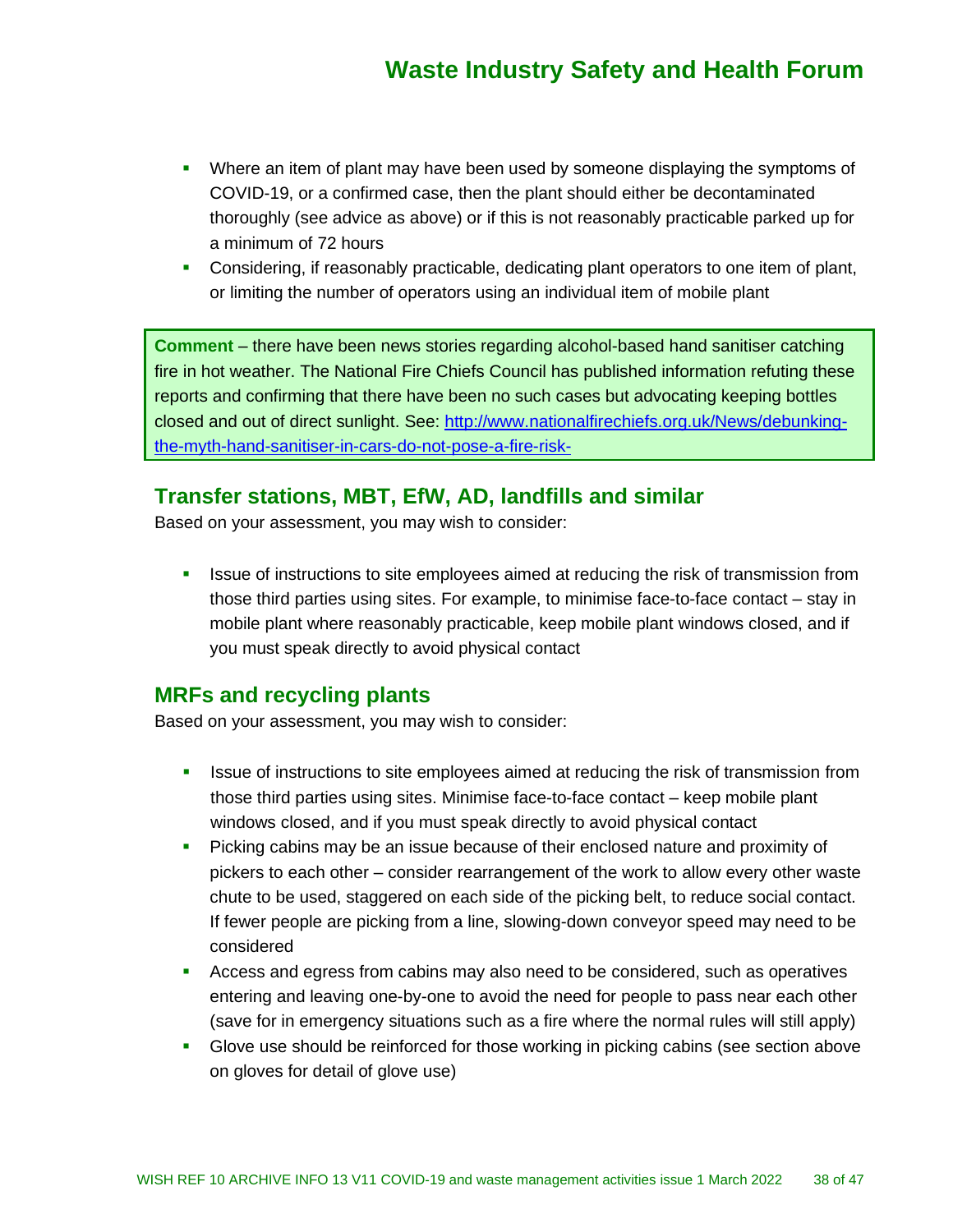Some organisations have fitted Perspex, or similar screens in picking cabins/lines (see section above under change management). Specific to picking cabins/lines, and in addition to the general design risk assessment requirements noted in the section above on change management, the following should also be considered:

- **EXECOSE S** to critical safety provisions must not be impeded or restricted by the installation of screens. For example, easy access to 'pull-wire' emergency stop cords
- **Any modification to or change of location of critical machinery safety provisions must** be carefully risk assessed before being carried-out to ensure that access and effectiveness is not compromised. For example, the relocation of a pull-wire emergency stop cord to a less easily accessible position to facilitate the installation of screens, or a change in the 'run' of cords which may compromise their effectiveness
- **Emergency escape from the cabin/line**
- **•** Potential interference with any fixed fire systems such as sprinklers (where fitted)
- **•** Ability and access to clean the screen/s (screens should be subject to the same cleaning regimes as other equipment)

Recycling plant workers undertaking sampling and testing duties, such as for quality control and regulatory reasons, should already be working under appropriate controls, including adequate PPE. These controls should be maintained, and risk assessments relating to such duties reviewed in the light of COVID-19 to ensure they remain appropriate.

While mandating of face-coverings has ceased in England (check on current rules if you have operations in Scotland or Wales), the use of face-coverings, masks, and gloves by the public is likely to remain high for some time. The vast majority of masks, gloves etc. are not recyclable and may compromise the quality of recycling waste streams. Used masks, gloves etc. should be disposed of into residual waste bins/bags by the public, but this may not always be the case. If recycling plant operators start observing significant amounts of used masks, gloves etc. appearing on picking lines and similar, they should discuss the issue with their client. Public communications and education campaigns and publicity may be required to encourage used PPE to be disposed of into residual waste streams.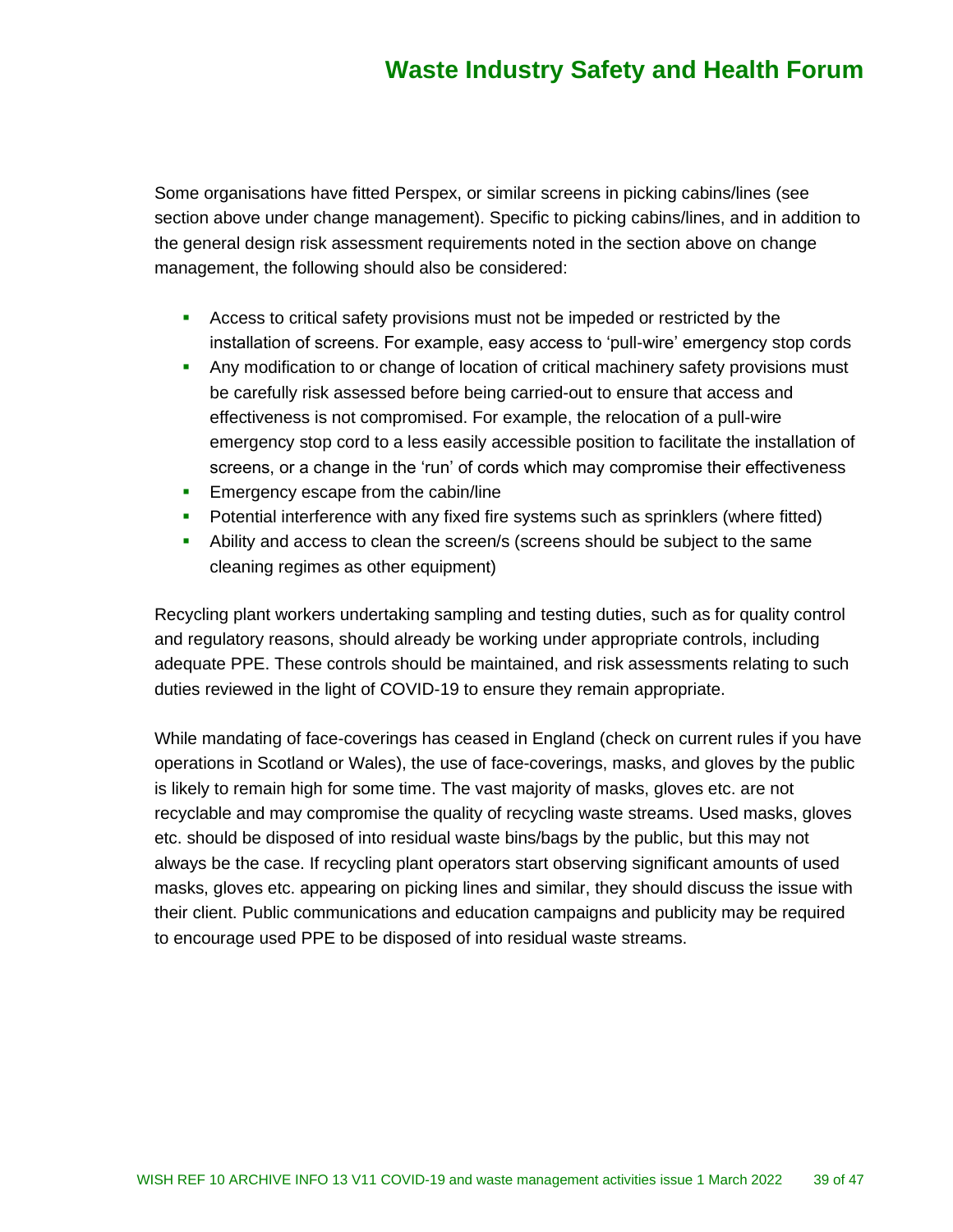### **CA/HWRC sites**

CA/HWRC sites are places where members of the public may meet in numbers. This may pose additional risks. Based on your assessment, you may wish to consider:

- **.** Issuing instructions to site employees aimed at reducing the risk of transmission from third parties using sites. For example, minimise face-to-face contact and if you must speak directly avoid physical contact to reduce social contact
- **•** To reduce social contact, issuing instructions to not assist members of the public with wastes (note – most CA/HWRC sites are contracted to local authorities and contact should be made with the authority as regards such measures)
- **•** Cleaning items such as handrails on access steps to containers and other frequently touched surfaces and items frequently

**Note** – more than most other waste management operations CA/HWRC sites involve members of the public. As such there may be a temptation to 'mix' public health and workplace requirements, such as applying an easing in public health restrictions to what is still a workplace. As for other waste management operations, at CA/HWRC sites workplace guidance such as the updated HSE advice (see section 4) should still be adhered to.

### **Welfare facilities**

Based on your assessment, you may wish to consider:

- Reducing social contact by staggering rest breaks. For example, the number of people using welfare facilities could be limited, or where capacity is limited operating a "one in, one out" situation
- **Ensuring that rest areas are thoroughly cleaned after rest breaks and other uses (for** example morning brief and afternoon debrief sessions). This would be good hygiene practice in any case
- **Ensuring that all surfaces, crockery, cutlery, touch surfaces etc are thoroughly** cleaned/washed after use and surfaces cleaned periodically throughout the day. Again, this would be general good hygiene practice in any case
- **Promoting hand washing and the provision of wipes and/or sanitisers (note the** provision of soap or similar and hot/warm water is a legal requirement)
- Keeping windows in welfare facilities open to encourage a good flow or air and ventilation
- **•** Smoking areas are often also social gathering points. Staggering rest periods can assist to reduce social contact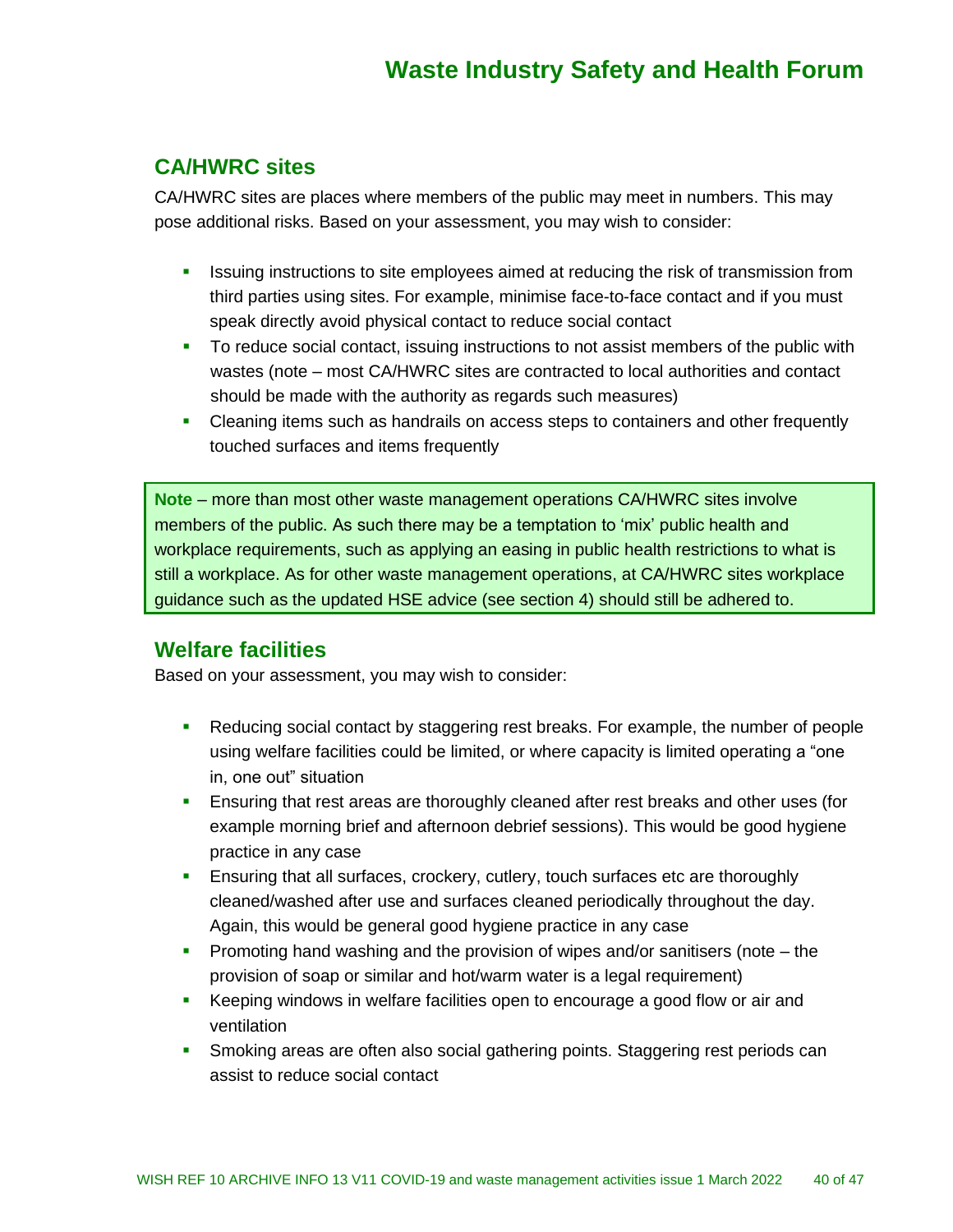It is common for waste management sites to provide toilet and other welfare facilities to visiting drivers and collection crews. HSE has reiterated that all drivers must have access to welfare facilities in the premises they visit as part of their work (see:

[https://www.hse.gov.uk/coronavirus/drivers-transport-delivery.htm\)](https://www.hse.gov.uk/coronavirus/drivers-transport-delivery.htm). Preventing access is against the law and equally it is not the sensible thing to do. Those who already provide reasonable access to toilets and handwashing facilities should continue to do so, although measures such as providing alternative temporary facilities may be considered. With the latest advice for hands to be washed regularly, failure to allow access to welfare facilities may increase the risk of the COVID-19 infection spreading. Please note that the general precautions, such as hygiene, apply equally to all on site including third parties.

### **Weighbridges**

Based on your assessment, you may wish to consider:

- Keeping weighbridge windows facing drivers closed
- Keeping other windows open to promote good ventilation
- **EXECT** Installing transparent shields, as at some supermarket check-outs, although these should not be relied on as the sole control being used
- **EXP** If paperwork needs to be exchanged, use of impermeable gloves, along with frequent washing of hands by weighbridge staff. Where temporary regulatory relaxations (see note box below) have been put in place and as a result no paperwork exchange or other contact with shared items such as single digital signature pads are required, glove use may be relaxed, although frequent hand washing will still need to be maintained as good hygiene practice
- **.** If still in use, the frequent cleaning and disinfecting of shared items such as digital signature pads, pens, clipboards and similar

**Note** – over the course of the pandemic, various temporary regulatory statements relating 'duty of care' have been released by regulators. You are advised to keep up to date and to check if these still apply. If in doubt, contact your environmental regulator.

### **Maintenance, repair, workshops and similar**

While the requirement for Social Distancing has been removed from workplace guidance it has been replaced by the concept of reducing social contact. Some maintenance, repair, workshop, and similar tasks may present issues with this, such as two-person operations. Based on your assessment, you may wish to consider: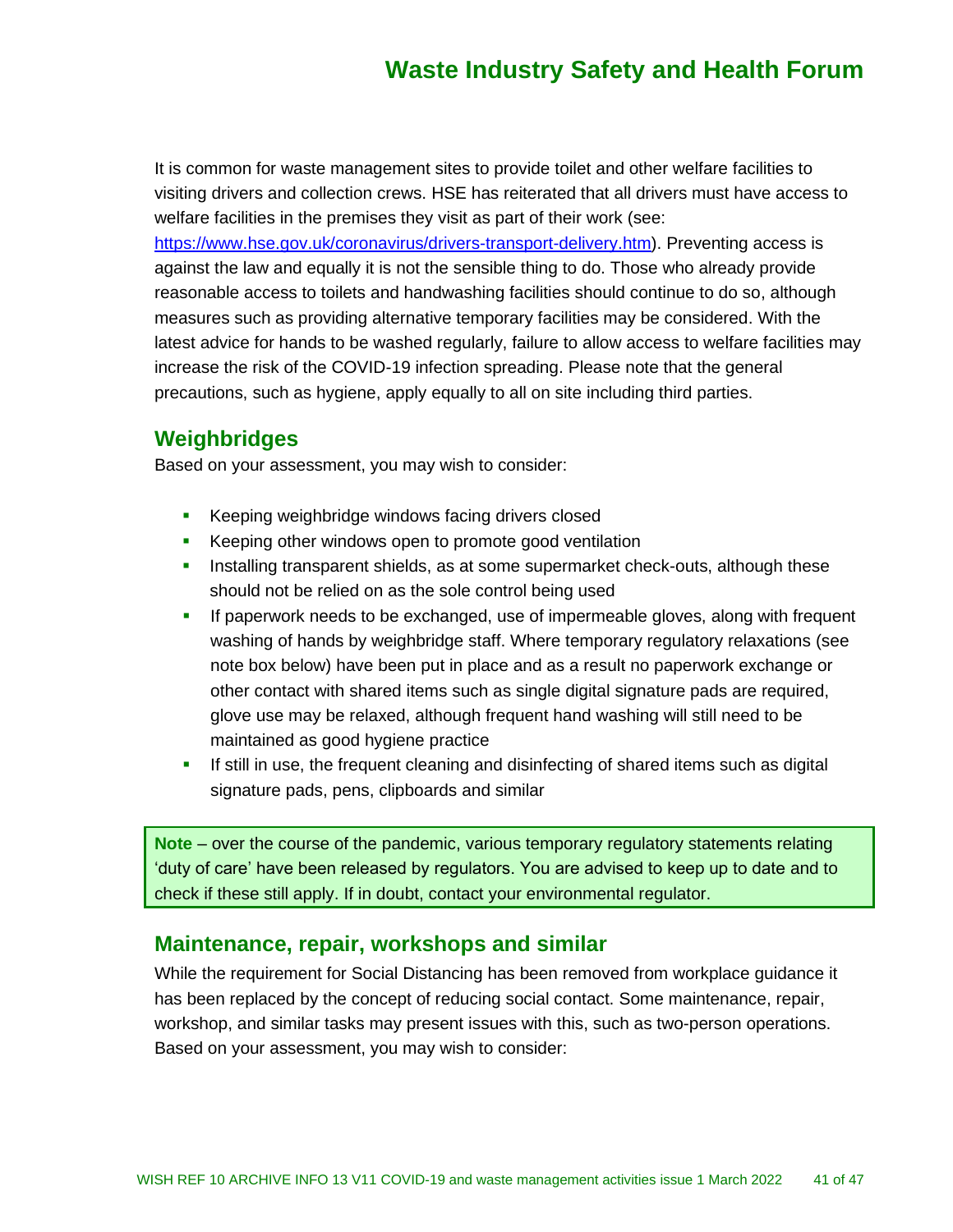- **•** Does the task really require two-person working, or could the use of mechanical handling and similar equipment remove the need for two-person working
- Can the work method be rearranged to remove the need for two-person working?
- Reducing the duration of any required two-person working to the minimum consistent with maintaining good levels of safety
- **•** Where two-person working is really required ensuring that the same two persons are used for such tasks and that 'teams' are not mixed routinely (that is maintain the same cohorts for tasks)
- Consider fresh air/ventilation, either through general ventilation or other. For example, performing any required two-person task outside instead of indoors, or ensuring good ventilation of the work area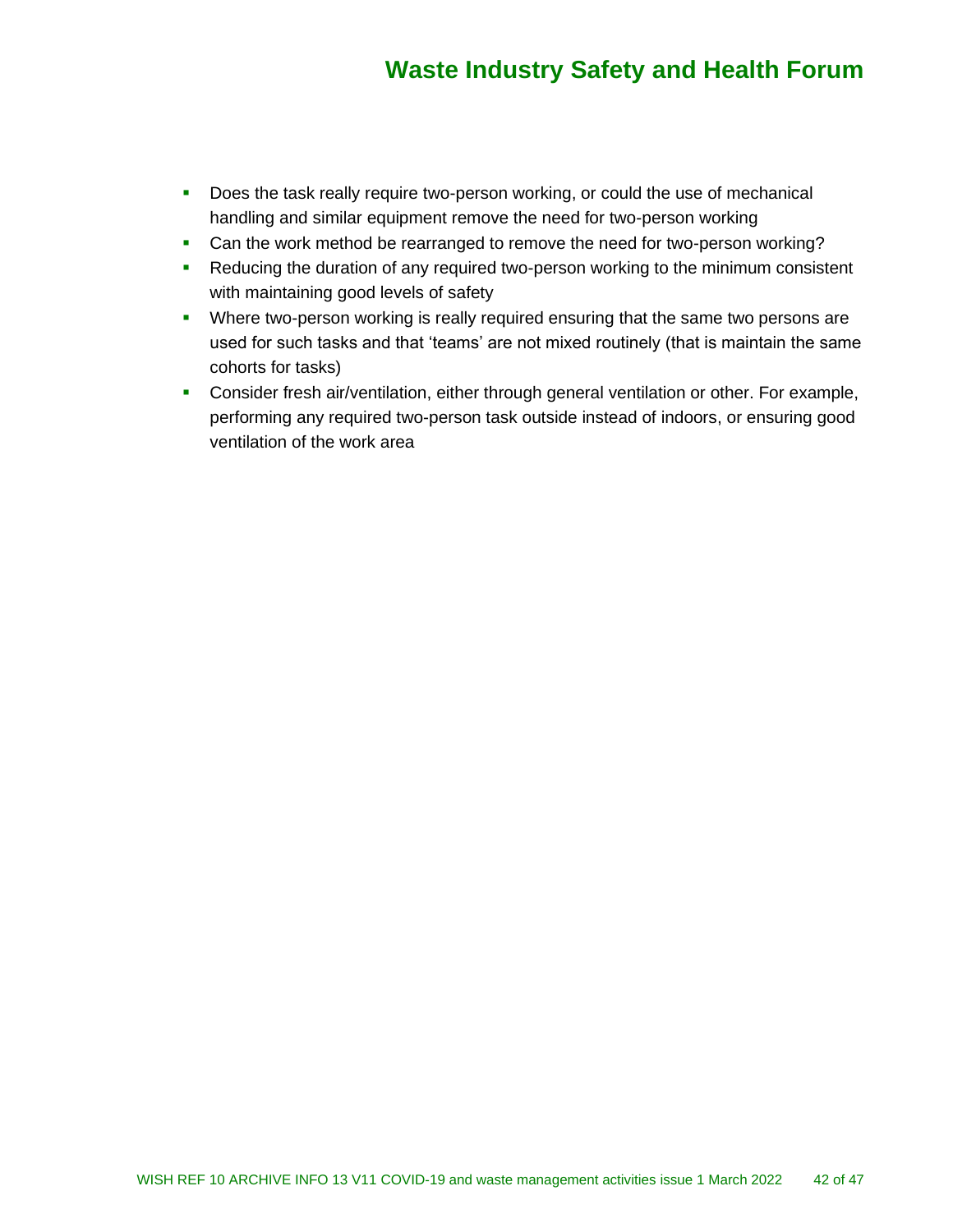## **7. Other information and links**

#### **General links**

- <https://111.nhs.uk/covid-19>
- <https://www.nhsinform.scot/self-help-guides/self-help-guide-coronavirus-covid-19>
- [https://www.gov.uk/government/publications/covid-19-stay-at-home-guidance/stay-at](https://www.gov.uk/government/publications/covid-19-stay-at-home-guidance/stay-at-home-guidance-for-households-with-possible-coronavirus-covid-19-infection)[home-guidance-for-households-with-possible-coronavirus-covid-19-infection](https://www.gov.uk/government/publications/covid-19-stay-at-home-guidance/stay-at-home-guidance-for-households-with-possible-coronavirus-covid-19-infection)
- [https://www.gov.uk/government/publications/guidance-to-employers-and-businesses](https://www.gov.uk/government/publications/guidance-to-employers-and-businesses-about-covid-19/guidance-for-employers-and-businesses-on-coronavirus-covid-19)[about-covid-19/guidance-for-employers-and-businesses-on-coronavirus-covid-19](https://www.gov.uk/government/publications/guidance-to-employers-and-businesses-about-covid-19/guidance-for-employers-and-businesses-on-coronavirus-covid-19)
- <https://www.gov.uk/government/publications/covid-19-decontamination-in-non-healthcare-settings>
- <https://www.ecdc.europa.eu/en/factsheet-health-professionals-coronaviruses>

#### **Links to devolved administration web sites**

- <https://www.hps.scot.nhs.uk/a-to-z-of-topics/covid-19/>
- <https://www.gov.scot/collections/coronavirus-covid-19-guidance/>
- [https://www.hps.scot.nhs.uk/web-resources-container/covid-19-guidance-for-non](https://www.hps.scot.nhs.uk/web-resources-container/covid-19-guidance-for-non-healthcare-settings/)[healthcare-settings/](https://www.hps.scot.nhs.uk/web-resources-container/covid-19-guidance-for-non-healthcare-settings/)
- <https://www.gov.scot/coronavirus-covid-19/>
- <https://www.gov.scot/publications/coronavirus-covid-19-returning-to-work/>
- <https://phw.nhs.wales/topics/latest-information-on-novel-coronavirus-covid-19/>
- https://gov.wales/taking-reasonable-measures-minimise-risk-exposure-coronavirusworkplaces-and-premises-open-public

### **RIDDOR reporting and COVID-19**

The links below provide information on the reporting of COVID-19 and RIDDOR:

- **•** <https://www.hse.gov.uk/coronavirus/riddor/index.htm>
- [https://www.hse.gov.uk/coronavirus/riddor/riddor-reporting-further-guidance.htm#disease](https://www.hse.gov.uk/coronavirus/riddor/riddor-reporting-further-guidance.htm#disease-law)[law](https://www.hse.gov.uk/coronavirus/riddor/riddor-reporting-further-guidance.htm#disease-law)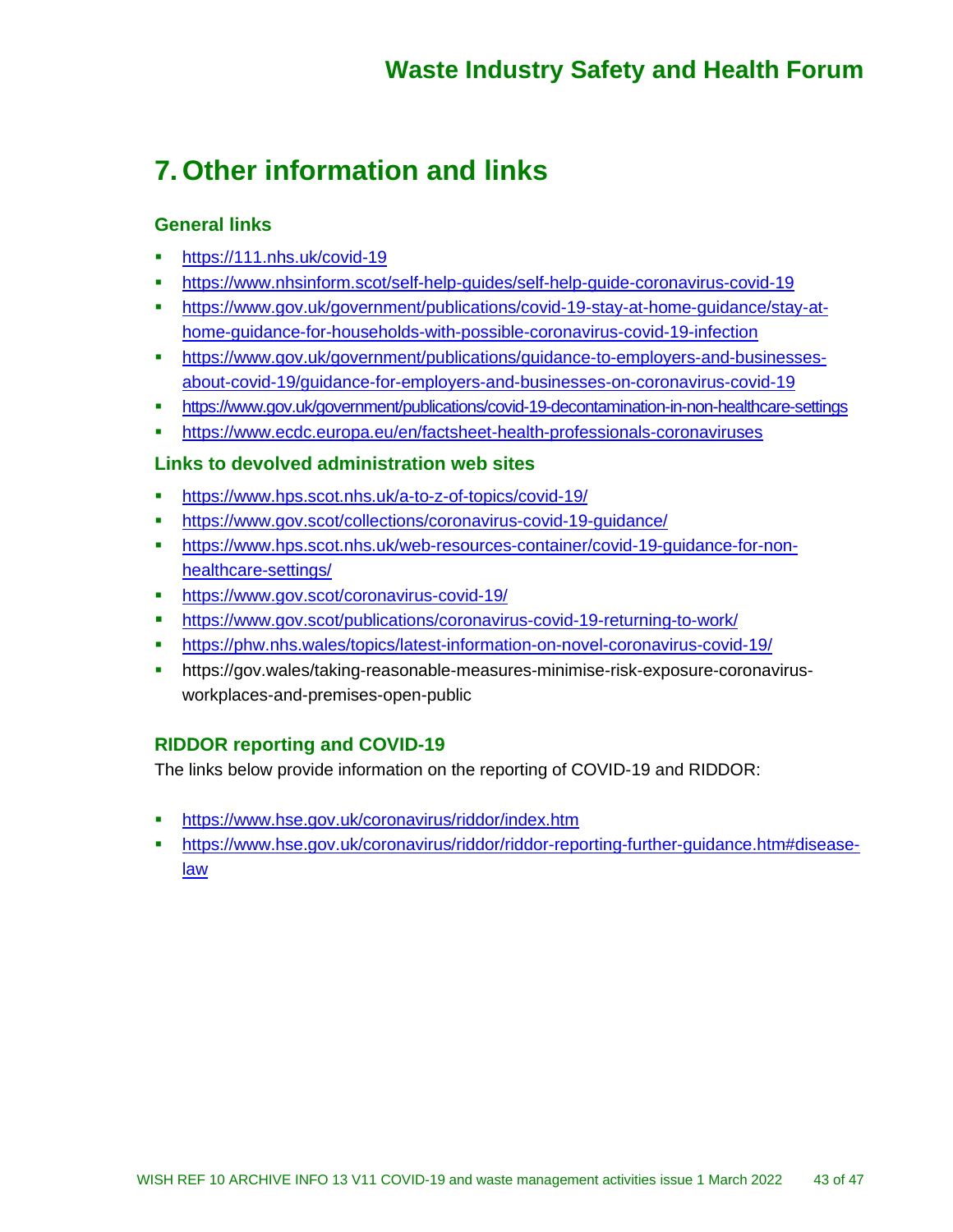## **Disclaimer and WISH**

This information document has been prepared by health and safety practitioners to assist health and safety improvements in the waste management industry. It is endorsed by the WISH (Waste Industry Safety and Health) Forum. This information document is not formal guidance and represents good practice, which typically may go beyond the strict requirements of health and safety law.

Nothing in this information document constitutes legal or other professional advice and no warranty is given, nor liability accepted (to the fullest extent permitted under law) for any loss or damage suffered or incurred because of reliance on this document. WISH accepts no liability (to the fullest extent permitted under law) for any act or omission of any persons using this document.

This information document is not a substitute for duty holder and/or professional safety advisor's judgment, Notwithstanding the good practice in this document, duty holders are responsible for ascertaining the sufficiency and adequacy of their internal and independent procedures for verifying and evaluating their organisation's compliance with safety law.

The Waste Industry Safety and Health (WISH) Forum exists to communicate and consult with key stakeholders, including local and national government bodies, equipment manufacturers, trade associations, professional associations, and trade unions. The aim of WISH is to identify, devise and promote activities to improve industry health and safety performance.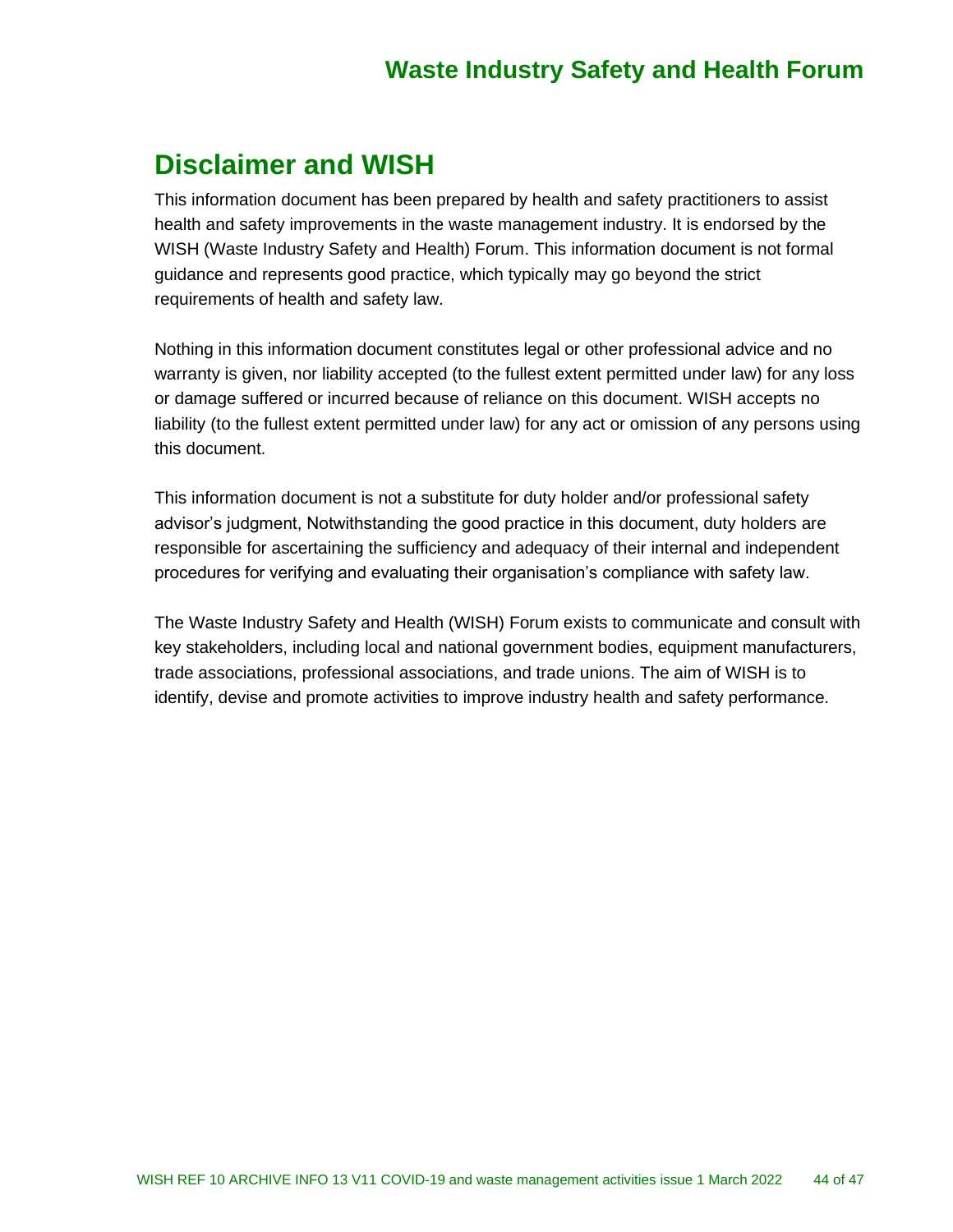### **Appendix 1. Discussion and pros-and-cons of masks and face-coverings**

This appendix is commentary/discussion and not a formal part of this information sheet. The aim is to outline potential considerations to assist employers when making their own decisions.

**Regards face-coverings**, their inclusion in the table below is for comparison purposes only and is not intended to imply that employers should provide such coverings for protection.

**Regards RPE (respiratory protection)/face masks**, HM Government advice states: "'*Workplaces should not encourage the precautionary use of extra PPE to protect against COVID-19 outside clinical settings*…". The inclusion of masks in the table below is not intended to imply that employers should provide them to protect against COVID-19 risks.

**Note** – the use of a face shield/visor has become popular for some people. The evidence is that these provide little protection and should not be used on their own. See: [https://www.gov.uk/government/publications/face-coverings-when-to-wear-one-and-how-to-make](https://www.gov.uk/government/publications/face-coverings-when-to-wear-one-and-how-to-make-your-own/face-coverings-when-to-wear-one-and-how-to-make-your-own)[your-own/face-coverings-when-to-wear-one-and-how-to-make-your-own,](https://www.gov.uk/government/publications/face-coverings-when-to-wear-one-and-how-to-make-your-own/face-coverings-when-to-wear-one-and-how-to-make-your-own) which includes the statement: "*A face visor or shield may be worn in addition to a face covering but not instead of one. This is because face visors or shields do not adequately cover the nose and mouth*".

Whether RPE (respiratory protection) is required, or not, is a matter for risk assessment. The use of face-coverings is, largely, a personal choice. If, based on their assessment, an employer issues RPE they attract responsibilities for the standard of the RPE, its use, cleaning, replacement, fit-testing etc. Face-coverings are not produced to a formal standard, are not RPE, and employers should not issue face-coverings to their employees as protection. However, if an employee decides to wear their own face-covering, employers should support them in this.

The 'pros-and-cons' of coverings and masks for various issues, such as fit, comfort in use, effectiveness, hygiene and similar are included in table 1 below. For waste management activities, hygiene in use is of specific importance. By their very nature, many wastes are contaminated by hazardous substances and/or biological agents and such contamination may transfer to gloves, surfaces and similar. Waste management activities may be described as occurring in a 'dirty environment', no matter how good housekeeping and cleaning are. The cleaning of hands and removal of gloves before putting-on and taking-off RPE/masks and face-coverings is essential to avoid the potential transfer of contamination from hand/glove to RPE/covering, where it can be inhaled. Likewise, if RPE/coverings are left on contaminated surfaces, kept in pockets, or similar, the risks of the RPE/face covering becoming contaminated increases.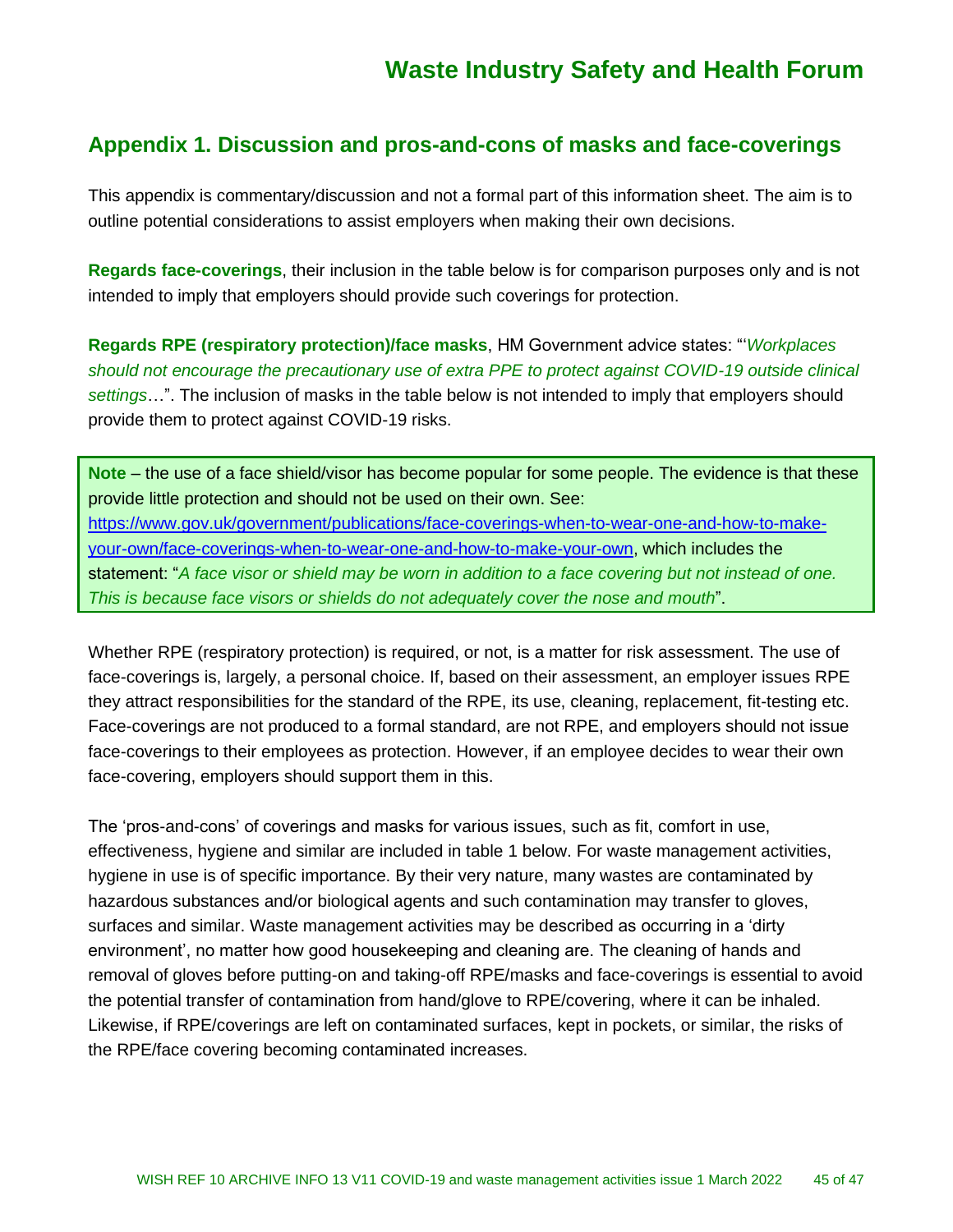Working in waste management is not the same as working in a shop or bank. RPE/face-covering use is likely to require more rigorous hygiene standards. These need to be enforced, and more frequent replacement and/or cleaning is likely to be necessary. As a result, and the difficulties there are in meeting them in waste and recycling collection settings, there is a potentially higher risk of failure of RPE/face-covering to control the risk, or potentially even to increase risk. Waste management employers need to take this into account and should be wary of transferring practice from other sectors which may not have such potentially high hygiene issues.

In specific circumstances, face-coverings may provide a level of source control. If a person is asymptomatic, or has yet to develop symptoms, wearing a face-covering may reduce their broadcast emission of aerosols, to an extent. This may provide some level of protection for other persons they come into contact with (if they are showing symptoms, they should be self-isolating and not in close contact with any other person in any situation). This may be of use in internal spaces where reducing social contact may be difficult, and where multiple people are present – the more people the higher the risk. In external spaces, unless people are in prolonged very-close proximity such as a dense crowd, natural ventilation etc are likely to be more effective.

Considering the above, and from a workplace perspective, the use of face-coverings by members of the public in retail premises might help to protect shop workers who work indoors and can come into close proximity to 100s of different people a day, or transport workers likewise. Taxis may be another example. Face-coverings use by 'fares' could provide some degree of help in terms of protecting a taxi driver who may come into close proximity in their cab with dozens of different people a day.

Obviously, household waste collection is not a retail outlet, and the actual collection takes place outdoors where adequate reduction in social contact between crew and members of the public can be maintained. The collection crew themselves are only exposed to other crew members and not multiple other people. In addition, the considerations listed in section 6 of this information note, such as reducing time spent in shared cabs and maintaining consistent crews, can reduce risk further. A weighbridge where multiple third parties need to enter a weighbridge office in which reducing contact may be problematic might be a different case. First other controls, such as modifying the office so that third parties do not need to enter or conducting any required business outside of the office need to be considered. If this is not reasonably practicable the use of face-coverings by these multiple third parties, in conjunction with good hygiene and other measures, may have a benefit, although this would be a matter for specific assessment by the employer.

The above are only examples and thoughts. The aim is to illustrate that waste management employers need to consider carefully what happens in other sectors. There may be lessons which can be learnt and transferred, but what works in one setting may not work in another and may potentially in some cases result in an increase in the level of risk. Employers have the duty to assess their own specific situations – the above, and table below, are not intended to be guidance but may assist.